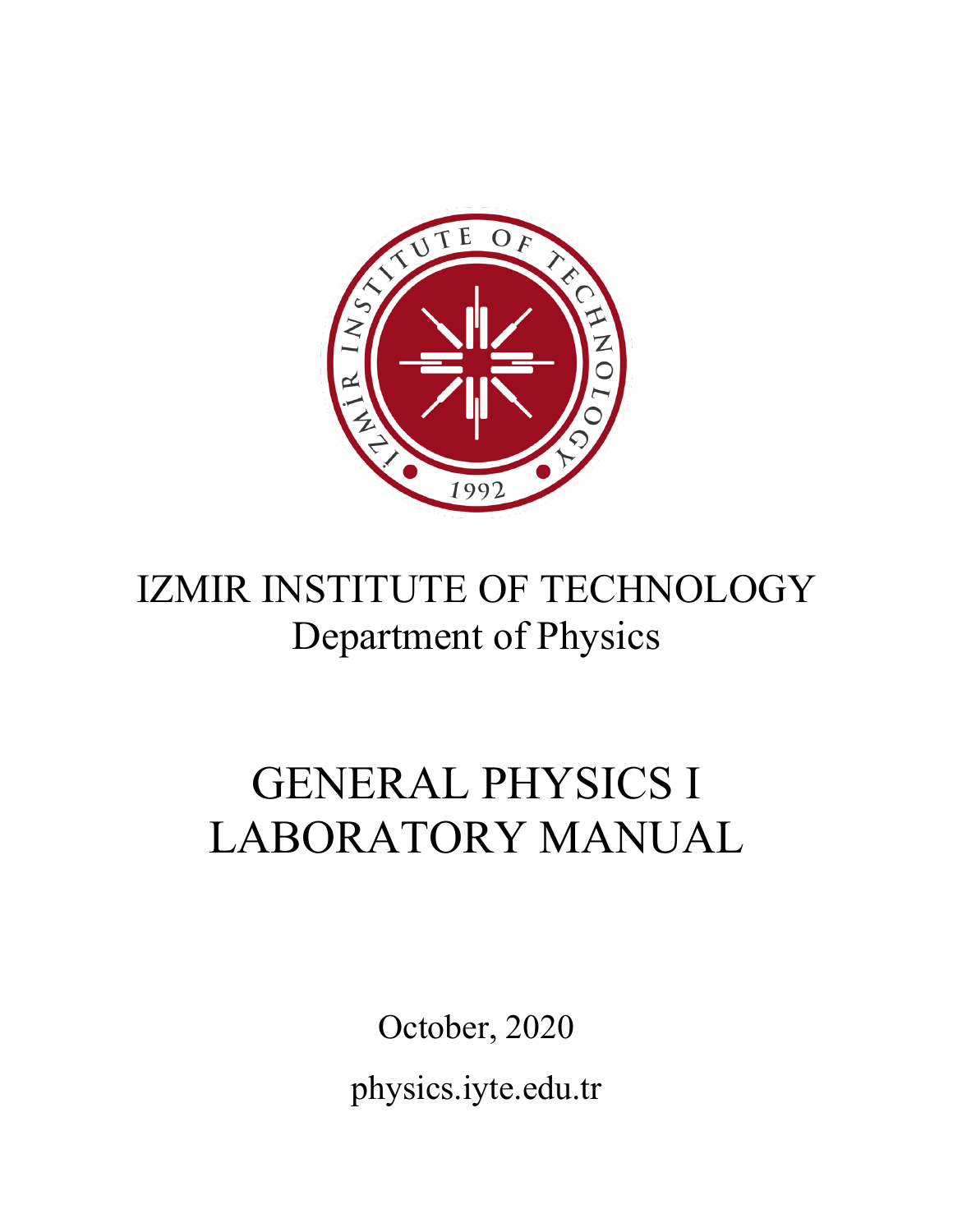## **Contents**

|                 | 1 MEASUREMENT                                       | 21  |
|-----------------|-----------------------------------------------------|-----|
|                 | 2 INSTANTANEOUS VERSUS AVERAGE VELOCITY             | 27  |
| $3\phantom{.0}$ | <b>PROJECTILE MOTION</b>                            | 33  |
|                 | 4 NEWTON'S SECOND LAW                               | 41  |
|                 | 5 THE FORCE OF GRAVITY                              | 47  |
|                 | 6 MEASURING g, THE ACCELERATION CAUSED BY GRAVITY   | 55  |
|                 | 7 ELASTIC-KINETIC ENERGY                            | 59  |
|                 | 8 CONSERVATION OF MECHANICAL ENERGY                 | 63  |
|                 | 9 CONSERVATION OF MOMENTUM                          | 69  |
|                 | <b>10 ROTATIONAL MOTION</b>                         | 77  |
|                 | <b>11 FARADAY ICE PAIL</b>                          | 91  |
|                 | <b>12 COULOMB'S LAW</b>                             | 99  |
|                 | 13 EQUIPOTENTIAL AND ELECTRIC FIELD LINES           | 109 |
|                 | <b>14 BASIC ELECTRICITY</b>                         | 119 |
|                 | <b>15 CAPACITORS AND RC CIRCUITS</b>                | 141 |
|                 | <b>16 MAGNETIC FORCE ON A CURRENT-CARRYING WIRE</b> | 149 |
|                 | 17 ELECTROMAGNETISM AND ELECTROMAGNETIC INDUCTION   | 159 |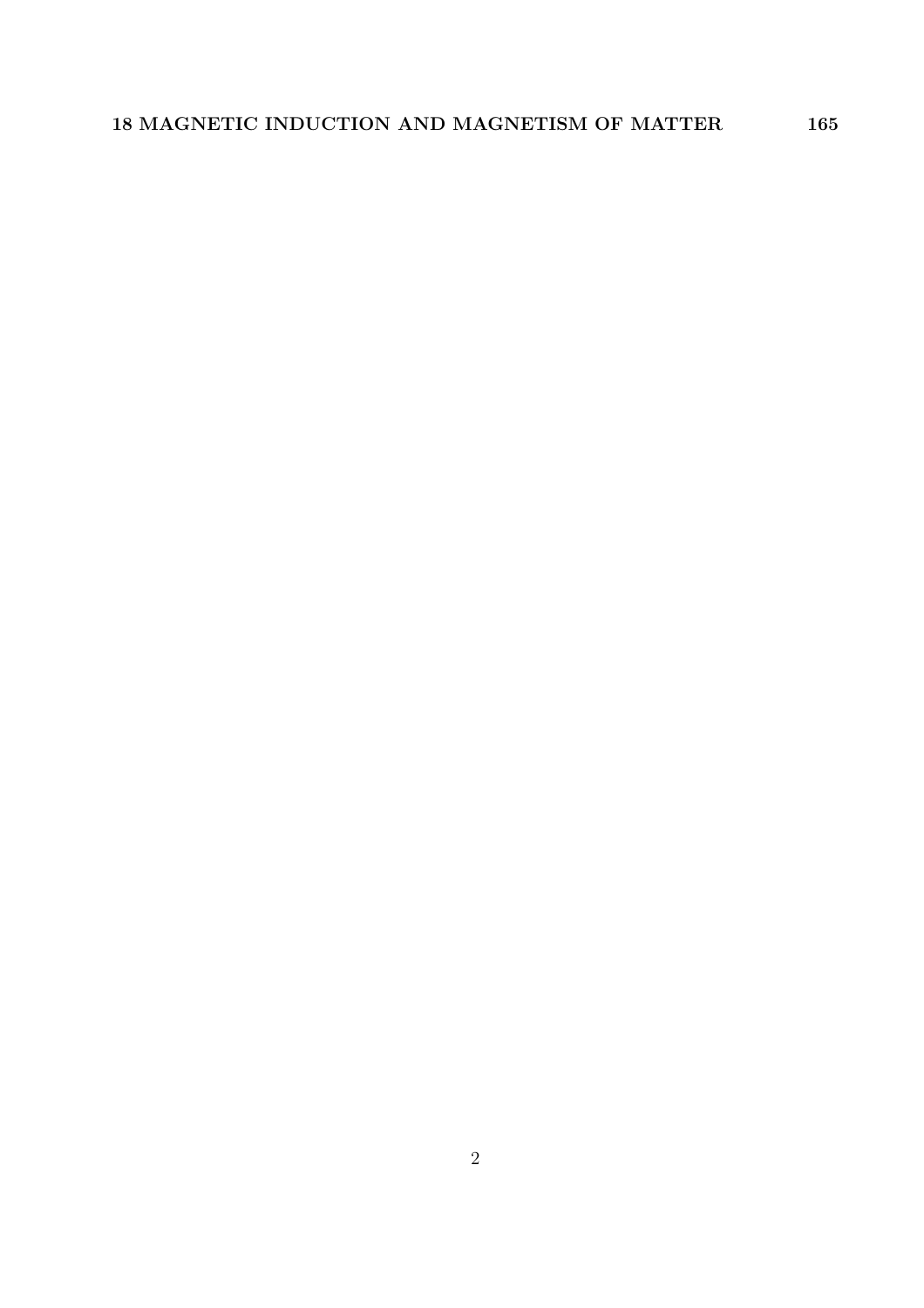## LABORATORY RULES

1 . Students may enter a laboratory only when a lecturer or demonstrator is present unless special permission has been granted.

- 2. Eating and drinking in any laboratory is prohibited.
- 3. Before starting an experiment;
- Check that all apparatus is present and has no obvious defect.
- Report to the person in charge any damaged or missing equipment.
- 4. During an experiment the student should report to the person in charge;
- any equipment that does not seem to be functioning properly.
- any accidents and breakages that occur.
- NEVER borrow equipment from another bench without permission.
- 5. Before leaving the laboratory,
- Switch off all power supplies and remove all AC/DC power plugs.
- Disconnect electrical circuits and collect the leads in a neat bundle.
- Ensure that the apparatus has been left tidily.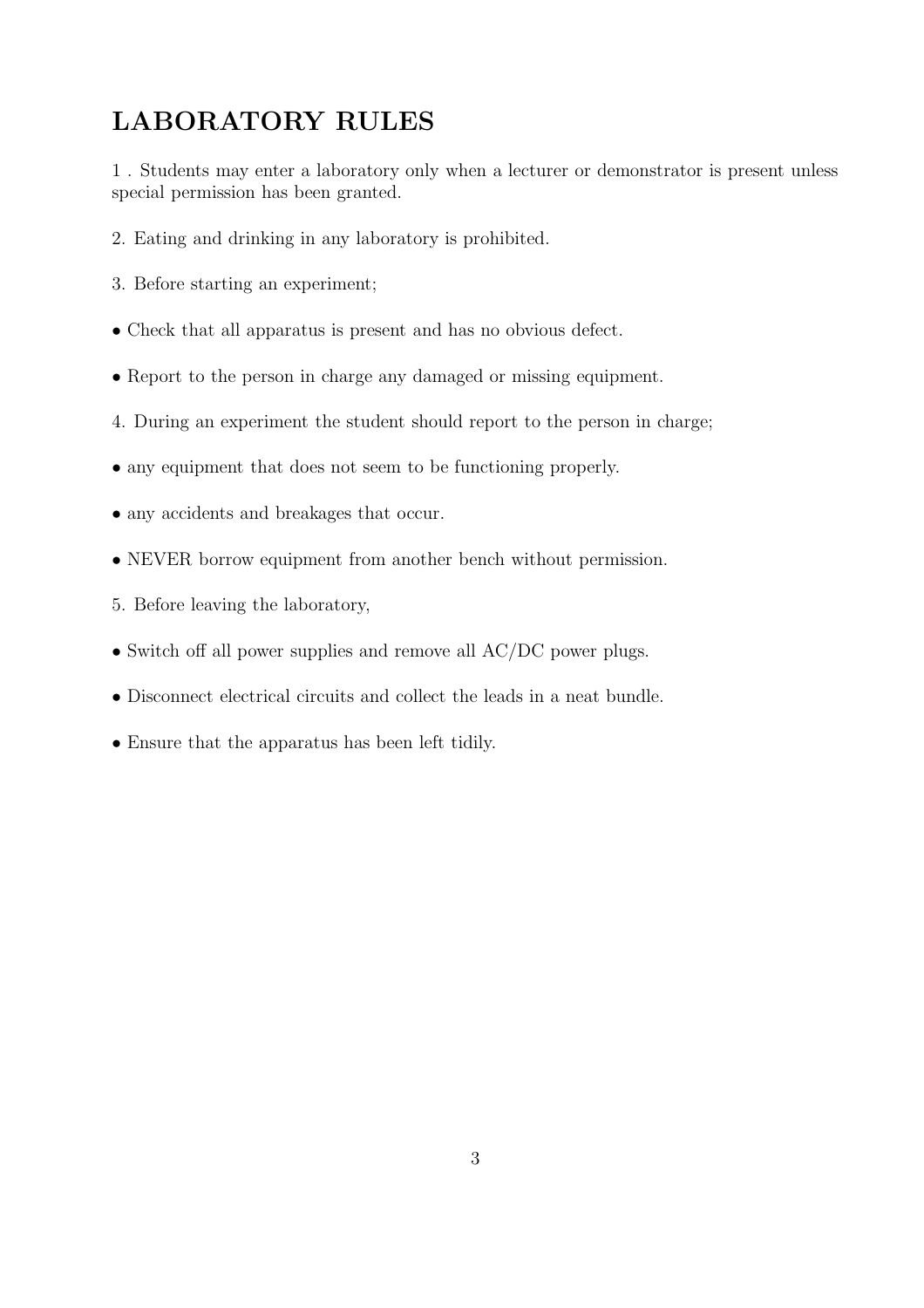## ANALYSIS OF MEASUREMENTS AND EXPERIMENTAL UNCERTAINTIES

#### 1. RANDOM UNCERTAINTIES

The arithmetic mean  $\bar{x}$  of a quantity obtained from a number (N) of readings  $x_i$  is the most probable value of that quantity. If the uncertainties are entirely random and is large, then  $\bar{x}$  is close to the true value.

$$
\bar{x} = \frac{1}{N} \sum_{i=1}^{N} x_i
$$

If the uncertainties of measurement are entirely random an estimate of the precision is given by the standard deviation

$$
S = \sqrt{\sum_{i=1}^{N} \frac{(x_i - \bar{x})^2}{N - 1}}
$$

where  $(x_i - \bar{x})$  is the deviation of a reading  $x_i$  from the mean  $\bar{x}$ .

The standard error (SE) of the mean  $SE = (S/N)^{1/2}$  and the error at a 95% confidence level is 2SE.

The significance of S can be seen by consideration of the distribution of a large collection of measurements, known as the normal or Gaussian distribution. It can be shown that for large N the probability of an individual reading differing from the mean by more than  $S$  is about 32%. 2S is about 5% and 3S is less than 1%.

In practice, when  $N$  is less than 6 the statistical analysis is not appropriate and an estimate of the uncertainty may be obtained from the range of values obtained.

#### 2. PROPAGATION OF UNCERTAINTIES

Almost all experiments require calculations to be performed which involve manipulation of the measured uncertainties. In order to calculate the uncertainty in the final result it is necessary to know how the computed or estimated uncertainties in each quantity combine or propagate.

#### 2.1 A General Approach

The easiest method of estimating the uncertainty is to substitute the extreme values of the quantities into the expression and calculate the result. The uncertainty is the difference between this value and the preferred value. e.g.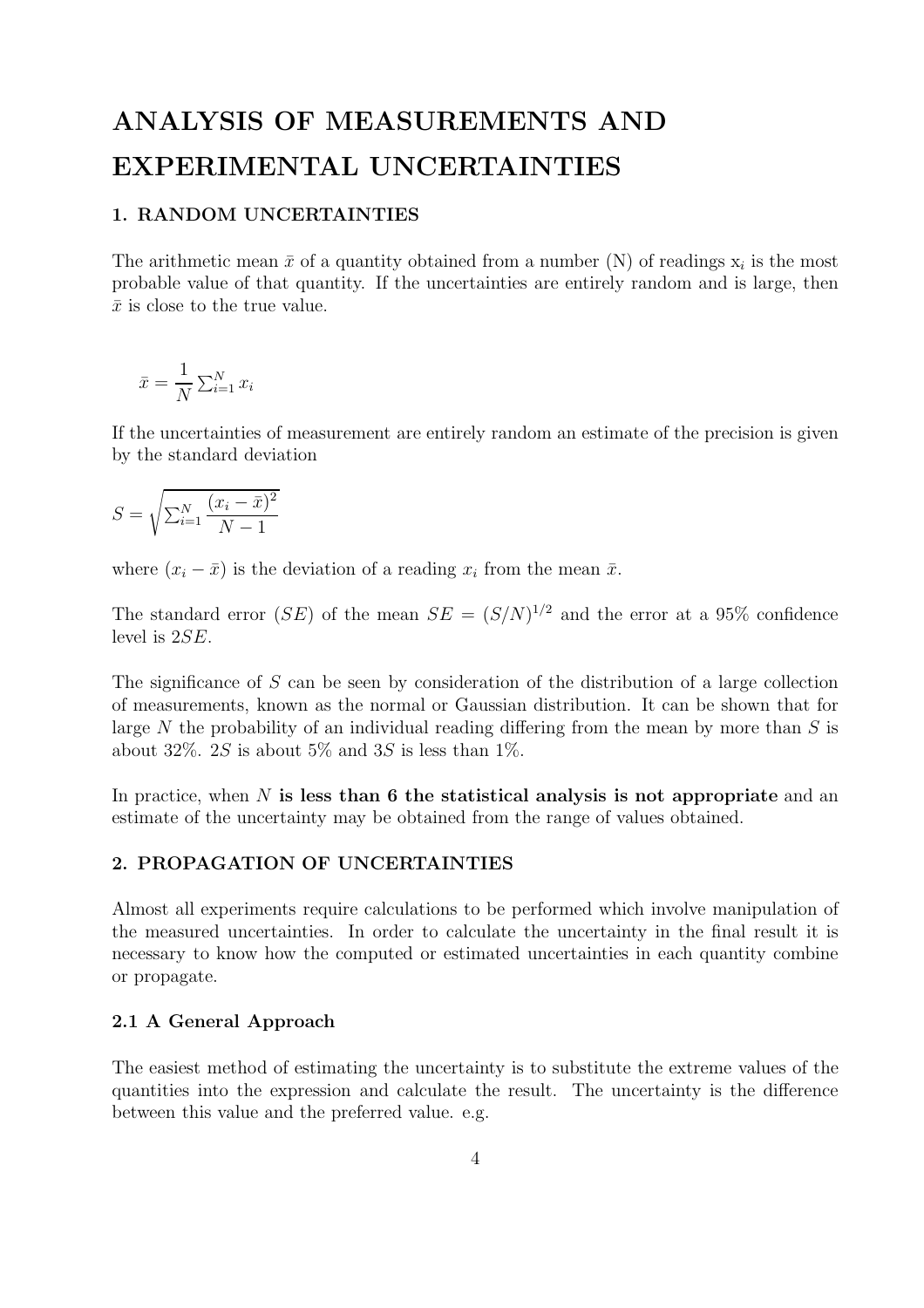$$
\lambda = \frac{d \sin \theta}{n}
$$

Preferred value  $d = (1.00x10^{-6} \pm 0.05x10^{-6})m$  $\theta = 30.0^{\circ} \pm 0.5^{\circ}$ , and  $n = 1$  $\lambda = 10^{-6}x \sin 30.0^{\circ} = 0.50 \mu m$ 

Maximum value of  $\lambda$  is obtained with maximum value of d and maximum value of  $\theta$ .

$$
\lambda_{max} = (1 + 0.05)x10^{-6}x\sin(30 + 0.5) = 0.53\mu m
$$
  

$$
\lambda_{min} = (1 - 0.05)x10^{-6}x\sin(30 - 0.5) = 0.47\mu m
$$
  

$$
\lambda = 0.50 \pm 0.03\mu m
$$

Note: The same method may be used for any uncertainty calculation e.g.

 $Density = mass/volume.$ 

*Mass of object* =  $(2.00 \pm 0.01)$ *kg* V olume of  $object = (2.50 \pm 0.05)x10^{-3}m^3$  $Density(\rho) = 800 kgm^{-3}$ 

Maximum value of  $\rho$  obtained using maximum mass and minimum volume

$$
\rho_{max} = \frac{2.01kg}{2.45x10^{-3}m^3} = 820kgm^{-3}
$$

Minimum value of  $\rho$  is obtained using minimum mass and maximum volume

$$
\rho_{min} = \frac{1.99kg}{2.55x10^{-3}m^3} = 780kgm^{-3}
$$

$$
\rho = 800 \pm 20kgm^{-3}
$$

#### 2.2 Additions and Subtractions

It is usually fairly easy to write down the possible uncertainty in any single measurement. Thus suppose that in an experiment with a spring the length of the spring is measured with a metre scale. With care such a scale allows you to measure to about 1 mm. If you take a number of careful readings with the scale you should find that they do not differ among themselves by more than this. Thus for one particular reading you may be able to say:

Length of spring  $= 302 \pm 1 mm$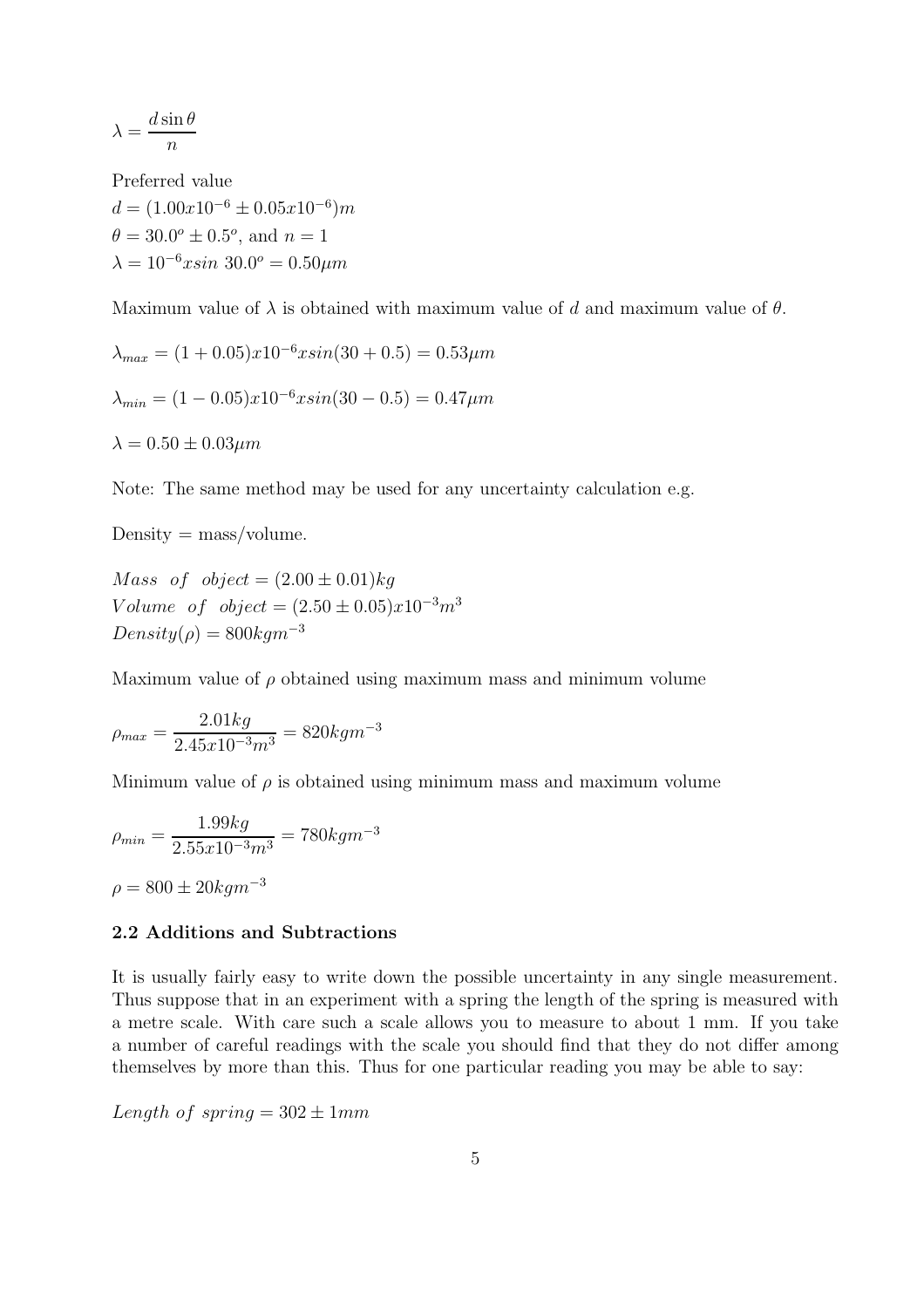If additional masses are added and the spring is re-measured, you may find

New length of spring  $= 488 \pm 1 mm$ 

Now consider what you know about the change in length. According to our figures the change is equal to 186 mm. But each of the figures may have been wrong by 1 mm. If one of them happened to be too high by this amount while the other was too low, then the uncertainty in the difference would be 2 mm. To be on the safe side we must assume that the worst has happened. So we say

Change in length =  $186 \pm 2mm$ 

The same thing applies if we are concerned with adding the two lengths. The worst possible case will be when both figures were too high or both figures were too low. We assume the worst possiblee case and say

Sums of lengths =  $790 \pm 2mm$ .

Thus if you are adding or subtracting two figures the actual uncertainty is the sum of the separate uncertainties.

#### 2.3 Multiplications and Divisions

Now suppose that you are measuring the volume of a cylinder. You measure the diameter d and the length l and then calculate the volume from the equation

$$
Volume = \frac{\pi d^2 l}{4}
$$

In a case such as this the fractional uncertainty in the volume is the sum of the fractional uncertainty in the length plus twice the fractional uncertainty in the diameter. The fractional uncertainty in the diameter is doubled as a consequence of the fact that it is the square of the diameter that comes into the formula. If the formula had involved  $d^3$ , three times the fractional uncertainty would have been added and so on.

To take a very general case, suppose we are concerned with a formula of the type

$$
x=\frac{k^at^b}{m^cn^d}
$$

In this case:

$$
\frac{\triangle x}{x} = \frac{a \triangle k}{k} + \frac{b \triangle t}{t} + \frac{c \triangle m}{m} + \frac{d \triangle n}{n}
$$

Fractional uncertainty in  $x=a$  (fractional uncertainty in t) b (fractional uncertainty in t) +c(fractional uncertainty in m) + d(fractional uncertainty in n)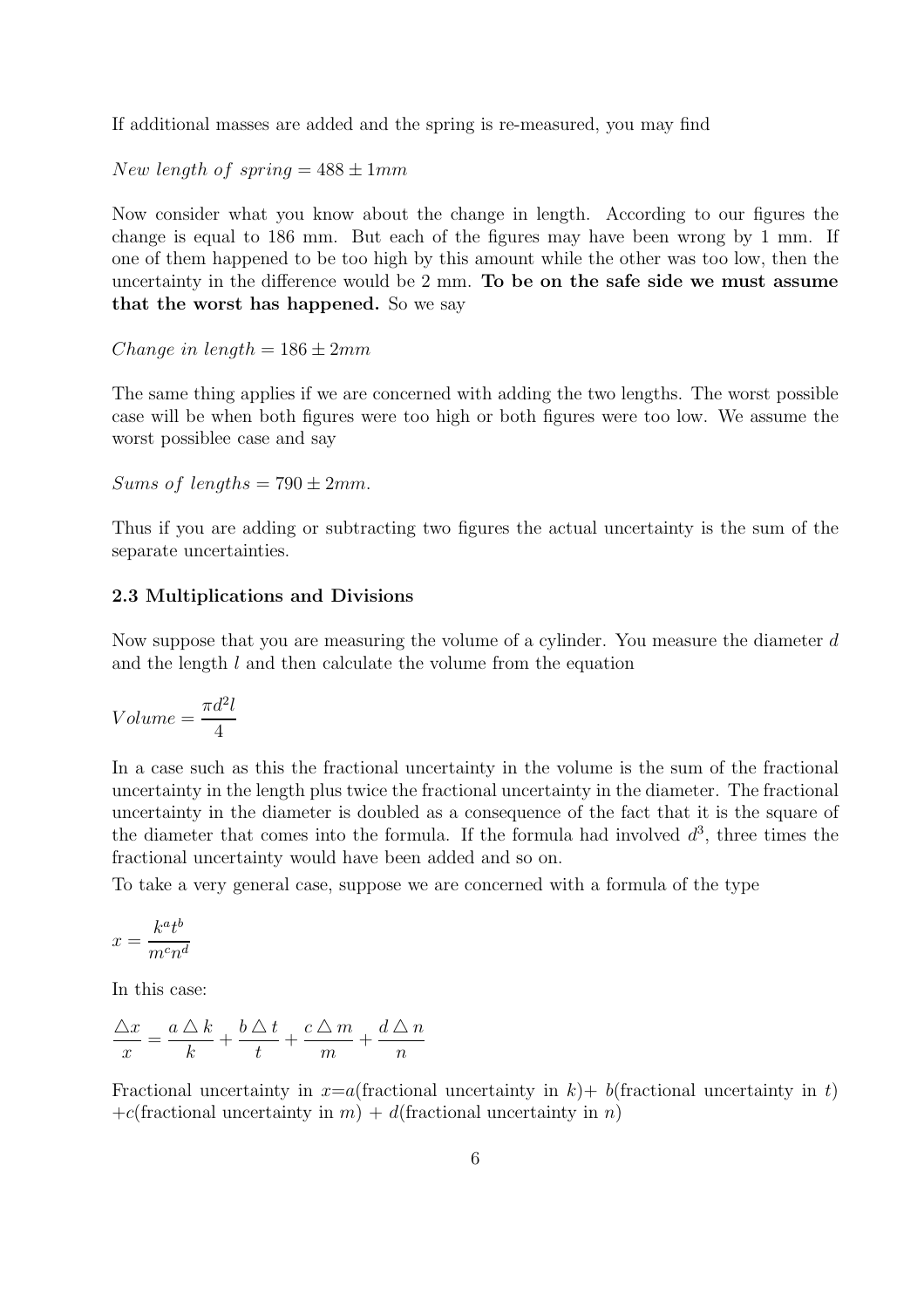This general rule can be proved, but the student is advised to accept the rule and leave the proof until later.

The rule is simple: if you are multiplying together or dividing a number of figures, the possible fractional uncertainty in the result is the sum of the separate fractional uncertainties

#### 3.SIGNIFICANT FIGURES

In quoting a result only one uncertain figure should be retained; then the number of figures indicates the order of accuracy. For example, suppose the speed of light was calculated as  $2.988x10<sup>8</sup>ms<sup>-1</sup>$  and is known to 1%. The possible uncertainty is then  $0.03x10<sup>8</sup>ms<sup>-1</sup>$ 

This shows that the third and subsequent significant figures are unreliable, hence we retain only three figures and express the result in its neatest form as  $(2.99 \pm 0.03)x10^8ms^{-1}$ 

#### 4. GRAPHICAL UNCERTAINTIES

In laboratory work a graph is often used to illustrate the behaviou of system; to assist in the calculation of a quantity or to determine the relationship between variables. It is essential that the graph displays the characteristics of the results and their uncertainties as clearly as possible. This involves the proper selection of scale and the physical arrangement of the axis.

The best way to indicate the uncertainties of the variables is to locate the point of the graph by a dot at the centre of bars indicating the range of uncertainty. A method of estimating the uncertainty in the gradient of a straight line is to draw lines of maximum and minimum gradient which are possible fits to the experimental points.The uncertainty in the gradient of the line of best fit is then one half the difference between the maximum and minimum gradients. A similar method can be used to estimate the uncertainty in an intercept. These techniques are illustrated on the graph in Figure 1.

#### 5. THE SI SYSTEM OF UNITS

#### 5.1 Classes of SI Units

There are three classes of SI units. These are: Base units Derived units Supplementary units.

The base units are seven well-defined units: metre, kilogram, second, ampere, kelvin, candela and mole.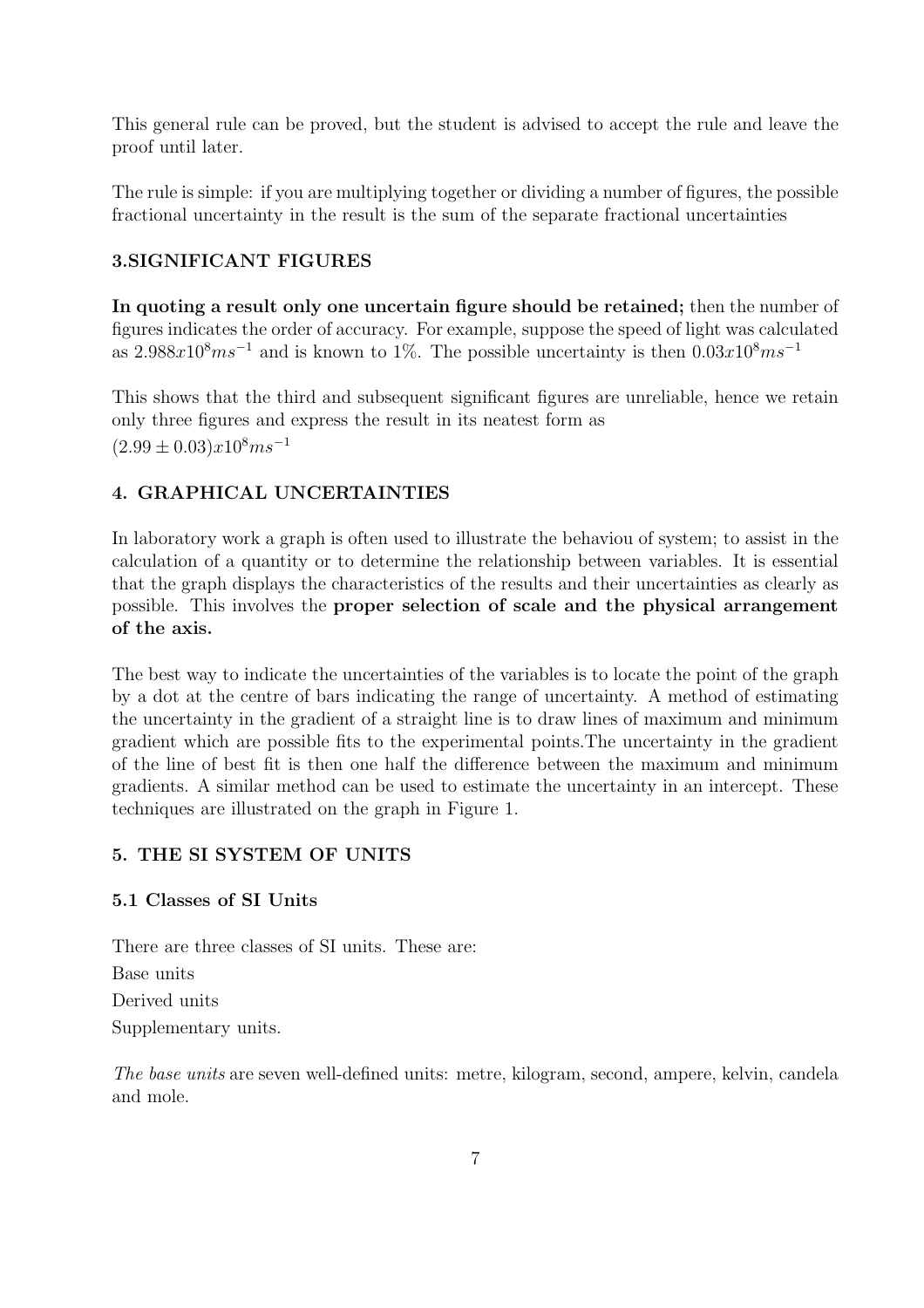

Figure 1:

The derived units are units which can be obtained by combining base units according to the algebraic relations linking the corresponding quantities.

The supplementary units, the **radian** and **steradian** (symbol, rad and sr respectively) are dimensionless quantities used when defining derived units for quantities such as angular frequency.

#### 5.2 Definition of Base Units

#### metre (unit of length, symbol m)

The metre is the length of the path travelled by light in vacuum during a time interval of 1/299 792 458 of a second. Note that the metre is defined in terms of the speed of light.

#### kilogram (unit of mass, symbol kg)

The kilogram is equal to the mass of the international prototype of the kilogram. Once the mass of a litre of water, it may soon be redefined as the mass of a number of carbon-12 atoms.

#### second (unit of time, symbol s)

The second is the duration of 9 192 631 770 periods of the radiation corresponding to the transition between the two hyperfine levels of the ground state of the caesium-133 atom. This is a highly monochromatic **microwave** emission.

#### ampere (unit of electric current symbol A)

The ampere is that constant current which, if maintained in two straight parallel conductors of negligible circular cross-section, placed one metre apart in vacuum, would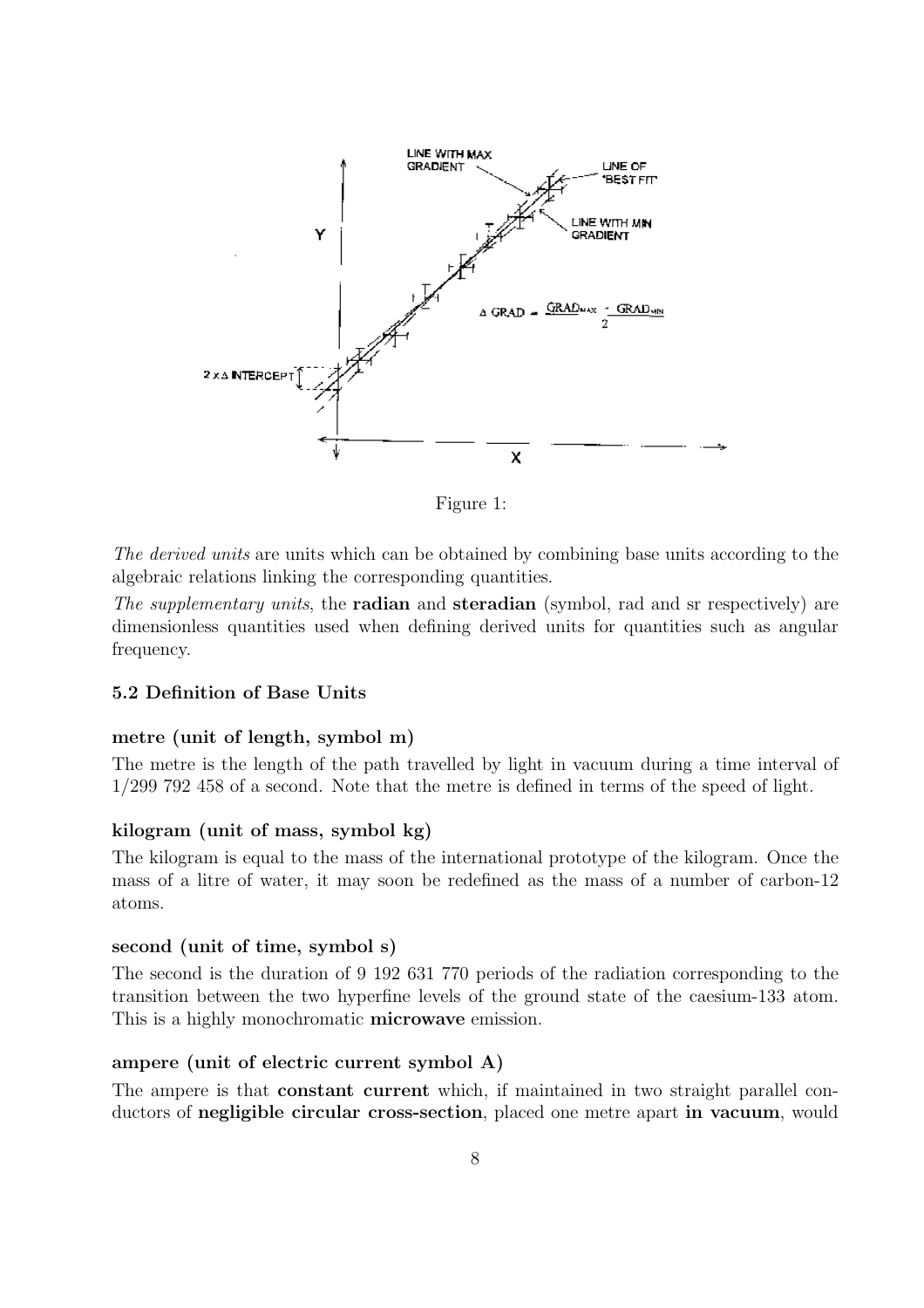produce beetwen these conductors a force equal to  $2x10^{-7}$  Newton per metre of length.

Earlier metric systems used the coulomb as the base unit, but it was too hard to measure with sufficient precision.

#### Kelvin (unit of thermodynamic temperature, symbol K)

The Kelvin is the fraction 1/273.15 of the thermodynamic temperature of the triple point of water. The Kelvin is used to express an interval or a difference in temperature, so it tends to appear in the denominator of derived units.

(Celsius temperature, symbol T, is defined by the expression  $T = K - 273.15$ )

#### candela (unit of luminous intensity, symbol cd)

The candela is the luminous intensity, in a given direction, of a source that emits monochromatic radiation of frequency  $540x10^{12}$  Hertz and that has a radiant intensity in that direction of 1/683 watt per steradian. This unit is used when the instrument of comparison is the human eye. Its use is in decline.

#### mole (unit of amount of substance, symbol mol)

The mole is the amount of substance of a system which contains as many elementary entities as there are atoms in 12 g of carbon-12. When the mole is used, the elementary entities must be specified. It is properly used as a number, but is often used as a mass.

#### 5.3 Writing of Symbols

Roman lower case is used for symbols of units unless the symbols are derived from proper names, when capital roman type is used for the first letter. These symbols are not followed by a stop.

Unit names and symbols do not change in the plural, even though we often add an "s" in common speech. (2K reads as two degree Kelvins.)

#### 5.4 Derived Units, Special Names

Several derived units have been given special names and may be used to obtain further derived units. This is much simpler than expressing all units in terms of base units. e.g.  $1Pa = 1Nm^{-2}$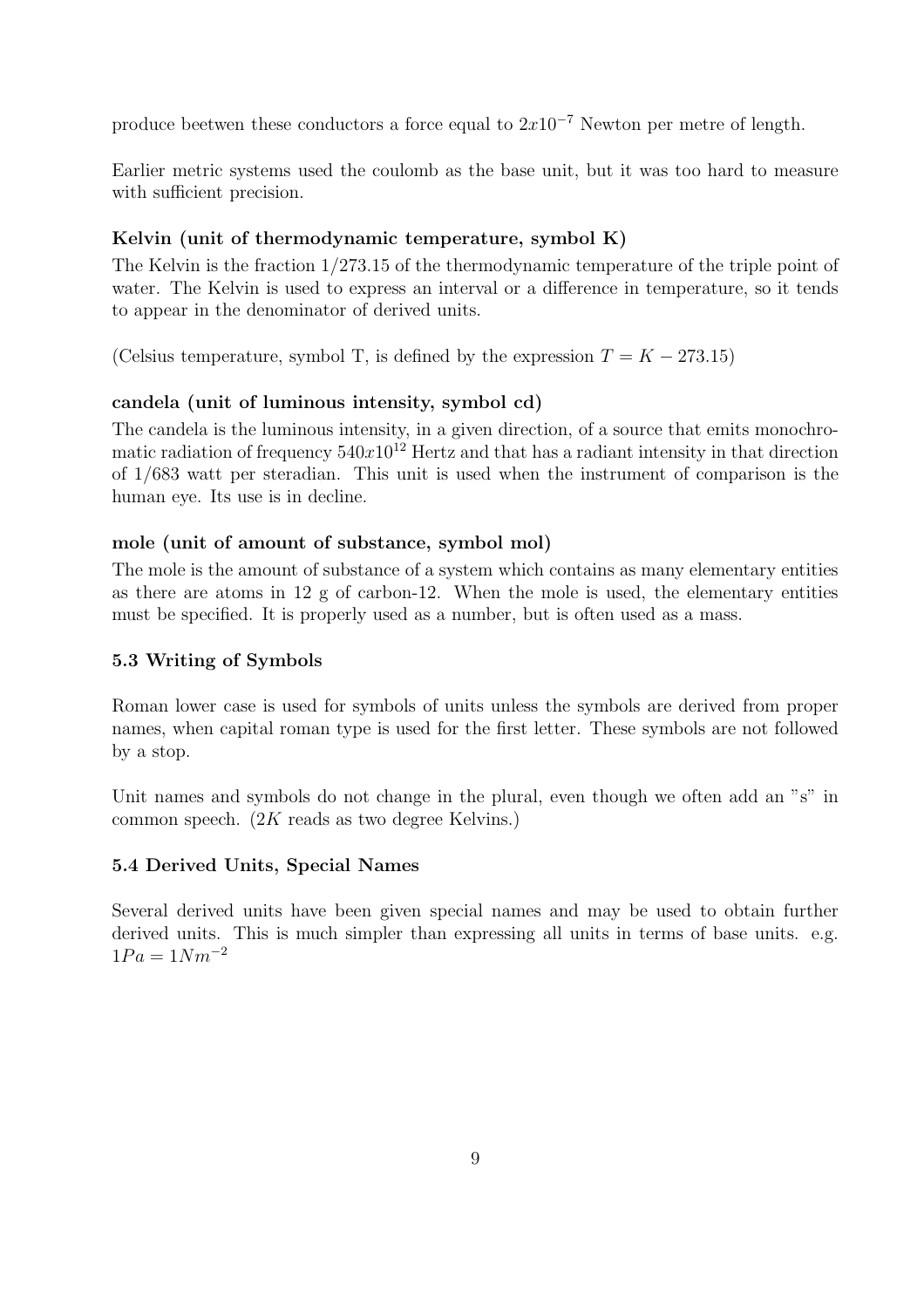| PHYSICAL QUANTITY     | <b>UNIT</b> | <b>SYMBOL</b>   | IN TERMS OF BASE UNITS |
|-----------------------|-------------|-----------------|------------------------|
| activity              | becquerel   | Bq              | $s^{-1}$               |
| capacitance           | farad       | $\mathbf{F}$    | $m^{-2}kg^{-1}s^4A^2$  |
| conductance           | siemens     | S               | $m^{-2}kg^{-1}s^3A^2$  |
| dose absorbed         | gray        | $\overline{Gy}$ | $m^2s^{-2}$            |
| dose equivalent       | sievert     | Sv              | $m^2s^{-2}$            |
| electric charge       | coulomb     | $\mathcal{C}$   | s A                    |
| electric potential    | volt        | $\rm V$         | $m^2kgs^{-3}A^{-1}$    |
| $electric$ resistance | ohm         | $\Omega$        | $m^2kqs^{-3}A^{-2}$    |
| energy, work, heat    | joule       | $\mathbf{J}$    | $m^2kqs^{-2}$          |
| force                 | newton      | N               | $mkgs^{-2}$            |
| frequency             | hertz       | Hz              | $s^{-1}$               |
| illuminance           | $\ln x$     | $\mathbf{I}$    | $m^{-2}cdsr$           |
| inductance            | henry       | H               | $m^{-2}kqs^{-2}A^{-2}$ |
| luminous flux         | lumen       | lm              | cdsr                   |
| magnetic flux         | weber       | Wb              | $m^2kqs^{-2}A^{-1}$    |
| magnetic induction    | tesla       | $\mathbf T$     | $kgs^{-2}A^{-1}$       |
| power, radiant flux   | watt        | W               | $m^2kgs^{-3}$          |
| pressure              | pascal      | Pa              | $m^{-1}kqs^{-2}$       |

Table 1 Derived units which have been given special names

#### 5.5 Recommendations for Use of Units

(i) It is preferable to indicate the product of two units with a dot when there is a risk of confusion with another symbol. When no dot is used a space should be left between the symbols for the two units.

(ii) A negative power, horizontal line, or a solidus  $($ ), may be used to express a derived unit obtained from two other units by division.

(iii) The solidus must not be repeated unless parentheses are used to avoid ambiguity.

#### 5.6 Number Notation

The decimal point should be expressed by a dot placed on the line. Then multiplication should be indicated by an "x". If a dot half-high is used for this purpose, the decimal point must be a comma. A number should never commence with a decimal point.

Long numbers should be arranged in groups of three with a space, not a comma, separating them. The grouping should start at the decimal point.

A space should be left between the number and the unit.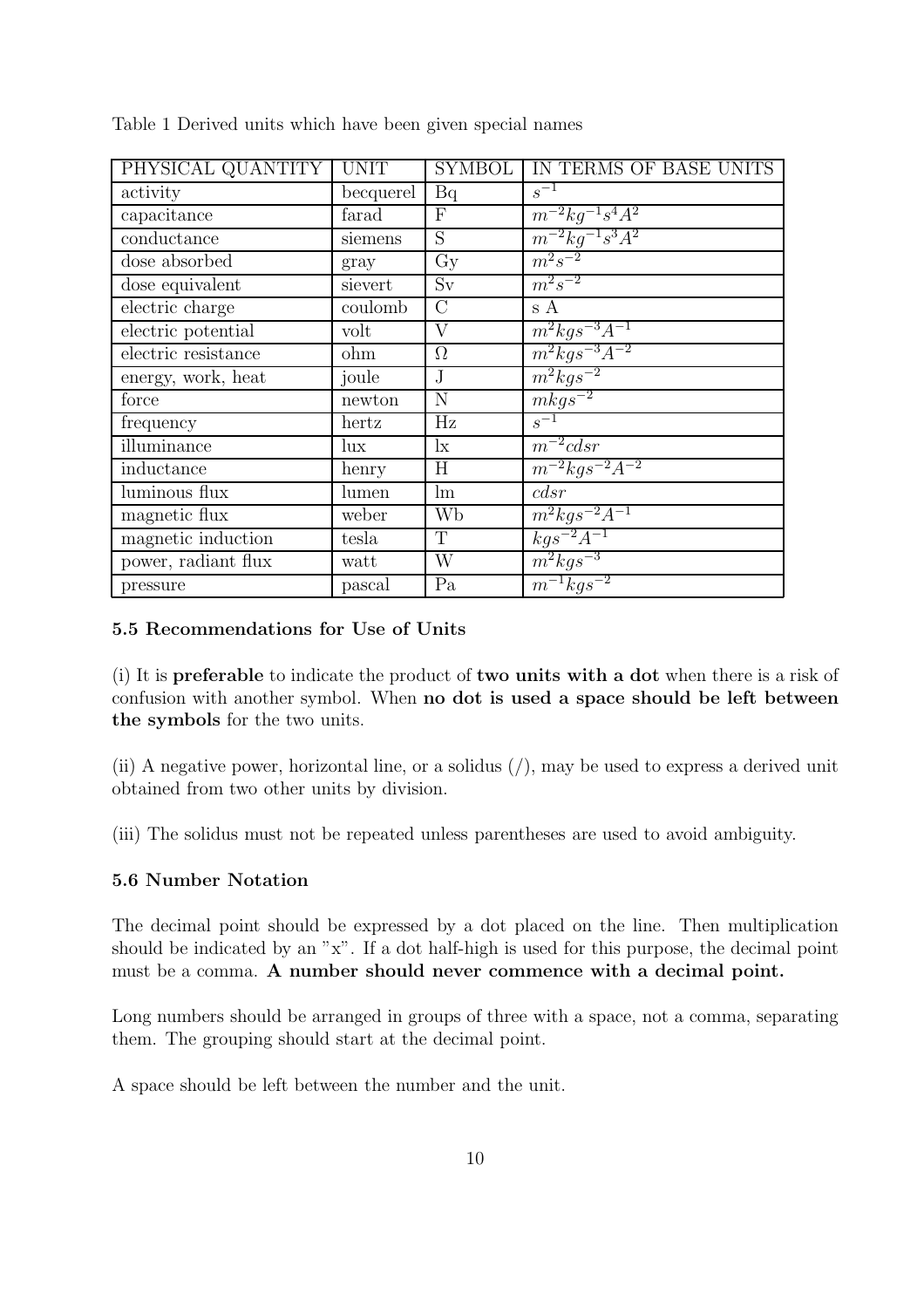#### 5.7 Multiples and Sub-multiples

|                 |      | FACTOR   PREFIX   SYMBOL   FACTOR   PREFIX   SYMBOL |            |       |       |
|-----------------|------|-----------------------------------------------------|------------|-------|-------|
| $10^{18}$       | exa  |                                                     | $10^{-3}$  | milli | m     |
| $10^{15}$       | peta |                                                     | $10^{-6}$  | micro | $\mu$ |
| $10^{12}$       | tera |                                                     | $10^{-9}$  | nano  | n     |
| 10 <sup>9</sup> | giga |                                                     | $10^{-12}$ | pico  |       |
| 10 <sup>6</sup> | mega | М                                                   | $10^{-15}$ | femto |       |
| $10^{3}$        | kilo | k                                                   | $10^{-18}$ | atto  | a     |

Table 2

The prefixes hecto, deca, deci and centi are still legal but should be avoided in technical work. An exponent attached to a symbol containing a prefix indicates that the multiple, or submultiple, of the unit is raised to the power of the exponent: e.g. a sand grain of 2 mg has a volume of about  $1mm^3$ . (The metre is cubed and so is the milli). A **prefix should not** appear in the denominator of a derived unit: e.g. thus the sand grain has a density of about  $2Mgm^{-3}$ 

NOTE: The kilogram is the only base unit containing a prefix, retained for historical reasons. It may appear in the denominator: e.g. a specific activity of  $1.5kBqkg^{-1}$ , not  $1.5Bqg^{-1}$ .

#### 5.8 Units which are not within the SI

Some units, not within the SI are in widespread use. They should be converted to SI units before calculations. These are:

| minute (min)  | tonne (t) $(1 \text{ Mg})$ |
|---------------|----------------------------|
| hour $(h)$    | degree (o)                 |
| day(d)        | minute $($ ' $)$           |
| year $(a)$    | second $($ ")              |
| litre $(l,L)$ |                            |

Jargon survives in all disciplines despite a general willingness to conform (to SI) for the general good. In physics, the following non-SI units have survived:

#### electronvolt (eV)

The energy acquired by an electron when moved through a potential difference of one volt.  $(6 \text{ eV} = 1 \text{ aJ approx}; 6 \text{ MeV} = 1 \text{ pJ approx})$ 

#### atomic mass unit (u)

 $1/12$  of the mass of one <sup>12</sup>C atom. An energy of 149 pJ or 931 MeV has approximately 1 u of mass. Atomic masses are expressed in u.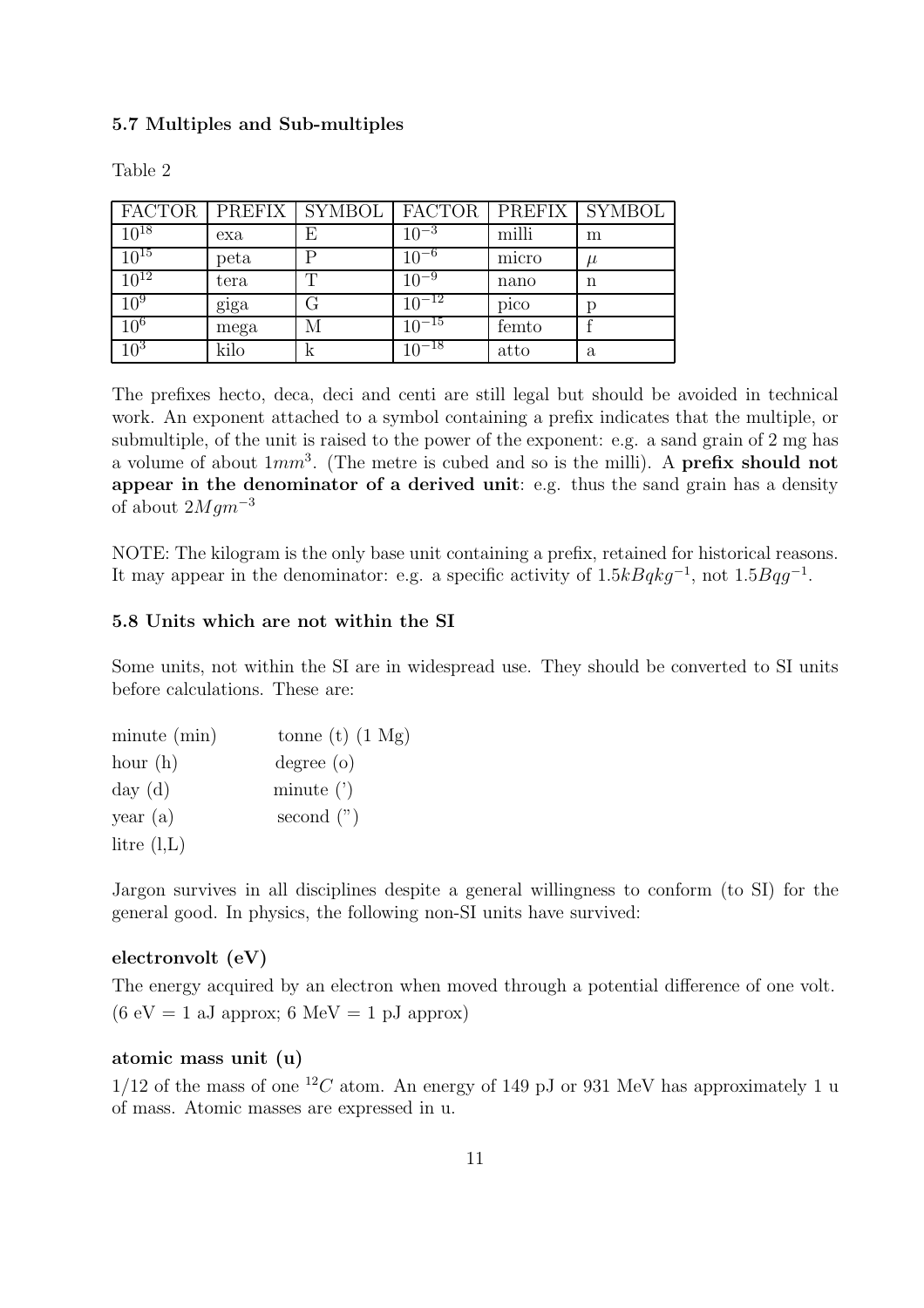light year (ly)

The distance light travels in a year. (1 ly = 10 Pm, approx).

#### curie (Ci)

An activity of 37 GBq. This number is similar to the number of events per second in a gram of radium.

Other jargon units will be encountered in specialist areas; their conversion factors will be found in the references below.

Other disciplines have their jargon units, too. For instance - engineering has rpm  $(1 \text{ Hz} = 60$ rpm), geophysics has milligals  $(1mgal = 10 \mu m s^{-2})$  and surveying has hectares  $(1ha = 10<sup>4</sup>m<sup>2</sup>)$ ,  $1km^2 = 100ha$ .

#### 6. UNITS, ERRORS AND DIGITS

When an experimental value is to be reported, it must be put into the standard form. Here is how to do it:

Take a fresh page. Lay out the value to be processed. Rewrite it as you make each of the following corrections:

- 1. Reduce the units' denominator to base units: (DENOM)
- 2. Reduce the units' numerator to an appropriate unit: (NUM)
- 3. Choose a  $10^{3N}$  prefix which brings the main value to between 1 and 999 (PREFIX)
- 4. Express the error in the same units as the value: (SAME UNITS)
- 5. Round the error to one or two significant figures: (SIG. FIG.)
- 6. Round the main value and error to the same decimal place: (D.P.)
- 7. Check the spaces and cases: (FORMAT)

A difficult example:  $605.643 \, \text{calories/gK} \pm 1.567 \%$ 

| $= 605643 calories kg^{-1}K^{-1} \pm 1.567\%$ | <b>DENOM</b>     |
|-----------------------------------------------|------------------|
| $= 2537648.Jkg^{-1}K^{-1} \pm 1.567\%$        | <b>NUM</b>       |
| $=2.537648MJkg^{-1}K^{-1} \pm 1.567\%$        | <b>PREFIX</b>    |
| $=2.537648 \pm 0.039765 MJkq^{-1}K^{-1}$      | <b>SAME UNIT</b> |
| $=2.537648 \pm 0.04 MJkq^{-1}K^{-1}$          | SIG. FIGS.       |
| $=2.54 \pm 0.04 MJkq^{-1}K^{-1}$              | D.P.             |
| $=2.54\pm0.04 MJkq^{-1}K^{-1}$                | FORMAT           |
|                                               |                  |

Practice the following, using pencil, eraser and scratch paper

 $2.3 \pm 0.37 Jg^{-1}$  $6.71 \pm 0.022$ *Bqcm*<sup>-2</sup>  $1191300GJ \pm 15TJ$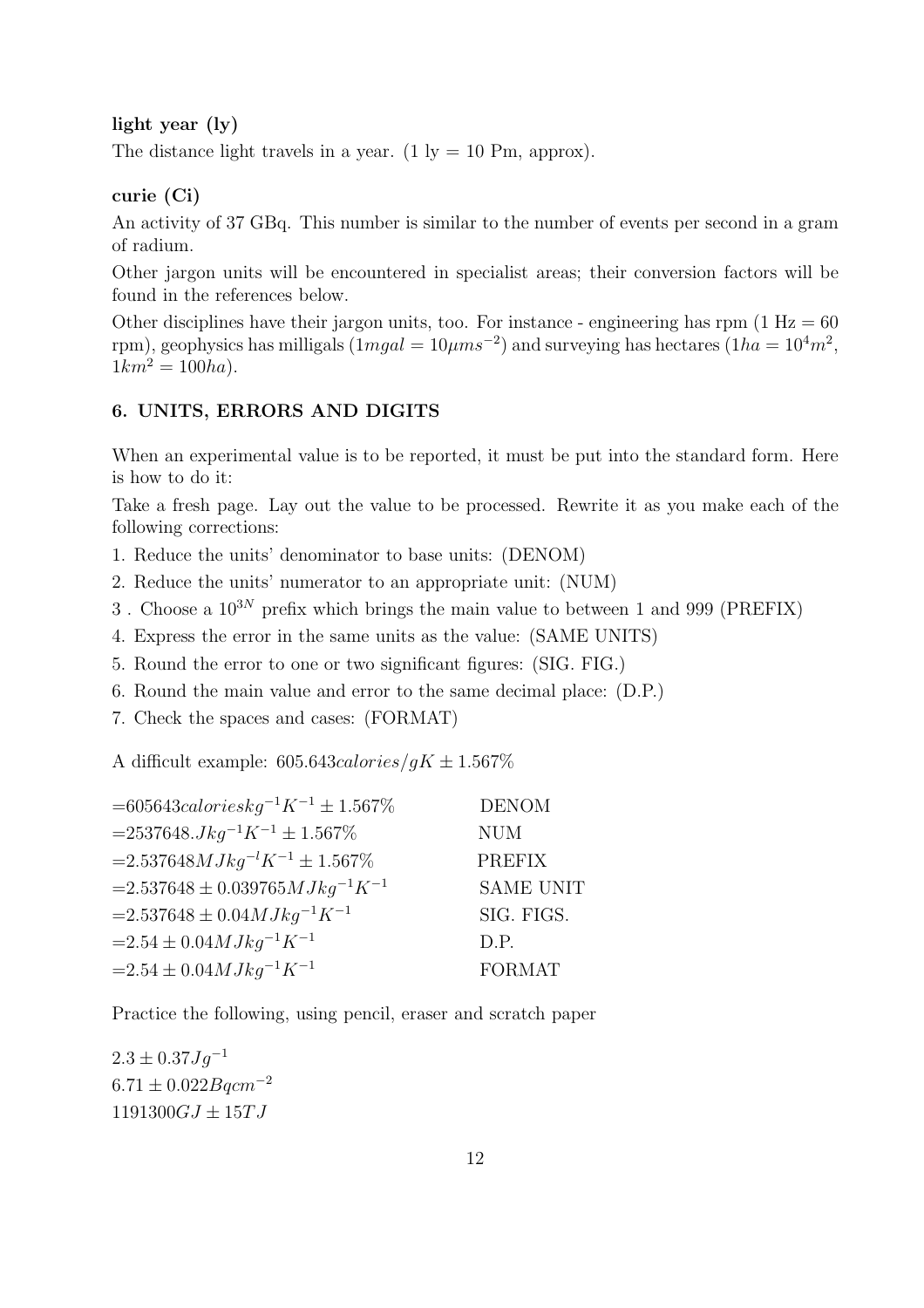$171 \pm 9.666666N/mm^2$  $1050.3 \pm 18.33hecto pascals$ 55*tonnes*  $km^{-3} \pm 2\%$  $1.2345x10^{-7}g \pm 75875fg$  $\sim 6$ miles,  $\sim 6$ ft,  $\sim 17$ min.,  $\sim 3kWh$ ,  $\sim 100$ light years  $\sim 60MeV, \sim 10^{-5}kg s^{-2}A^{-2}$  (magnetic unit)

#### 7. USE OF GRAPHS

This session is designed to give an understanding of the use of graphs. For those who are good at mathematics it will serve as revision, for the rest of you please use the time to master the following:

- Knowledge and understanding of the equation of a straight line.
- Ability to write an equation for a straight line given the graph.
- Ability to draw the graph given the equation without plotting out all the points.
- Understanding of "directly proportional".
- Ability to use a graphical method to show direct proportion in a variety of situations.
- Understanding of the term "inversely proportional".
- Ability to use a graphical method to show inverse proportionality.
- Ability to check equations using log graphs.

#### 7.1 Gradient of a Stright Line

The straight line shown in Figure 2 has a constant gradient. In other words, as point P moves along the line in the direction of x increasing (i.e. from A to B) y changes at a constant rate, and in this case it is a simple matter to find the gradient.

#### 7.1.1 Calculation of Gradient

In moving from A to B the x-coordinate has increased by 10 (from 0 to 10) while the y-coordinate has increased by 5 (from 2 to 7).

Gradient = 
$$
\frac{increase \ in \ y}{increase \ in \ x} = \frac{5}{10} = \frac{1}{2}
$$

The gradient is positive as  $y$  is increasing as x increases. So we say that the gradient of the line in Figure 2 is  $1/2$  or 0.5. In fact to find the gradient of the line we can take any two points on the line; e.g. we could have considered the points C add D with co-ordinates  $(4,4)$ and (8,6) respectively. To obtain the most accurate answer choose points which are as far apart as is convenient.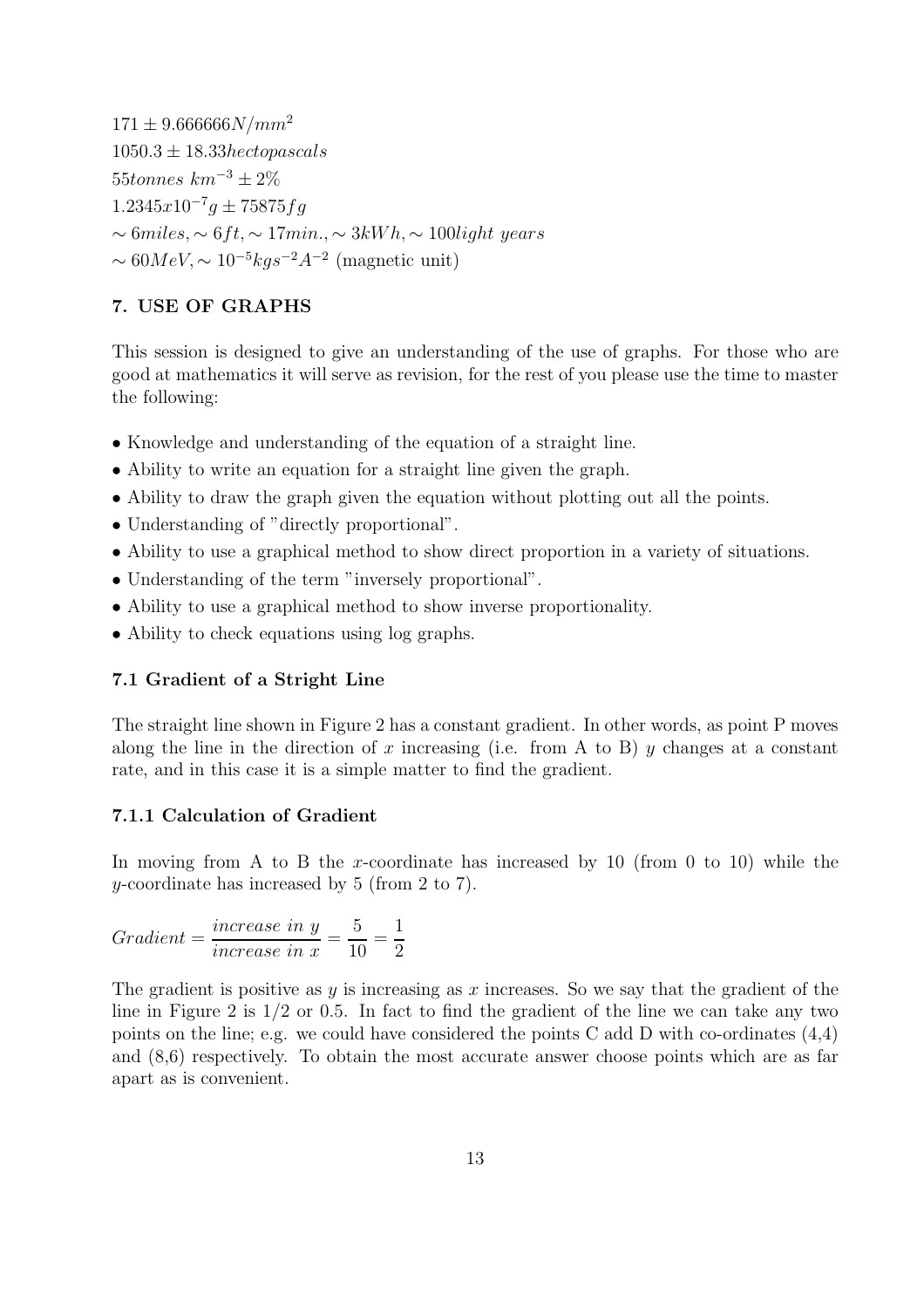

Figure 2:

#### 7.1.2 Equation of a Straight Line

Consider the line shown in Figure 3. What is its gradient? Answer is 2. Now look at the points marked and write down their coordinates. Answer:

- $A:(0,1)$
- $B:(1,3)$
- $C: (2,5)$
- $D : (3,7)$
- $E : (4,9)$

You might like to add a few more points of your own. Can you now find a connection between the  $y$  and  $x$  coordinates?

The first thing to notice is that the x-coordinate increases by 1 at each step as you go from A to E, and as we would expect the y-coordinate increases by 2 each time, since 2 is the gradient of the line (remember gradient is the change in y for an increase of 1 in x). Can you find the rule which connects y with  $x$ ? The answer is that to get the y-coordinate you double the x-coordinate and add 1. Since the y-coordinate is referred to simply as 'y' and the x-coordinate as  $x$ :

 $y = 2x + 1$ , (gradient) $x +$  (intercept on y axis)

or in general terms  $y = mx + c$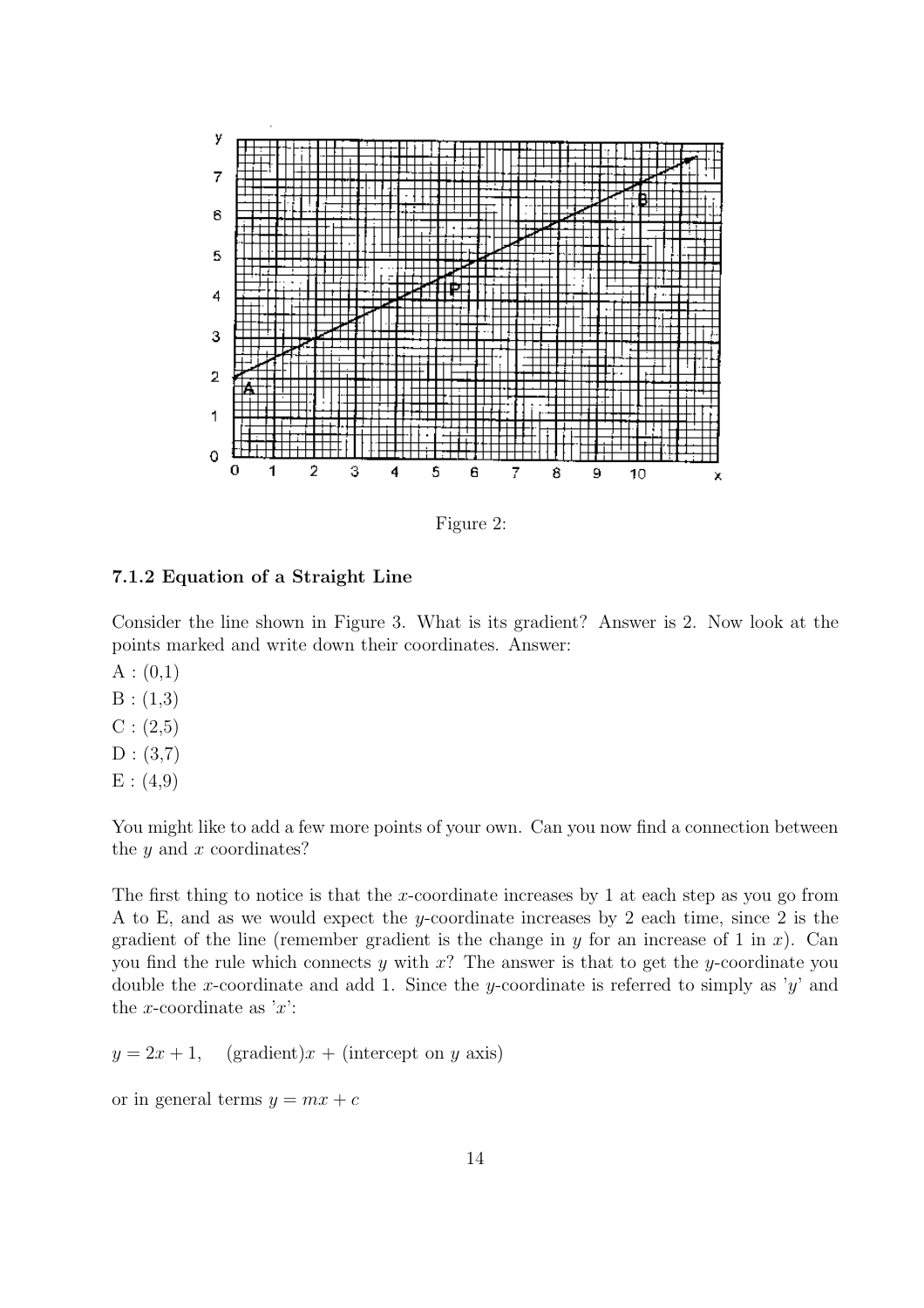

Figure 3:

#### 7.2 Direct Proportion

Imagine you go shopping and buy items at \$3 each. If you tabulated the cost then you would get:

| Number of items | cost           |
|-----------------|----------------|
| 1               | \$3            |
| $\overline{2}$  | $\frac{6}{56}$ |
| 3               | \$9            |
|                 |                |
| ٠               |                |
|                 | ٠              |
| 10              | \$30           |

Draw a graph of cost on y-axis against number of items on the x-axis. The graph represents a graph of two quantities which are proportional.

 $y \propto x$  or  $y = kx$ 

The two main features of a graph showing that two quantities are directly proportional are: 1. the graph is a straight line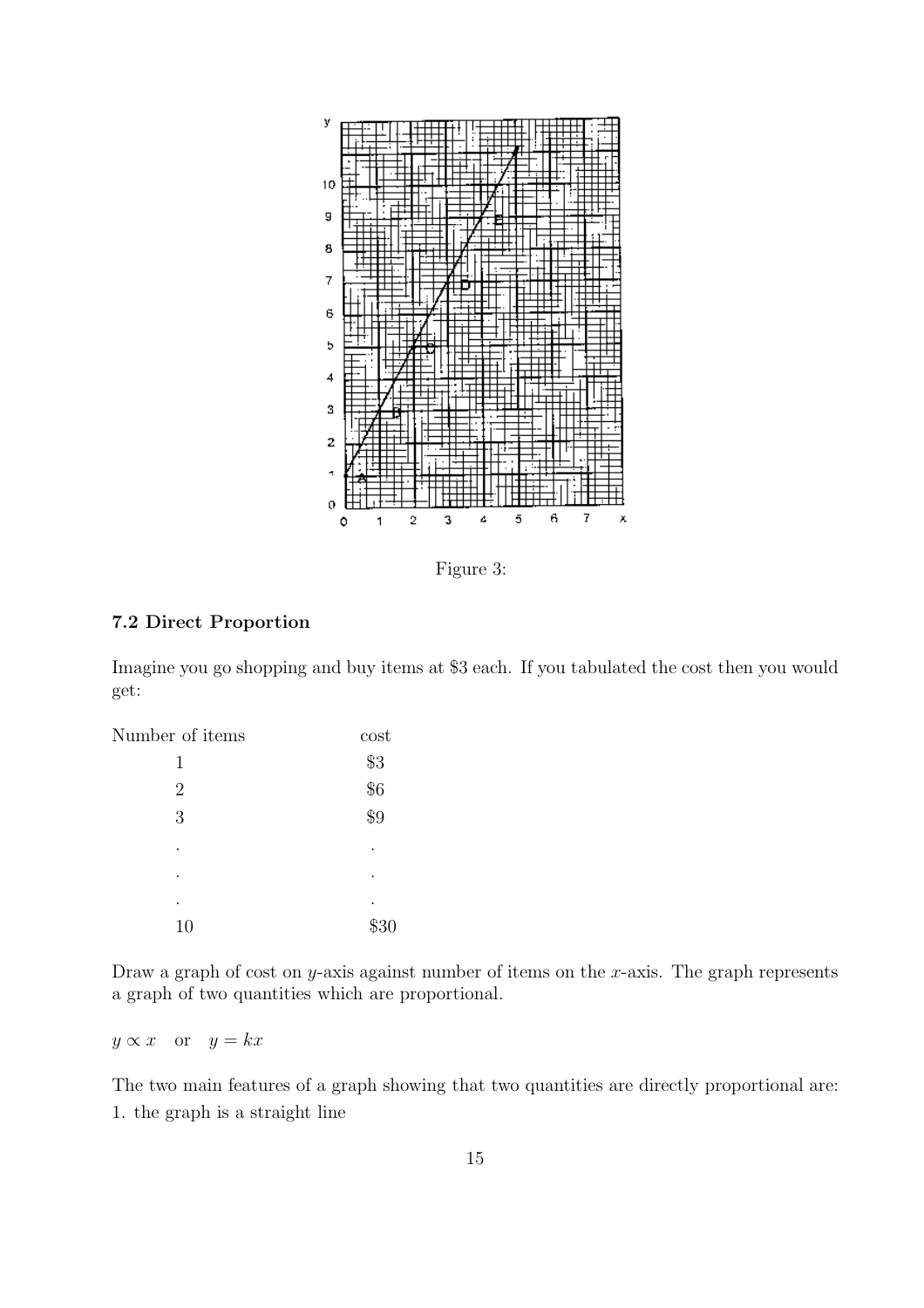2. the graph passes through the point (0,0).

If you added the cost of the journey to the shop then the cost would no longer be directly proportional to the number of items. (If you bought twice the number of items it would cost less than twice as much). The graph would still be a straight line but it would not pass through  $(0,0)$ , i.e. a straight line alone is not sufficient proof of direct proportionality.

Choose a value for the cost of the journey and plot the graph.

Write down the equation of the line. It should be  $Cost = $3 \times$  number of items  $+ \text{ cost of journey}$ 

Another shopping example, this time the cost of tiling a square room at \$10 a square metre.

| side of room | area of room | cost  |
|--------------|--------------|-------|
| Im           | $1m^2$       | \$10  |
| 2m           | $4m^2$       | \$40  |
| 3m           | $9m^2$       | \$90  |
| 1m           | $16m^2$      | \$160 |

#### Question

Draw a graph of cost against side of room and of cost against (side of room)<sup>2</sup>. What do you find?

Which graph enables you to deduce the relationship between cost and the length of the side of the room?

#### 7.3 Inverse Proportion

The term inverse proportion is often wrongly used. It has a very precise meaning and refers to the situation where doubling one quantity halves the other, trebling one causes the other to be a third etc.

 $y \propto$ 1  $\boldsymbol{x}$ or  $xy = constant$ 

#### Question

Which of the following sets of pairs of numbers are inversely proportional?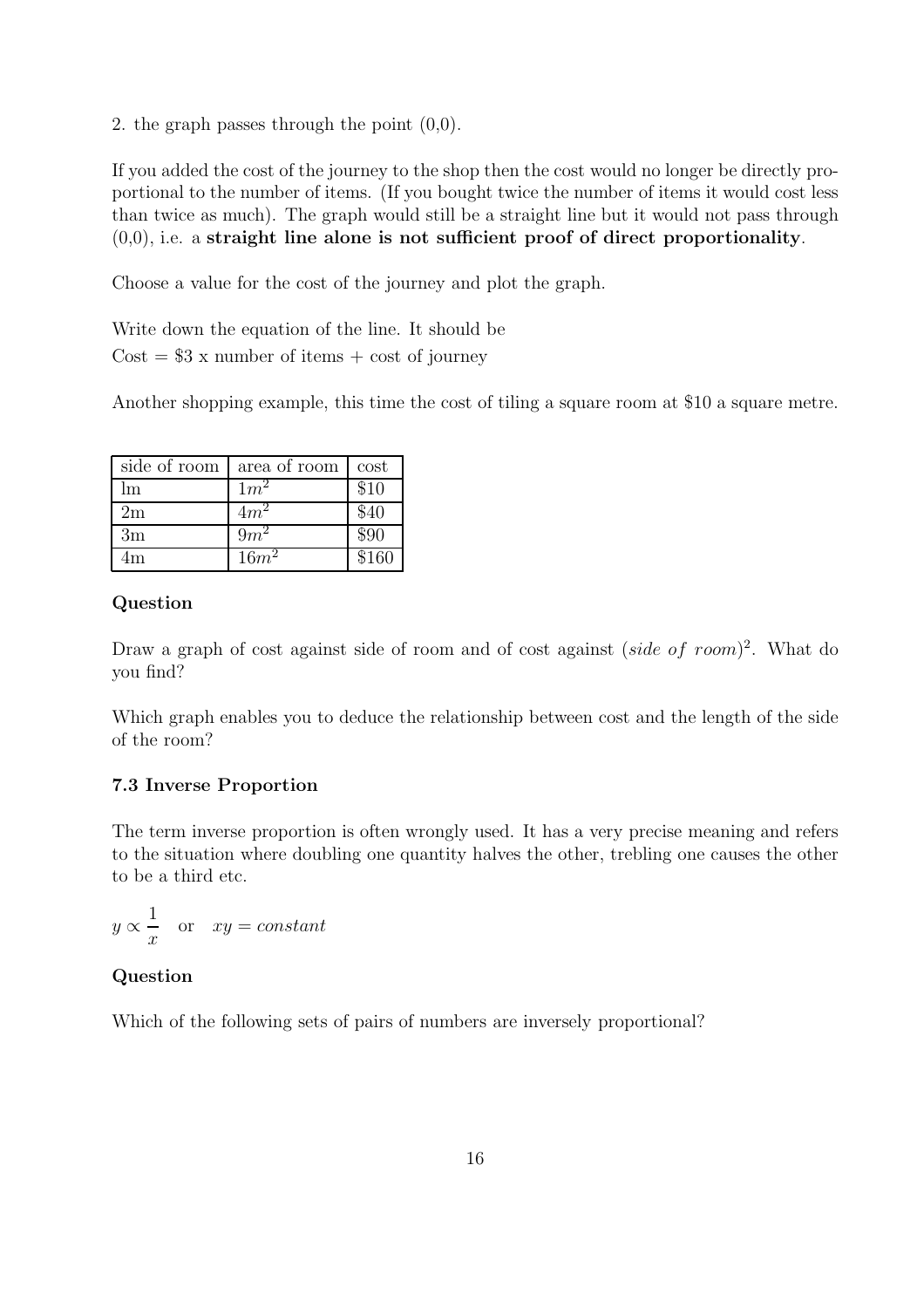| $\mathbf{a}$   | b   | $\mathbf c$    | d              | e              | f   |
|----------------|-----|----------------|----------------|----------------|-----|
|                | 24  |                | 20             |                | 144 |
| $\overline{2}$ | 12  | $\overline{2}$ | 16             | $\overline{2}$ | 48  |
| 3              | 8   | 3              | 12             | 3              | 32  |
| $\overline{4}$ | 6   | 4              | 8              | 4              | 16  |
| $\overline{5}$ | 4.8 | $\overline{5}$ | 4              | 5              | 8   |
| 6              |     | 6              | $\overline{0}$ | 6              | 6   |

Draw a graph of each. What do you notice?

What graph can you draw to establish without doubt that the two quantities are inversely proportional?

Note: You need a straight line graph before you can be sure about the relationship between two variables.

#### 7.4 Linear Graph from Non-linear Equations

The aim of many experiments is to find an equation relating two variables. If the graph obtained by plotting these two variables is a straight line, it is an easy matter to measure the slope and intercept and write out an equation in the form  $y = mx + c$ . If the graph is a curve, the solution is not so simple but it is often possible to choose the variables so that a straight line is obtained. Here are distances moved by a trolley from rest after various times.

| Time, $t$ | Distance, $s$ |
|-----------|---------------|
| 0.7       | 0.141         |
| 1.3       | 0.372         |
| 1.9       | 0.794         |
| 2.3       | 1.113         |
| 2.9       | 1.850         |

If s is plotted against t the graph will not be a straight line since s increases much more rapidly than t because the trolley is accelerating.

For an object travelling with constant acceleration from rest, the equation relating acceleration  $(a)$ , distance  $(s)$  and time  $(t)$  is

$$
s = (1/2)at^2
$$

comparing this with  $y = mx + c$  shows that a graph of s against  $t^2$  should be a straight line passing through  $(0,0)$  and having a gradient of  $(1/2)a$ .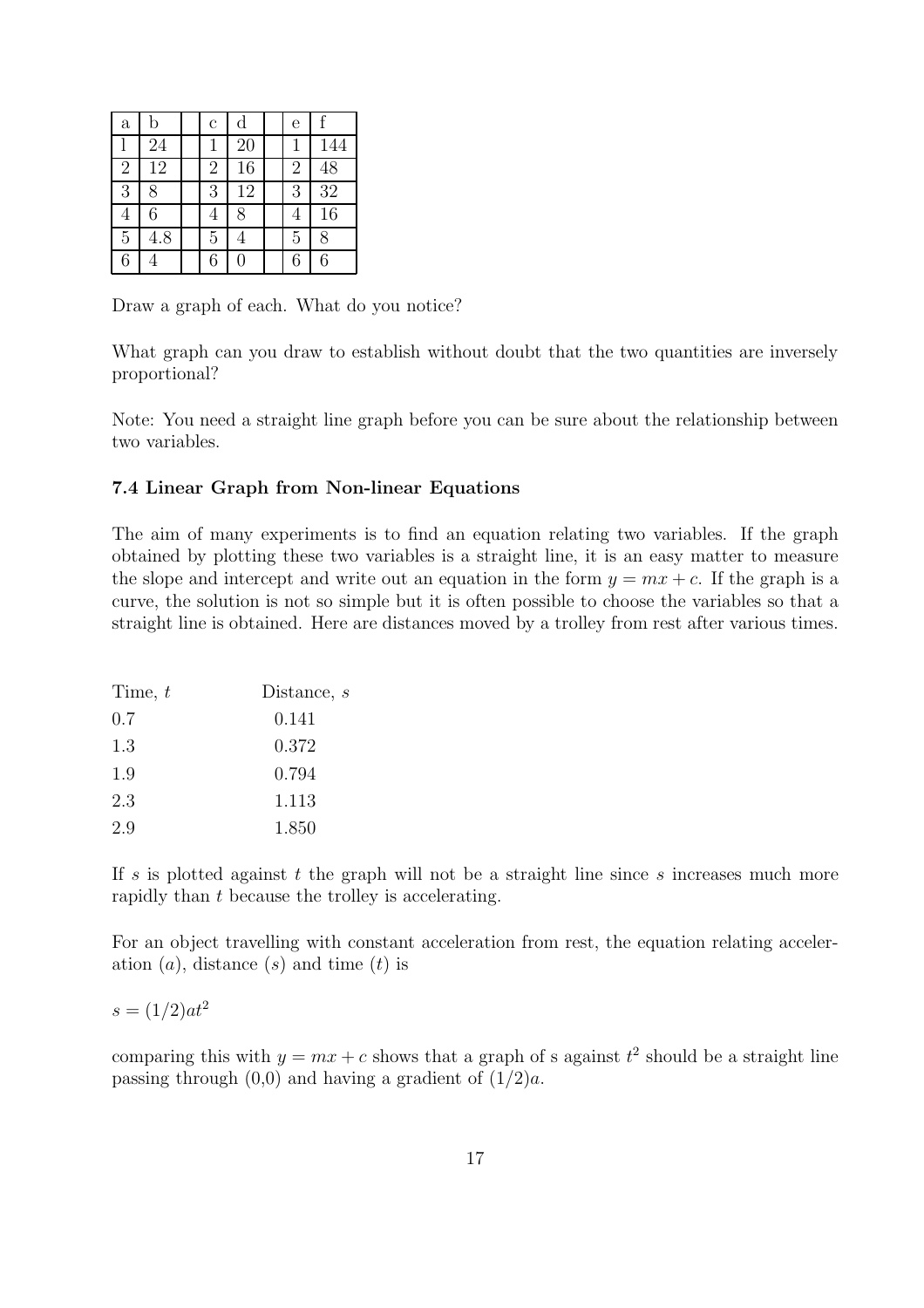#### Question

How would you check graphically whether experimental results fit the following equations?

- 1.  $F = k/r^2$ , where k is constant.
- 2.  $E = (1/2)mv^2$ , where m is constant,
- 3.  $V = RE/(R + r)$ , when E and r are constant.

#### 7.5 Log Graphs

Sometimes, two variables are related by an equation of the form

 $y = Ax^n$ 

where  $A$  and  $n$  are unknown constants.

You can use trial and error to try to find n but this would involve graphing;

 $y$  against  $x$ y against  $x^2$ y against  $1/x$ 

etc. until you obtained a straight line and, in the end, you might give up without getting a solution. However, if

 $y = Ax^n$  then  $log y = log(Ax^n)$  $log y = log A + log x^n$  $log y = log A + n log x$ 

(compare this with)  $y = mx + c$ .

The graph of *logy* against *logx* would be a straight line. The constant n is the gradient and the intercept is  $log A$ . From this graph we would be able to find both A and n.

#### Question

Under certain conditions (when heat cannot flow into or out of the gas) the pressure  $p$  and volume V are related by the equation

 $pV^{\gamma} = k$ 

where  $\gamma$  and k are constants.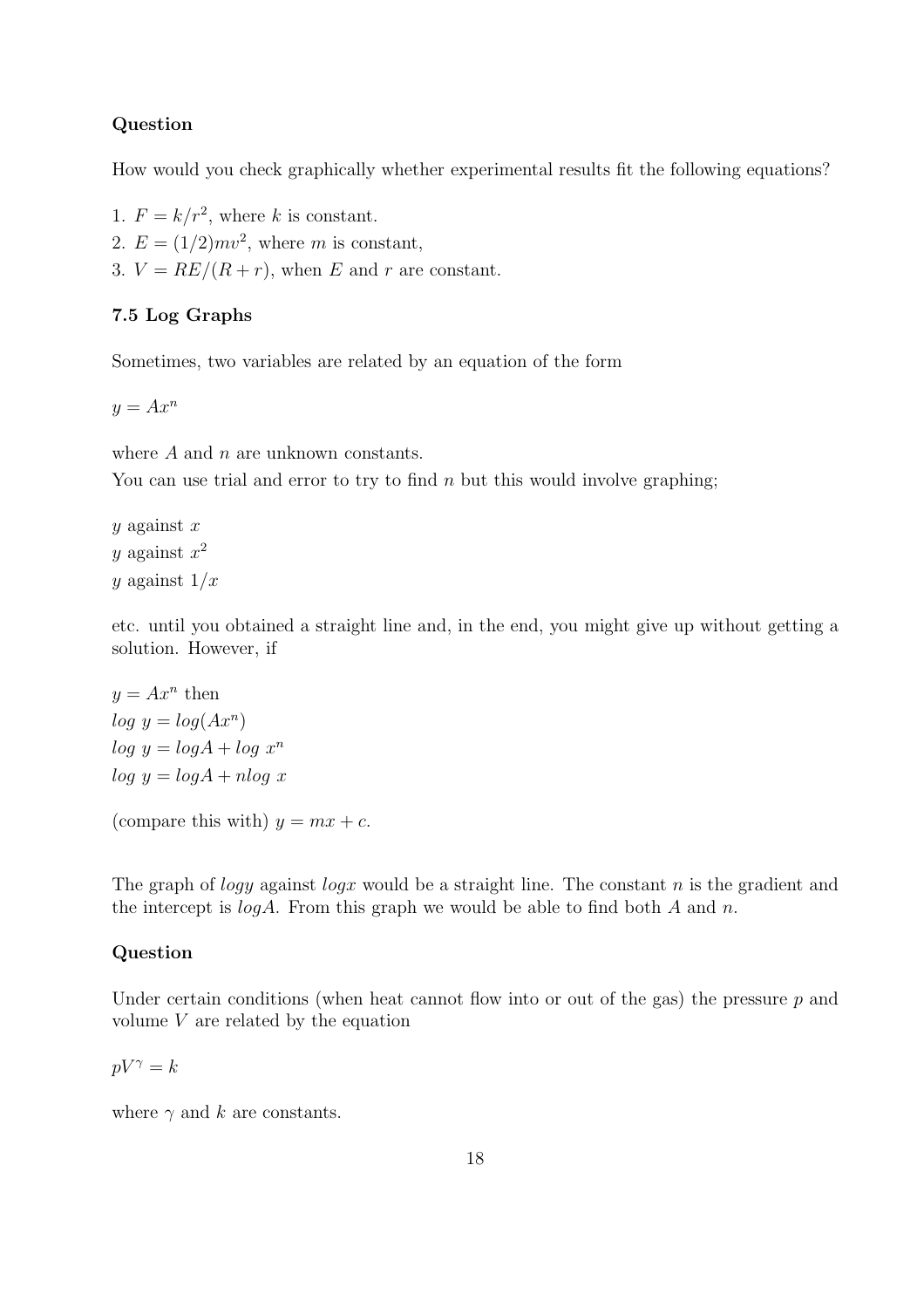If you obtained experimental data under these conditions, what graph would you plot to find the values of  $\gamma$  and k and how would you find the values of  $\gamma$  and k?

#### Question

Theory suggests that the power  $P$  dissipated in a heated filament of resistance  $R$  is given by an equation of the form

 $P = kR^n$ 

where  $k$  and  $n$  are constants.

Plot a suitable graph of the following data so that the values of  $n$  and  $k$  can be found.

| P(W)  | $R(\Omega)$ |
|-------|-------------|
| 4.41  | 0.91        |
| 8.11  | 1.11        |
| 12.59 | 1.27        |
| 17.70 | 1.41        |
| 23.88 | 1.51        |

#### 7.6 Use of Graphs-Assignment

1. A 100 watt heater and a thermometer were immersed in a copper calorimeter containing water. The following readings were obtained:

| temperature $({}^{\circ}C)$ 22 36 40 45 49 54 58 |  |  |  |  |
|--------------------------------------------------|--|--|--|--|
| time (minutes) $3 \t 4 \t 5 \t 6 \t 7 \t 8 \t 9$ |  |  |  |  |

Plot a graph of temperature against time (reminder: this means that time should be on the  $x \text{ axis}.$ 

The relevant equation is: *power* x time  $=$  heat capacity x temperature rise Compare this equation with the equation of a straight line:  $y = mx + c$ 

From your graph determine the initial temperature of the water and the heat capacity of the calorimeter + water.

2. The tension of a vibrating string is kept constant and its length varied to tune it to a series of tuning forks. The necessary lengths are given below:

| Tuning Fork                                         |  | $C$ D E F G |  |
|-----------------------------------------------------|--|-------------|--|
| frequency of tuning fork $(Hz)$ 256 288 320 384 512 |  |             |  |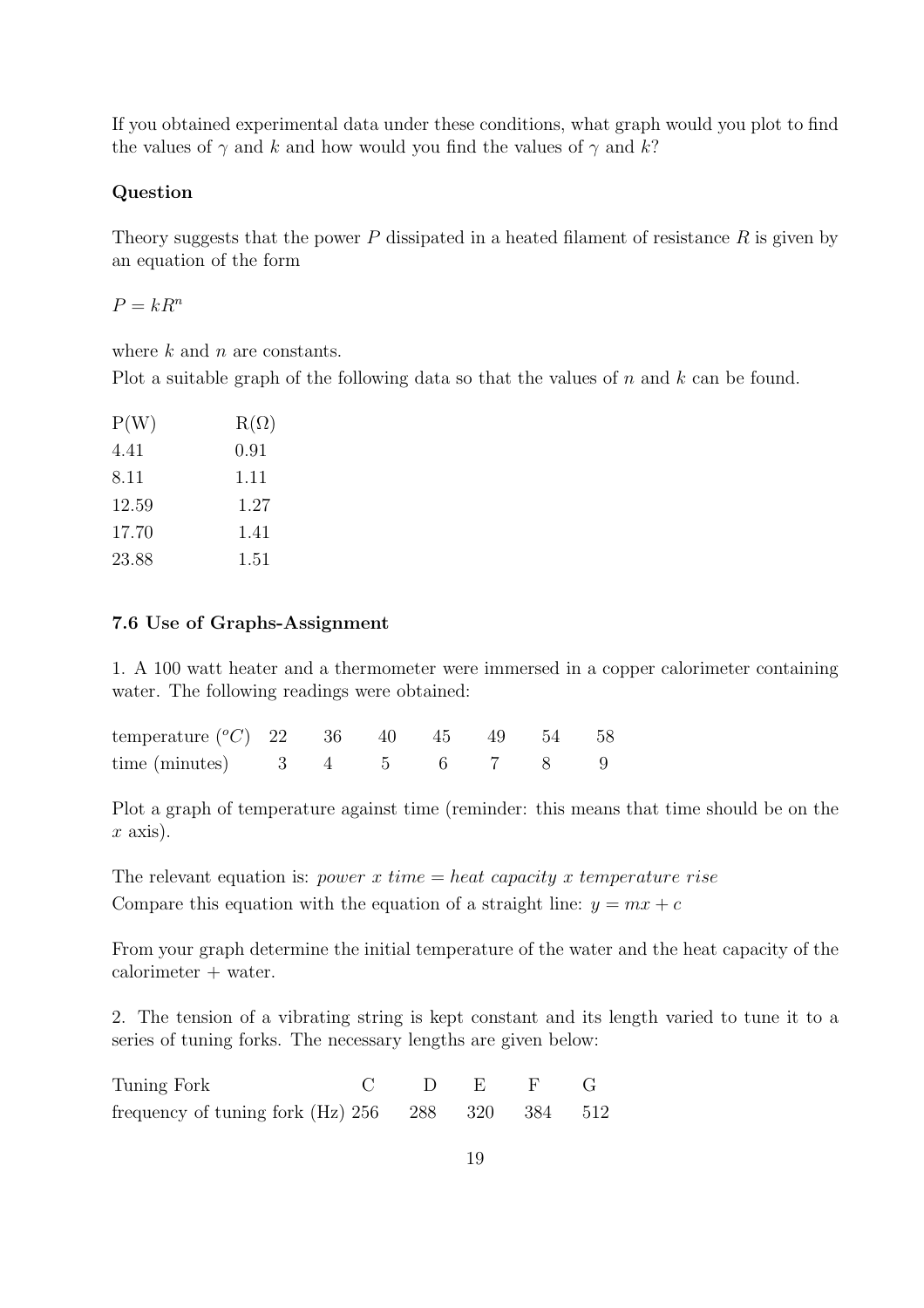length of string (cm) 117 104 94 78 59

Plot a graph of length against frequency. What possible relationship is there between the frequency of vibration and the length of the string? Draw a suitable graph to confirm this.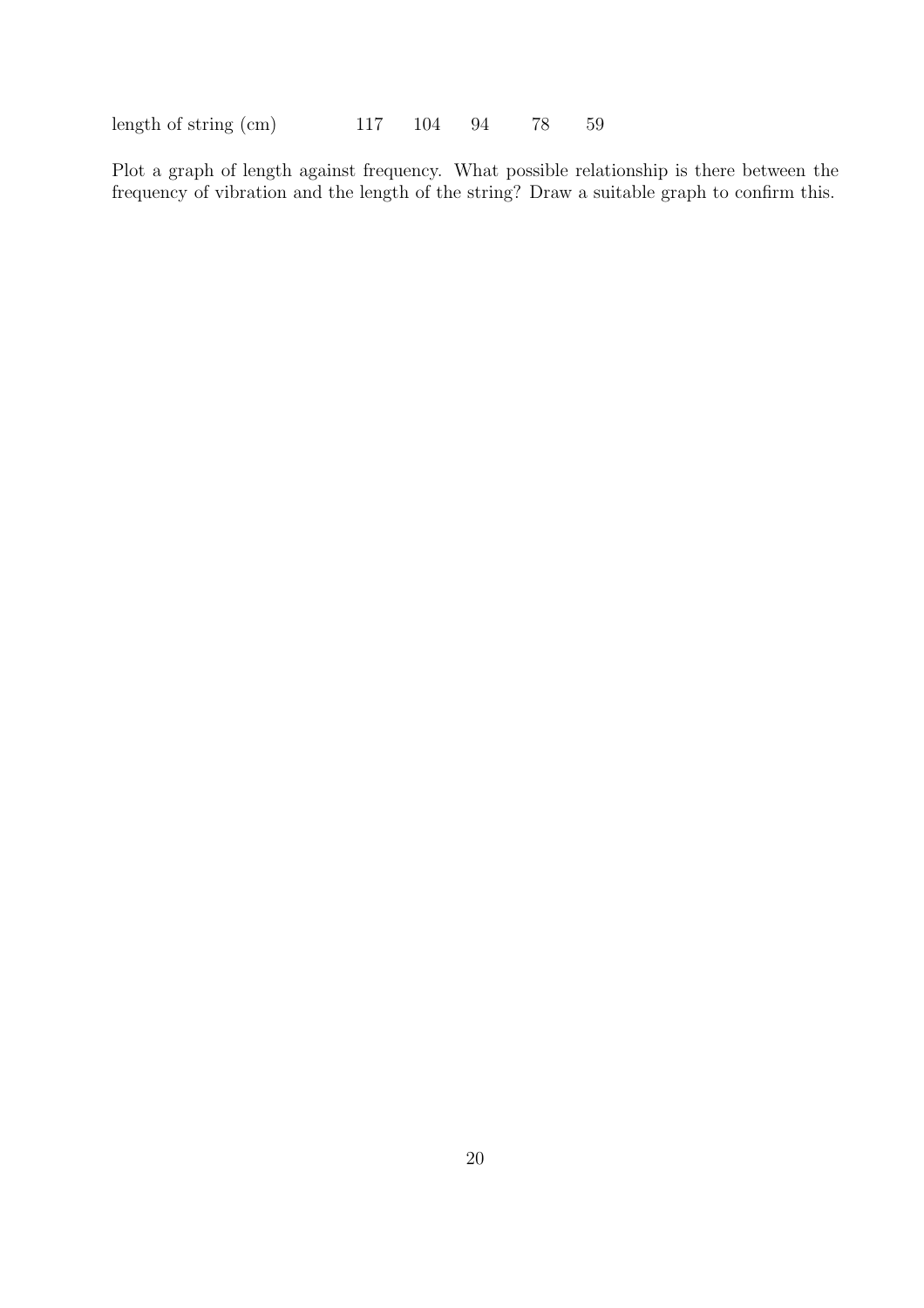## Chapter 1

## MEASUREMENT

### Purpose

To give you some feeling for the magnitude of measurement uncertainties when using a metre ruler, a vernier callipers, a micrometer and a balance,

To use the measurements obtained to calculate the density of the samples,

To see how measurement uncertainties affect the final results.

### Introduction

In physics it is always important to be aware of the limitations of any equipment used and to be able to estimate the uncertainty inherent in any measurement taken. This is often called the error of the reading, a term which is itself misleading as it suggests that the experimenter has made a mistake when taking the reading. An uncertainty is present on every reading regardless of the care and skill of the experimenter or of the accuracy of the instrument.

Formulae Required:

$$
density = \frac{mass}{volume}
$$

Volume of a cylinder  $= \pi r^2 h$ 

 $(r$  is the radius of one of the bases and h is the length of cylinder)

Volume of a sphere 
$$
=\frac{4}{3}\pi r^3
$$

 $(r$  is the radius of sphere)

Volume of a hexagonal based object =  $\sqrt{3}$ 2  $hd<sup>2</sup>$ 

 $(h$  is the length of object and d is the distance from one edge to the other of the base)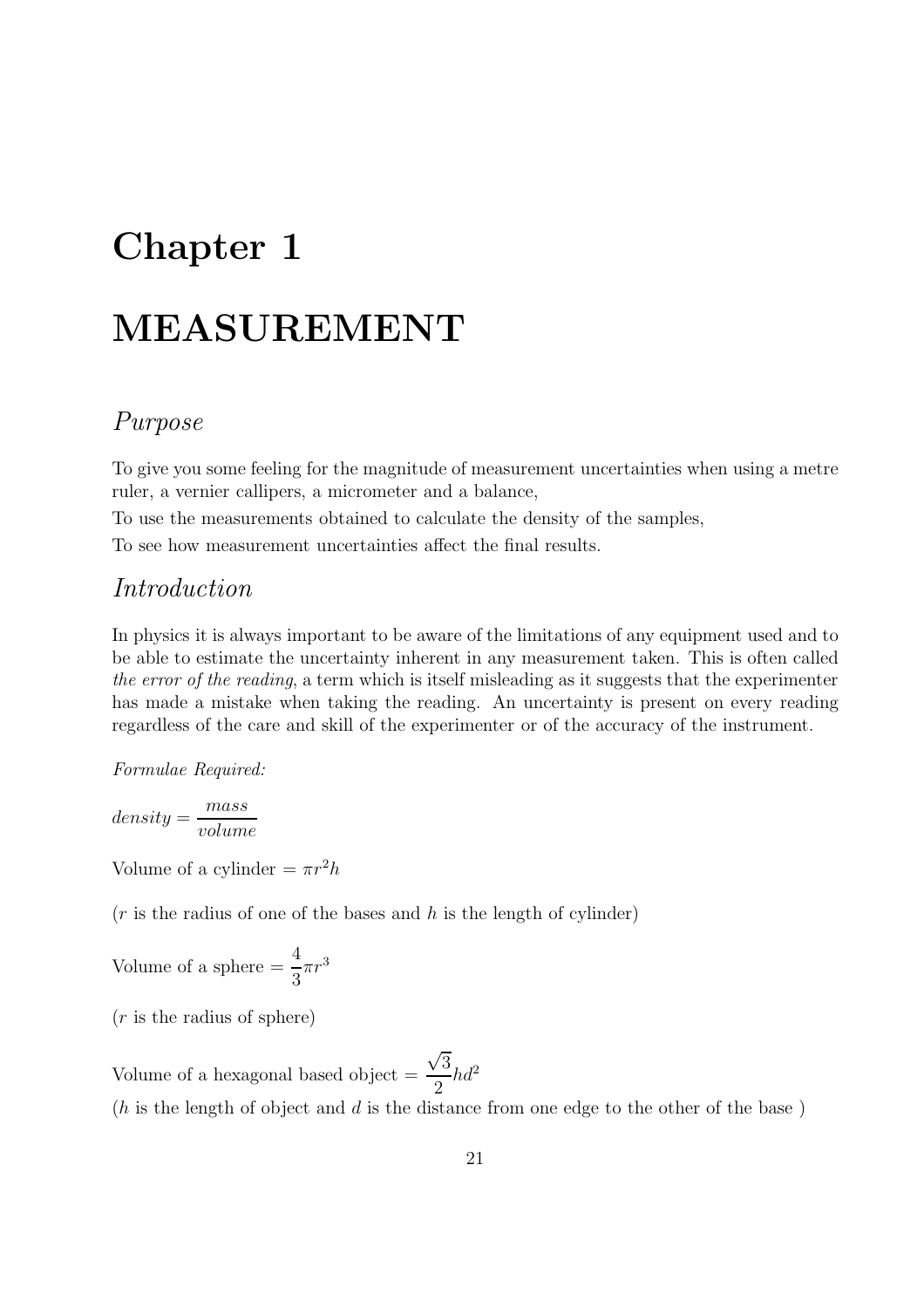Densities of Materials  $d_{aluminum} = 2.70$   $g/cm^3$  $d_{brass} = 8.75 \, g/cm^3$  $d_{copper} = 8.96$  g/cm<sup>3</sup>  $d_{steel} = 7.85 \, g/cm^3$ 

## Equipments

A ruler A vernier callipers A micrometer A balance Brass, copper, aluminum and steel objects

## Procedure

1. Record the smallest scale division for each measuring instrument in Table 1.1.

2. Then record your reasonable estimate of a "reading uncertainty" for each instrument, record in Table 1.1.

3. Measure each dimension three times at different places around the object in order to obtain a reasonable average over the whole object. Do this with each measuring instrument and record your data in Table 1.2 .

4. Calculate the densities of the objects and record in Table 1.3.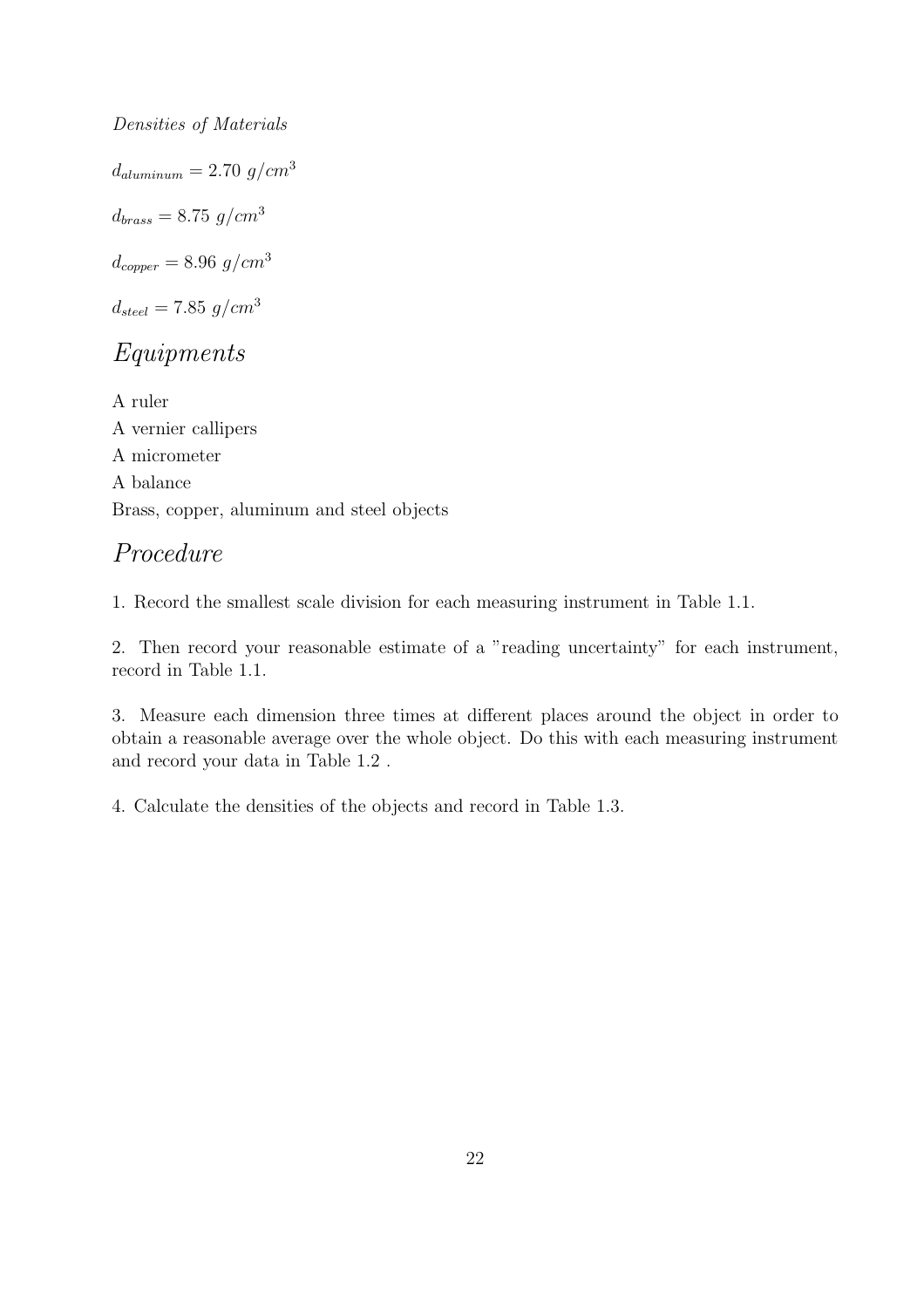#### REPORT SHEET

### EXPERIMENT 1: MEASUREMENT

Student's Name: Experiment Date: Group Member Name(s): Laboratory Bench Number: Assistant's Name and Signature:

## Data and Calculations

Table 1.1

|  | Instrument Size of smallest division on scale   Reasonable estimate of reading uncertainty |
|--|--------------------------------------------------------------------------------------------|
|  |                                                                                            |
|  |                                                                                            |
|  |                                                                                            |
|  |                                                                                            |
|  |                                                                                            |

Table 1.2

|  |  | Object   Instrument   Quantity measured   Readings   Mean   Best estimate of uncertainty |
|--|--|------------------------------------------------------------------------------------------|
|  |  |                                                                                          |
|  |  |                                                                                          |
|  |  |                                                                                          |
|  |  |                                                                                          |
|  |  |                                                                                          |
|  |  |                                                                                          |
|  |  |                                                                                          |
|  |  |                                                                                          |

Table 1.3

| Object | Mass $(g)$ | Volume $(cm^3)$ | Density $(g/cm^3)$ |
|--------|------------|-----------------|--------------------|
|        |            |                 |                    |
|        |            |                 |                    |
|        |            |                 |                    |
|        |            |                 |                    |
|        |            |                 |                    |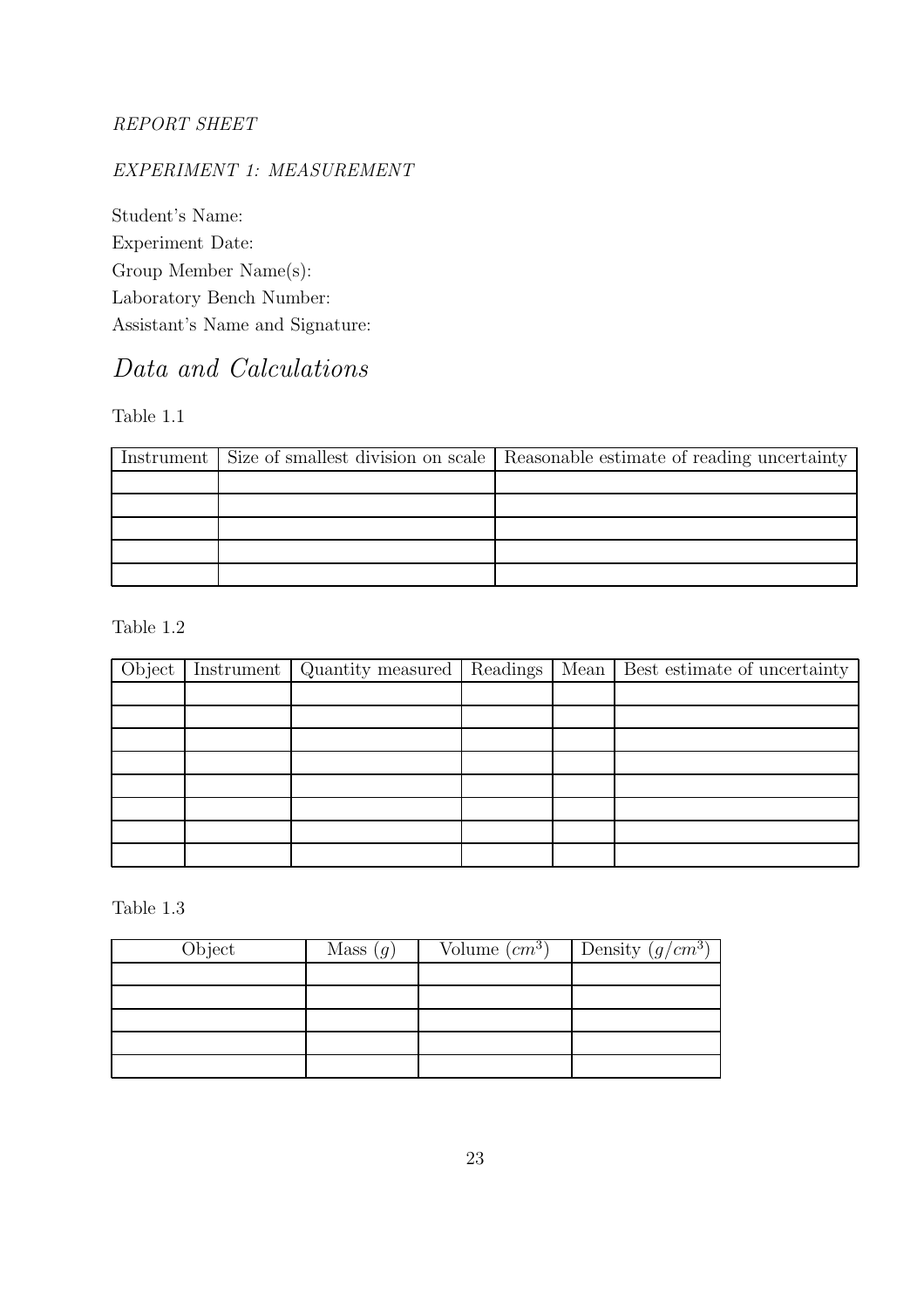### Questions

Is there a "zero error" in your measuring instruments? If so, how do you make a correction for this?

How do the results of using different measuring instruments compare? Are they within your combined uncertainty estimates? If not, then what does this signify?

What is the most accurate instrument?

What, as a result of all your measurements would you give as the 'best' values of mass, length and diameter of the objects?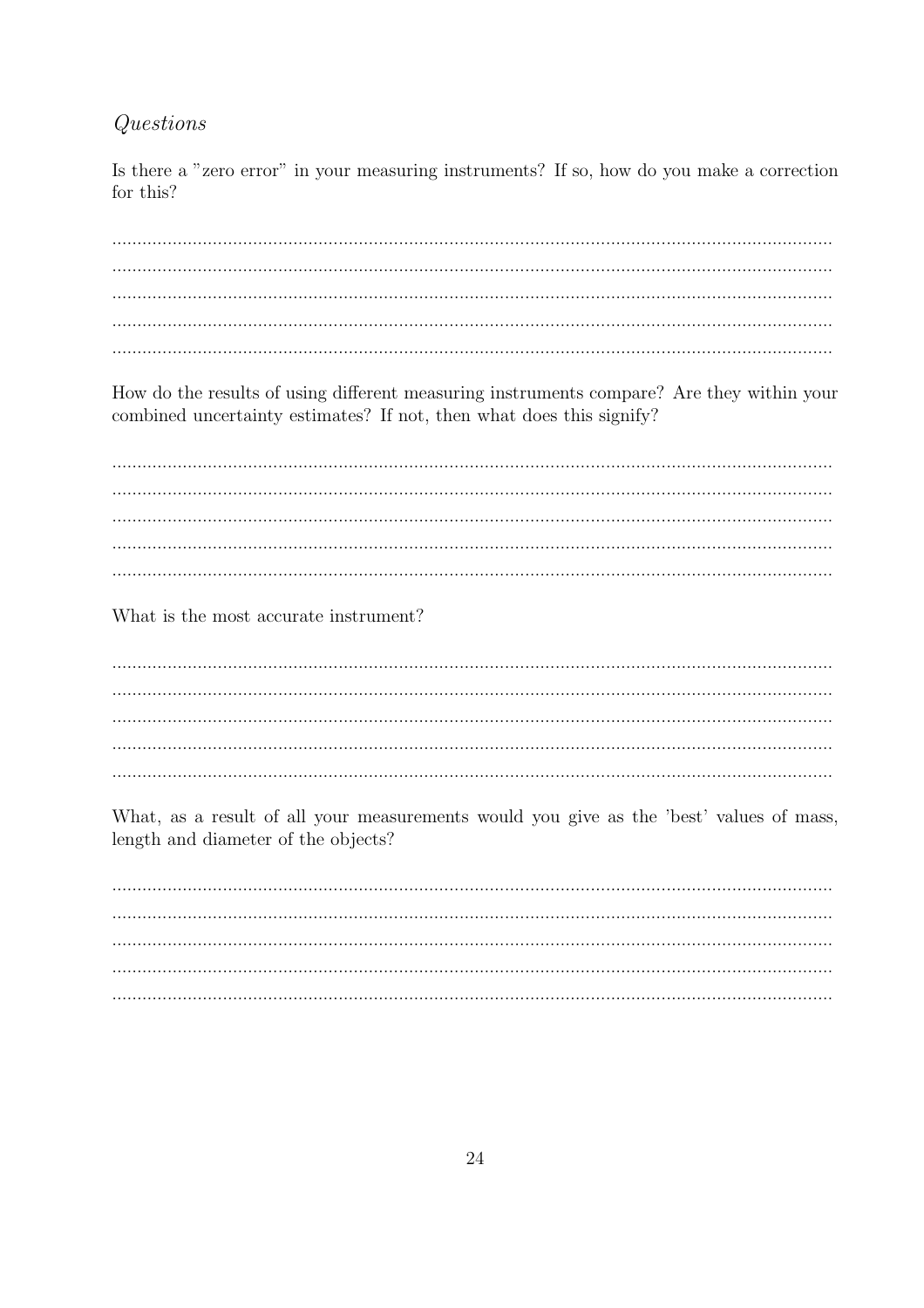Would you consider the uncertainties you have found to be random (i.e. the probability that the reading is too high is the same as the probability that it is too low) or systematic' (the error is usually of the same sign, such errors may be produced by an incorrectly calibrated measuring instrument or by a zero error)?

How may random uncertainties be reduced?

How may systematic errors be detected and then eliminated or reduced?

What are the volumes of the objects? How accurate are your answers?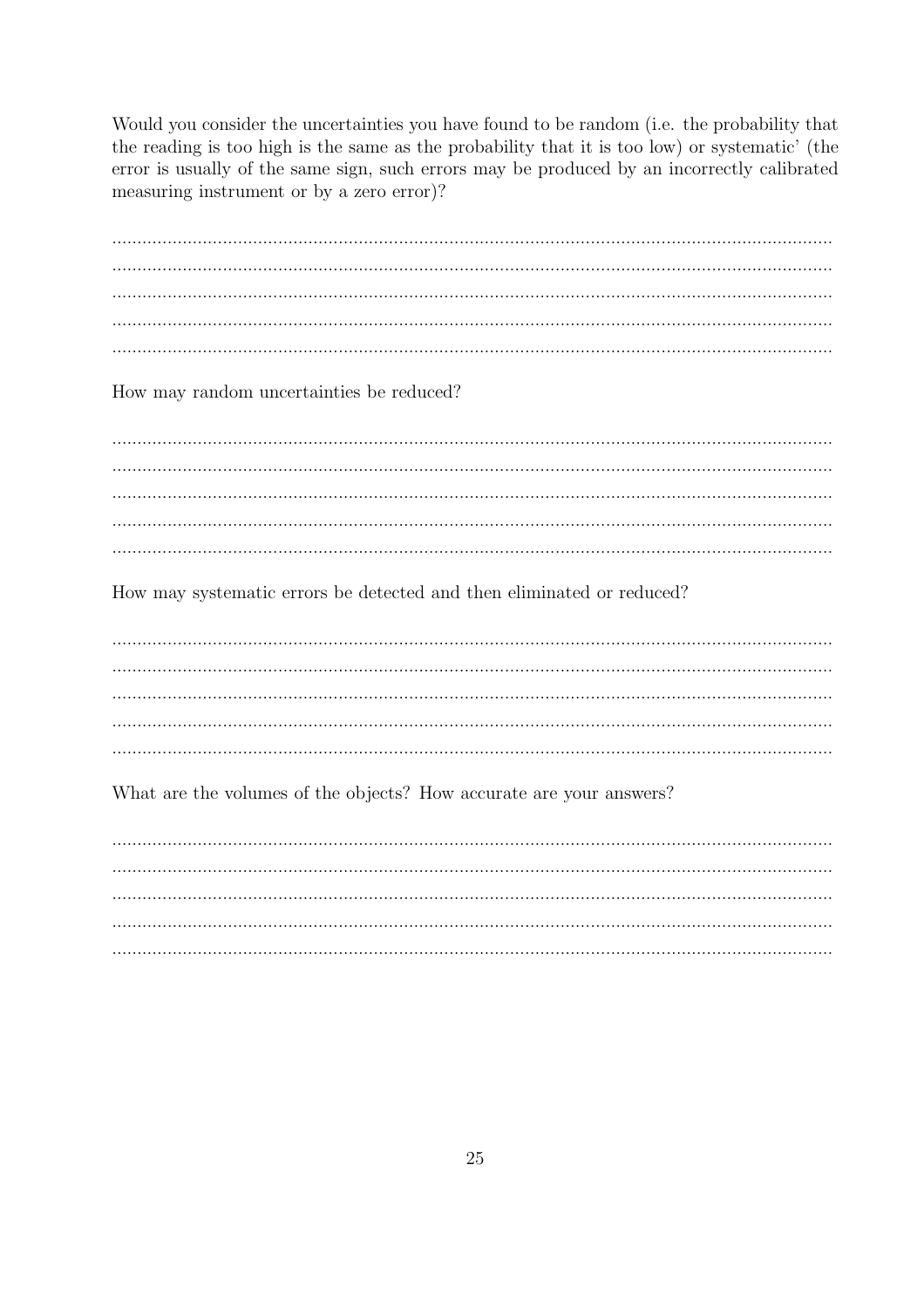What are the densities of the specimens? How accurate are your answers? What units have you used  $g/cm^3$  or  $kg/m^3$ ?

In the measurement of density of each object, is there a measuring instrument that has contributed significantly more to the uncertainty in the density?

If you needed to improve the precision of your density measurements, for each object, what would be your first step?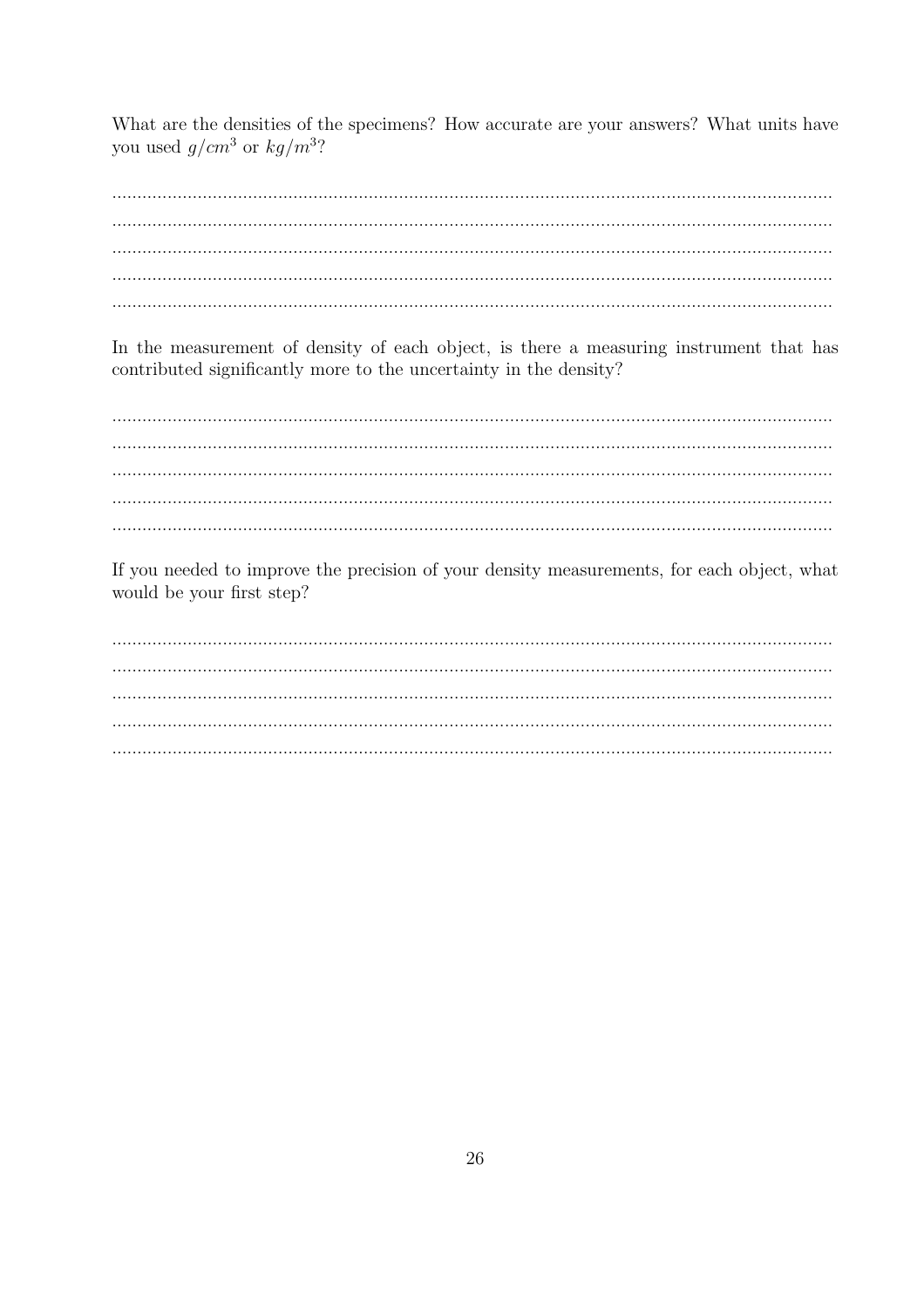## Chapter 2

## INSTANTANEOUS VERSUS AVERAGE VELOCITY

### Purpose

To grasp the difference between the average and the instantaneous velocities and their most proper places of applications.

### Introduction

Average velocity of a motion is the total displacement achieved within the total time elapsed from the start of the motion. Then the *instantaneous velocity* is the displacement for so small a time interval that we cannot say when the motion started and ended, as if everything occurred in one instant of time. However we can express it mathematically as in  $dx/dt$ , where  $dx$  and  $dt$  are the infinitesimal displacement and the infinitesimal time.

Both average and the instantaneous velocities have their proper places of applications. For example in the famous parable of a race between a hare and a turtle, it is the average velocity that helps the slow turtle to win it. The hare, resting for the most part of the race (having a zero instantaneous velocity) and dashing at the end (producing a very high instantaneous velocity) looses it, simply because his average velocity does not add up to that of the turtle.

On the other hand, a karate master can break a wooden block, because he is well trained and so able to produce an immensely high instantaneous velocity (and momentum) with his hand at the moment of the blow.

In this experiment you'll investigate the relationship between instantaneous and average velocities, and see how a series of average velocities can be used to deduce an instantaneous velocity.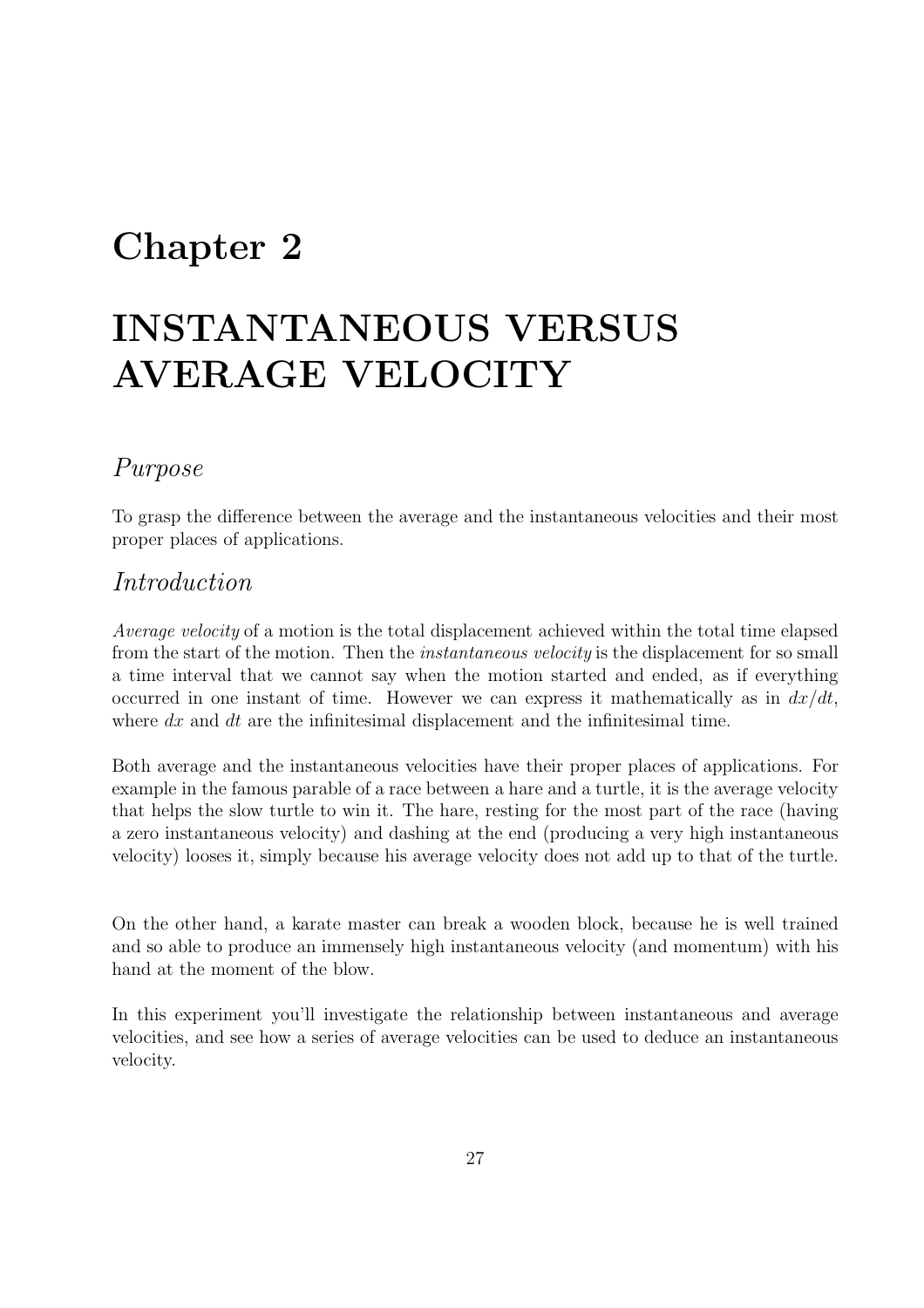### Equipments

Photogate Timer Accessory Photogate Air Track System with one glider Air Supply

## Procedure



Figure 2.1:

1. Set up the air track as shown in Figure 2.1, elevating one end of the track with a 1-2 cm support.

2. Choose a point  $x_1$  near the center of the track. Measure the position of  $x_1$  on the air track metric scale, and record this value in Table 2.1.

3. Choose a starting point  $x<sub>o</sub>$  for the glider, near the upper end of the track. With a pencil, carefully mark this spot on the air track so you can always start the glider from the same point.

4. Place the Photogate Timer and Accessory Photogate at points equidistant from  $x_1$ , as shown in the figure. Record the distance between the photogates as  $D$  in Table 2.1.

5. Set the slide switch on the Photogate Timer to PULSE.

6. Press the RESET button.

7. Hold the glider steady at  $x_o$ , then release it. Record time  $t_1$ , the time displayed after the glider has passed through both photogates.

8. Repeat steps 6 and 7 at least two more times, recording the times as  $t_2$  through  $t_3$ .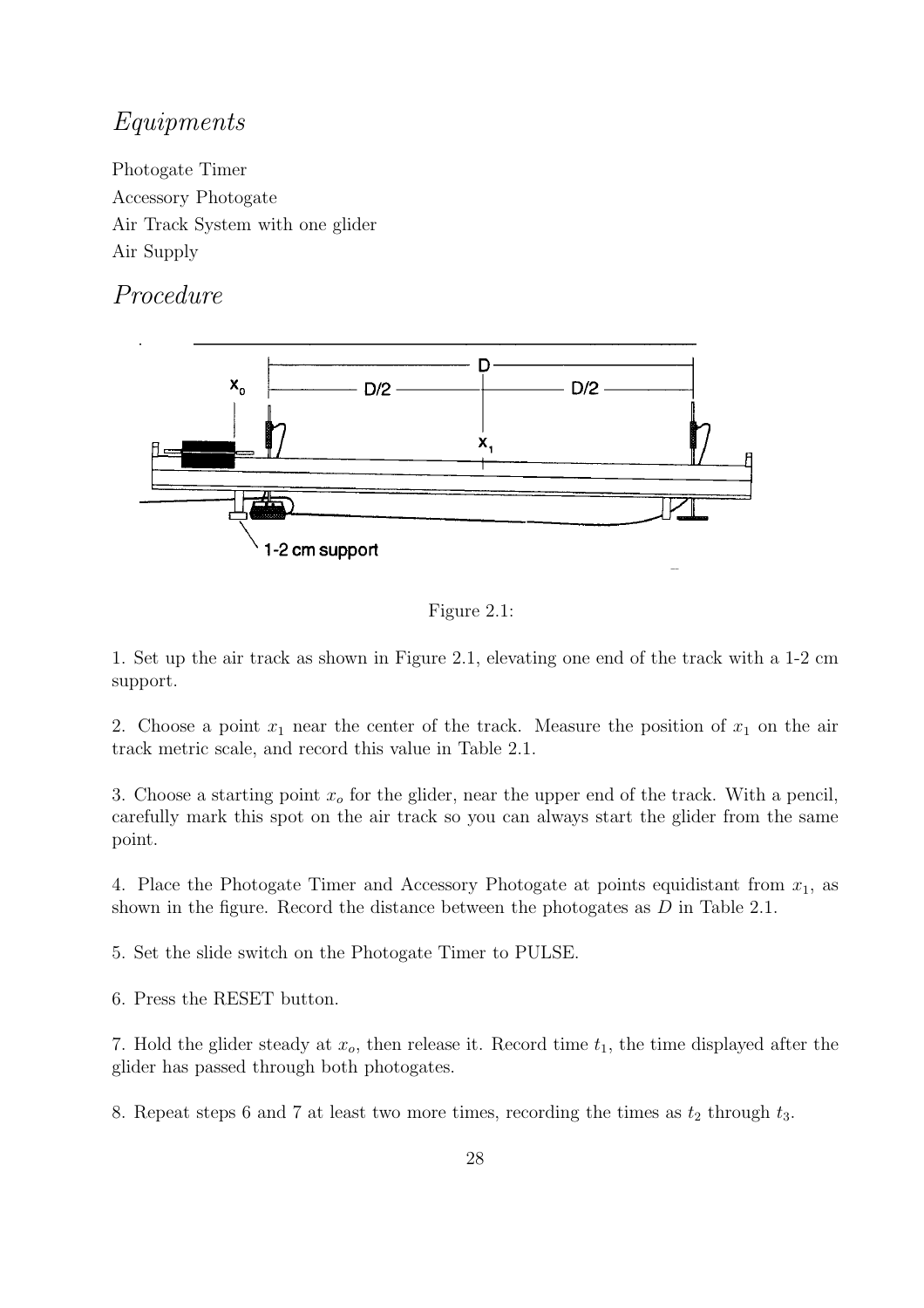9. Now repeat steps 4 through 9, decreasing D by approximately 10cm.

10. Continue decreasing D in 10cm increments. At each value of D, repeat steps 4-8.

You can continue using smaller and smaller distances for D by changing your timing technique. Tape a piece of cardboard on top of the glider. Use just one photogate and place it at  $x_1$ . Set the timer to GATE. Now D is the length of the cardboard. Then start the glider from  $x<sub>o</sub>$  as before, and make several measurements of the time it takes for the glider to pass through the photogate. As before, record your times as  $t_1$  through  $t_3$ . Continue decreasing the value of D, by using successively smaller pieces of cardboard.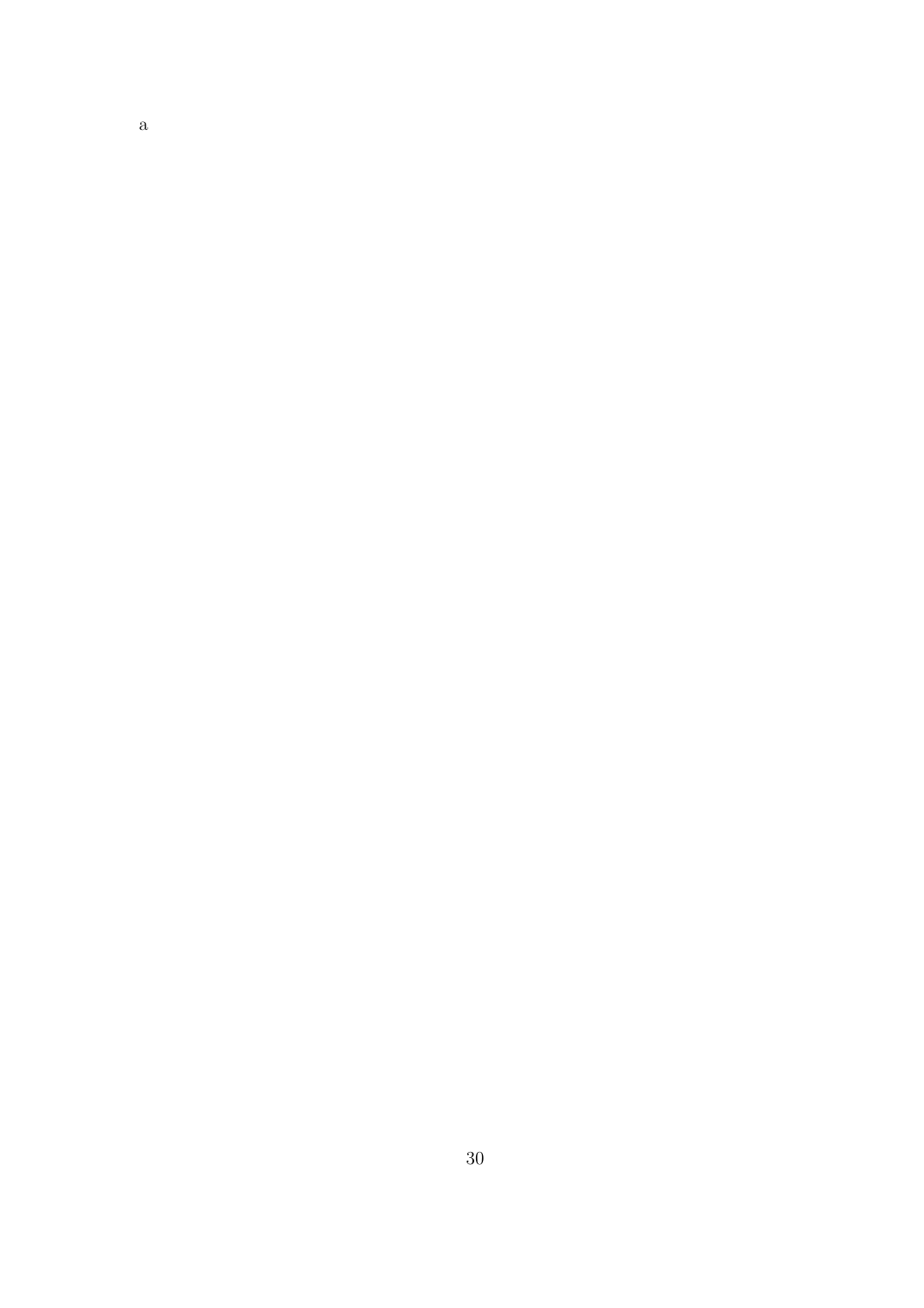#### REPORT SHEET

#### EXPERIMENT 2: INSTANTANEOUS VERSUS AVERAGE VELOCITY

Student's Name: Experiment Date: Group Member Name(s): Laboratory Bench Number: Assistant's Name and Signature:

## Data and Calculations

Table 2.1

 $x_1 = \dots \dots \dots \dots \dots \dots$ 

| D(cm) | $t_1(s)$ | $t_2(s)$ | $t_3(s)$ | $t_{avg}(s)$ | $v_{avg}(cm/s)$ |
|-------|----------|----------|----------|--------------|-----------------|
|       |          |          |          |              |                 |
|       |          |          |          |              |                 |
|       |          |          |          |              |                 |
|       |          |          |          |              |                 |
|       |          |          |          |              |                 |
|       |          |          |          |              |                 |
|       |          |          |          |              |                 |
|       |          |          |          |              |                 |
|       |          |          |          |              |                 |
|       |          |          |          |              |                 |

1. For each value of D, calculate the average of  $t_1$  through  $t_3$ . Record this value as  $t_{avg}$ .

2. Calculate  $v_{avg} = D/t_{avg}$ . This is the average velocity of the glider in going between the two photogates.

3. Plot a graph of  $v_{avg}$  versus D with D on the x-axis.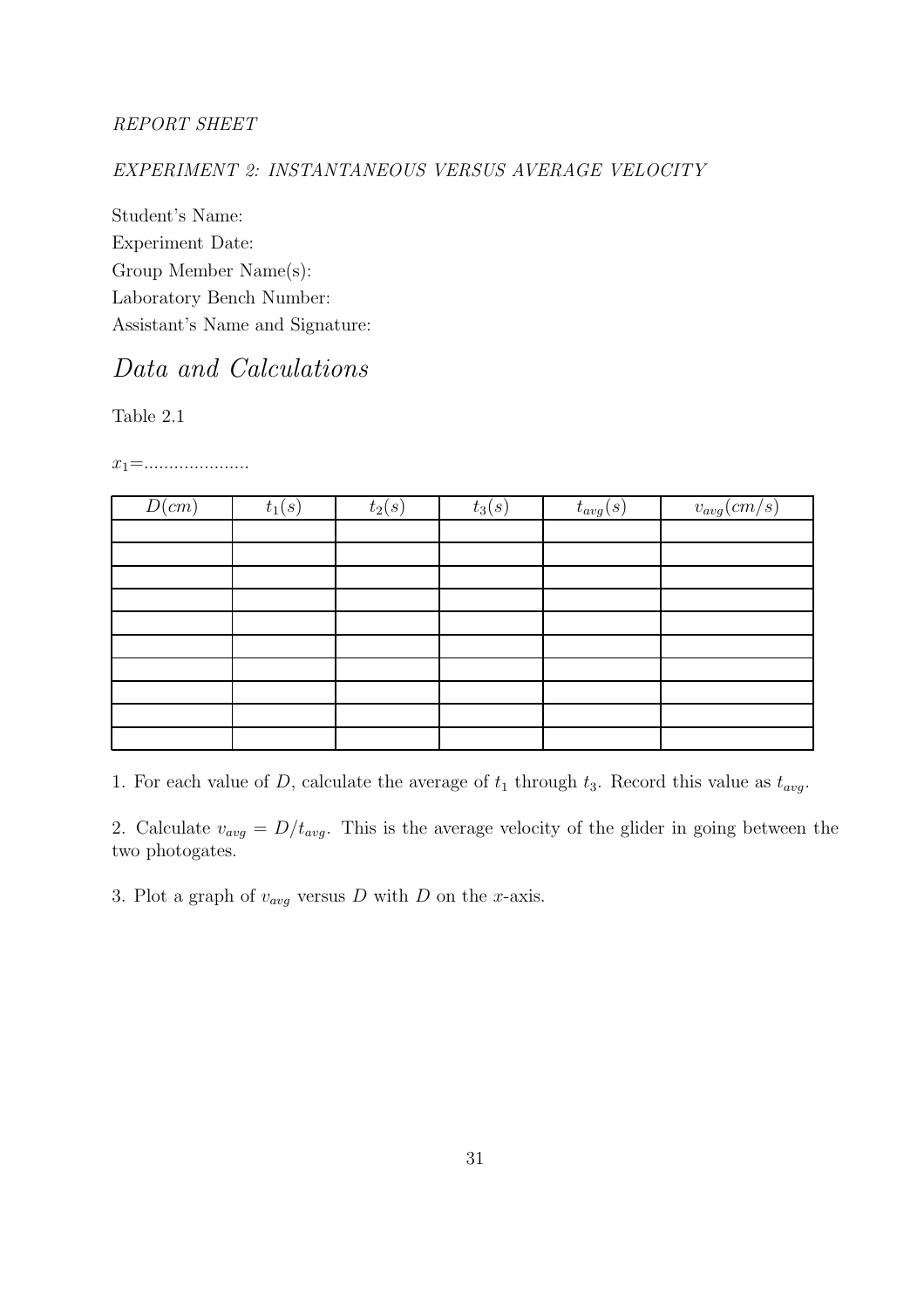## Questions

1. Which of the average velocities that you measured do you think gives the closest approximation to the instantaneous velocity of the glider as it passed through point  $x_1$ ?

2. Can you extrapolate your collected data to determine an even closer approximation to the instantaneous velocity of the glider through point  $x_1$ ? From your collected data, estimate the maximum error you expect in your estimated value.

3. In trying to determine an instantaneous velocity, what factors (timer accuracy, object being timed, type of motion) influence the accuracy of the measurement? Discuss how each factor influences the result.

4. Can you think of one or more ways to measure instantaneous velocity directly, or is an instantaneous velocity always a value that must be inferred from average velocity measurements?

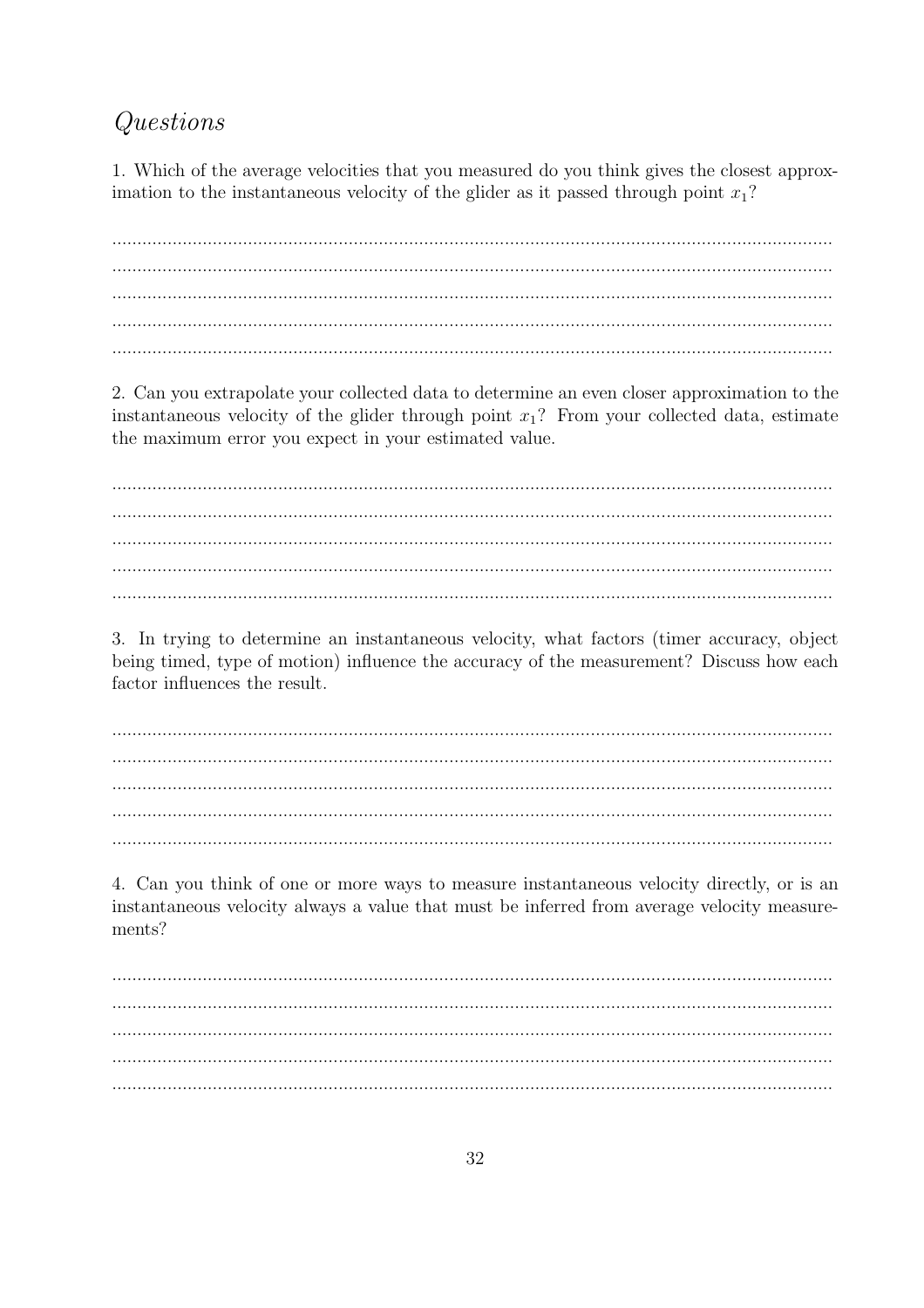## Chapter 3

## PROJECTILE MOTION

## Purpose

To find how the range of the ball depends on the angle at which it is launched and the angle that gives the greatest range.

### Introduction

Let us consider a special case of two-dimensional motion: A particle moves in a vertical plane with some initial velocity  $\vec{v}_o$  but its acceleration is always the free-fall acceleration  $\vec{g}$ , which is downward. Such a particle is called a *projectile* (meaning that it is projected or launched) and its motion is called projectile motion. During its two-dimensional motion, the projectile's position vector and velocity vector change continuously, but its acceleration vector is constant and always directed vertically downward. The projectile has no horizontal acceleration.

In projectile motion, the horizontal motion and the vertical motion are independent of each other; that is, neither motion affects the other.

#### The Vertical Motion

The vertical motion is the motion for a particle in free fall. Most important is that the acceleration is constant. Thus, the equations for motion with constant acceleration apply, provided we substitute  $-g$  for a and switch to y notation. Then, for example, the equation becomes

$$
y - y_o = v_{oy}t - \frac{1}{2}gt^2
$$

$$
y - y_o = (v_o \sin \theta)t - \frac{1}{2}gt^2
$$

where the initial vertical velocity component  $v_{oy}$  is replaced with the equivalent  $v_o \sin \theta$ .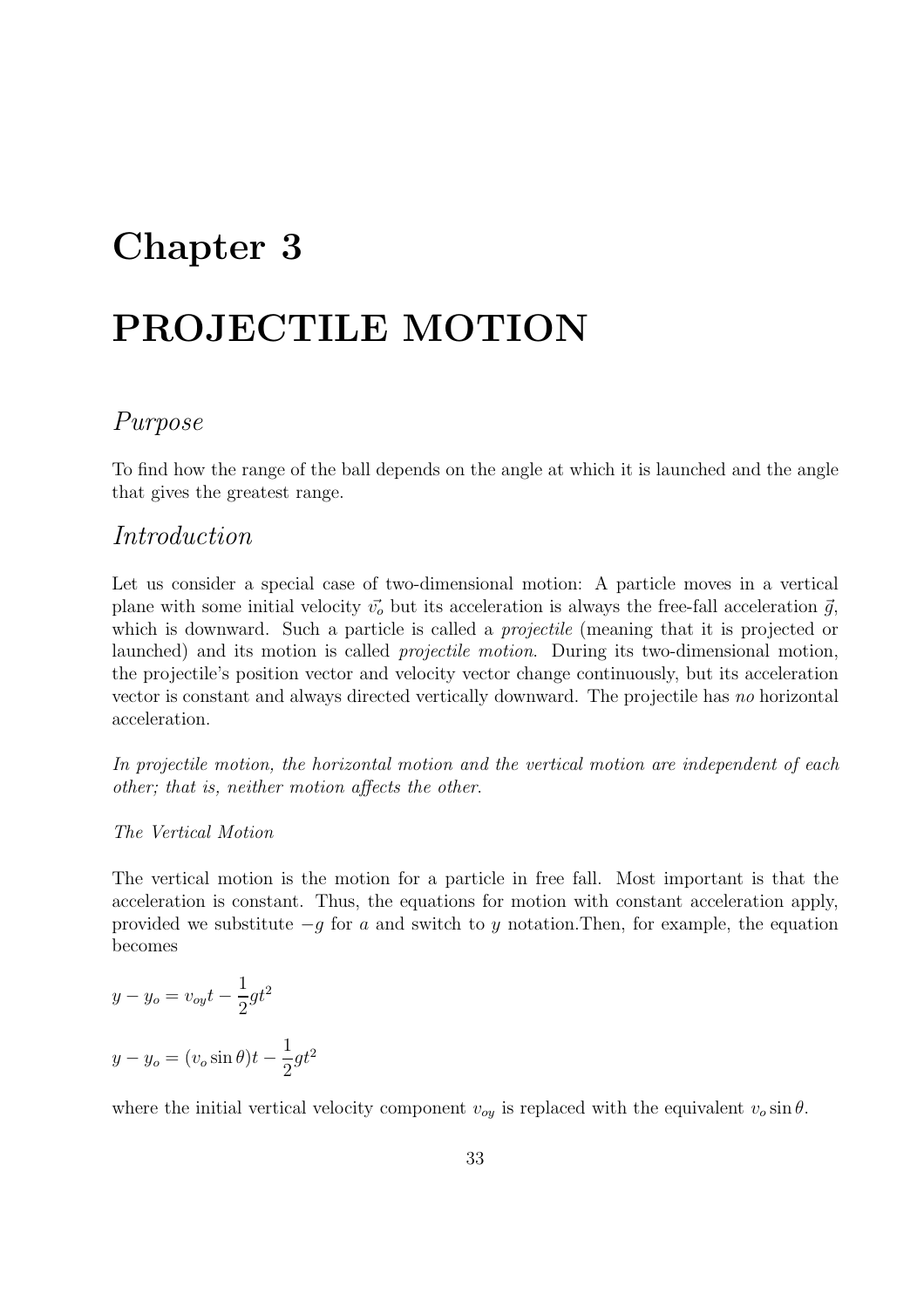The vertical velocity component behaves just as for a ball thrown vertically upward. It is directed upward initially and its magnitude steadily decreases to zero, which marks the maximum height of the path. The vertical velocity component then reverses direction, and its magnitude becomes larger with time.

#### The Horizontal Motion

Because there is no acceleration in the horizontal direction, the horizontal component  $v_x$  of the projectile's velocity remains unchanged from its initial value  $v_{ox}$  throughout the motion. At any time t, the projectile's horizontal displacement  $x - x<sub>o</sub>$  from an initial position  $x<sub>o</sub>$  is given by

 $x - x_o = v_{ox}t$ 

Because  $v_{ox} = v_o \cos \theta$ , this becomes

$$
x - x_o = (v_o \cos \theta)t.
$$

The *range* is the horizontal distance,  $x$ , between the muzzle of the Launcher and the place where the ball hits (Figure 3.1), given by  $x = (v_0 \cos \theta)t$ , where  $v_0$  is the initial speed of the ball as it leaves the muzzle,  $\theta$  is the angle of inclination above horizontal, and t is the time of flight. Of course in this type of experiment the air resistance is totally ignored.



Figure 3.1: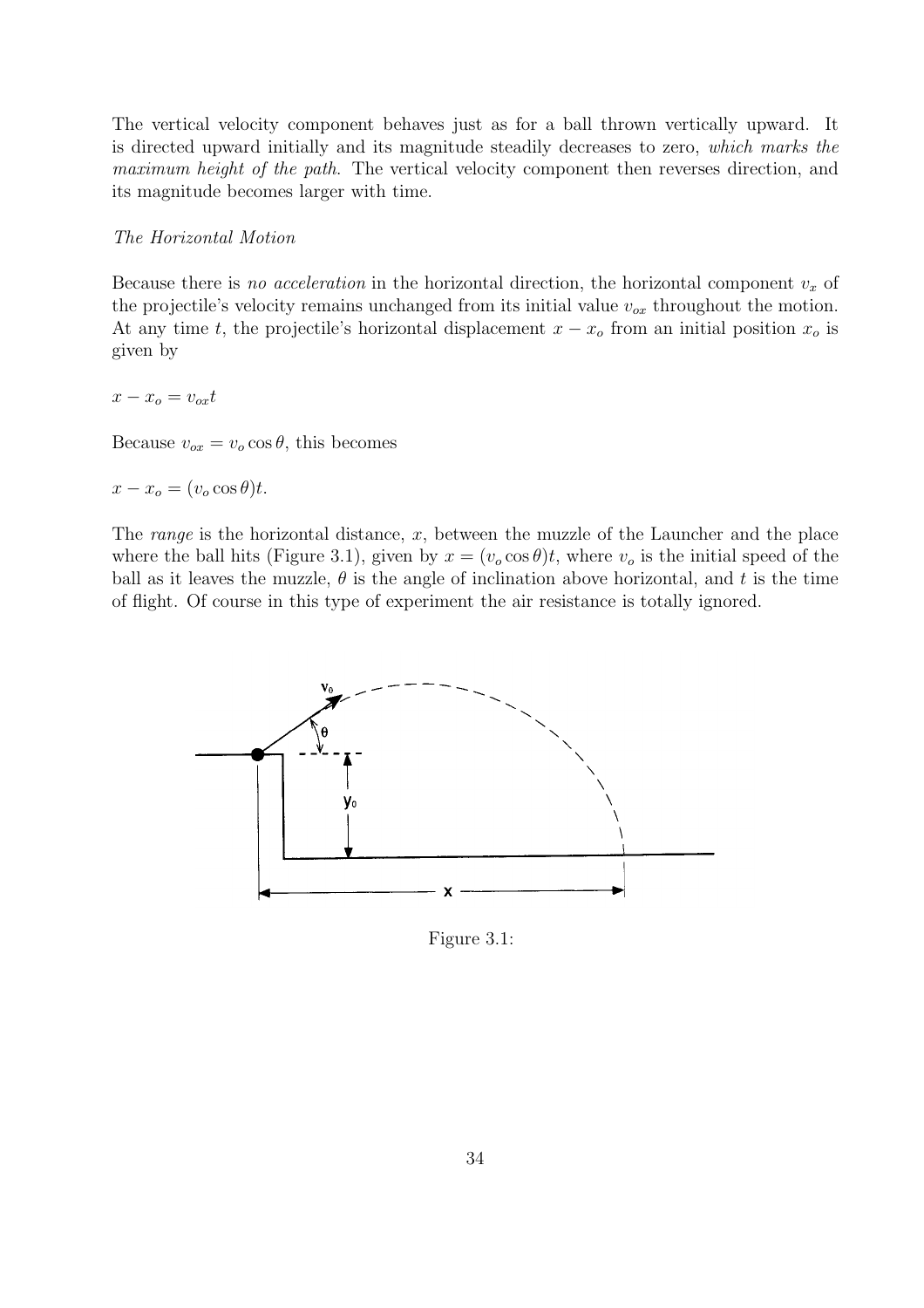### Equipments

Mini Launcher and steel ball Photogate Mounting Bracket Photogate Timer Time of Flight Accessory

## Procedure

Determining the Initial Velocity of the Projectile

The vertical distance the ball drops in time t is given by  $y =$ 1 2  $gt^2$ . The initial velocity of the ball can be determined by measuring x and y. The time of flight

of the ball can be found using  $: t =$  $\sqrt{2y}$ g

and then the initial velocity can be found using  $v_o =$  $\boldsymbol{x}$ t .

1. Put the steel ball into the Mini Launcher and cock it to short range position. Fire one shot to locate where the ball hits the floor. At this position, tape a piece of white paper to the floor. Place a piece of carbon paper (carbon-side down) on top of this paper and tape it down. When the ball hits the floor, it will leave a mark on the white paper.

2. Fire about three shots.

3. Measure the vertical distance from the bottom of the ball as it leaves the barrel (this position is marked on the side of the barrel) to the floor. Record this distance.

4. Use a plumb bob to find the point on the floor that is directly beneath the release point on the barrel. Measure the horizantal distance along the floor from the release point to the points where the ball hits the floor. Record these values in Table 3.1.

5. Find the average of the three distances and record the value in the table.

6. Using the vertical distance and the average horizontal distance, calculate the time of flight and the initial velocity of the ball.

#### Determining the Time of Flight

Put the Photogate Mounting Bracket onto the Mini Launcher and mount the Photogate Timer's Photogate Head at the front of the launcher. Connect the Time-of-Flight Accessory stereo phone plug into the side of the Photogate Timer as in Figure 3.2.

1. Adjust the angle of the Mini Launcher.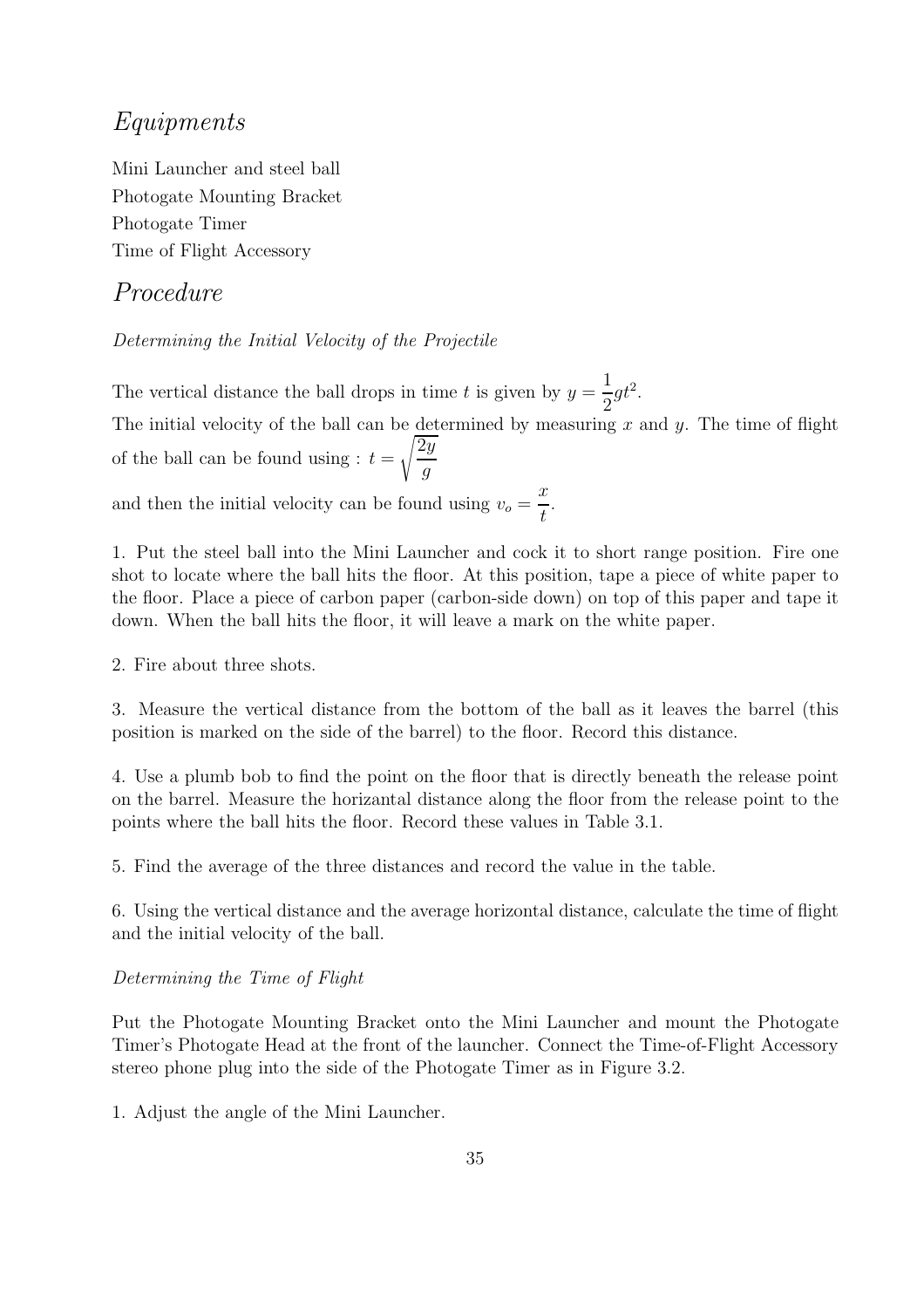

Figure 3.2:

2. Put the steel ball into the Mini Launcher and cock it to the short range position.

3. Test fire the ball to determine where to place the timer plate on the floor. Put the timer plate where the ball hits.

4. Set the Photogate Timer to PULSE mode to measure the time of flight of the projectile from the launcher to the pad.

5. Shoot the ball and record the time of flight.

Part I: Projectile Range Versus Angle (Shooting on a Level Surface)

1. Adjust the angle of the Mini Launcher to ten degrees.

2. Put steel ball into the Mini Launcher and cock it short range position.

3. Fire one shot to locate where the ball hits the table. At this position, tape a piece of white paper to the table. Place a piece of carbon paper (carbon-side down) on top of this paper and tape it down. When the ball hits the table, it will leave a mark on the white paper.

4. Fire about three shots.

5. Measure the horizontal distance from the launch position of the ball to the leading edge of the paper  $(x')$ . Record in Table 3.2.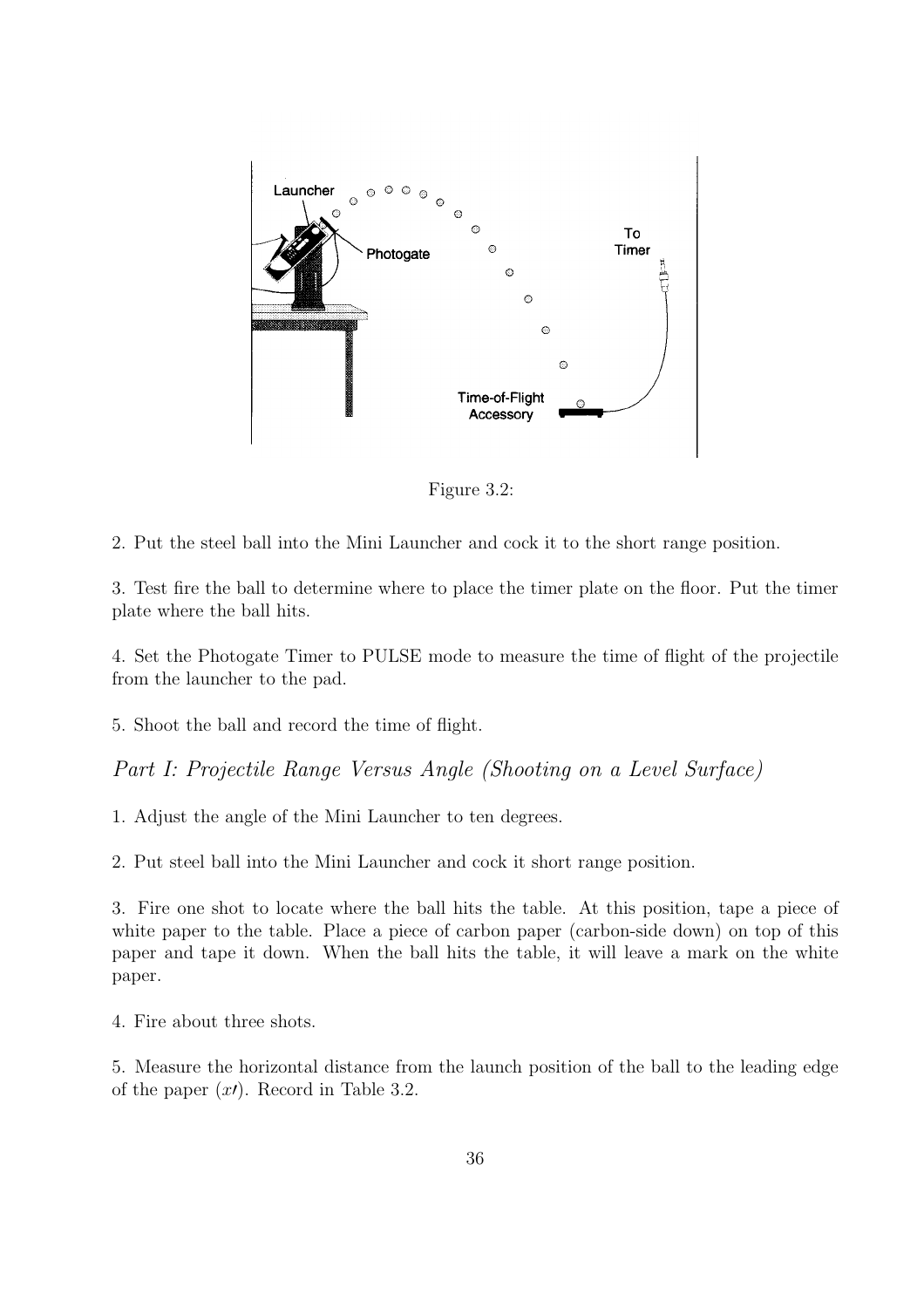6. Measure from the leading edge of the paper to each of the three dots and record these distances  $(x_1, x_2, x_3)$  in Table 3.2.

7. Find the average of the three distances and record it.

8. Add the average distance to the distance to the leading edge of the paper to find the total measured range  $(x_{measured} = x' + x_{avg})$  in each case. Record it in Table 3.2.

9. Using the values of initial velocity of the projectile and the time of flight, find the calculated range,  $x_{calculated} = (v_0 \cos \theta)t$ . Compare with the measured value.

10. Increase the angle by 10 degrees and repeat all the steps for angles up to and including 80 degrees.

Part II: Projectile Range Versus Angle (Shooting from an Initial Height)

Set the Mini Launcher to a initial height and aim it so that the ball will hit the table. Repeat steps 1 through 10 in Part I and record the data in Table 3.3.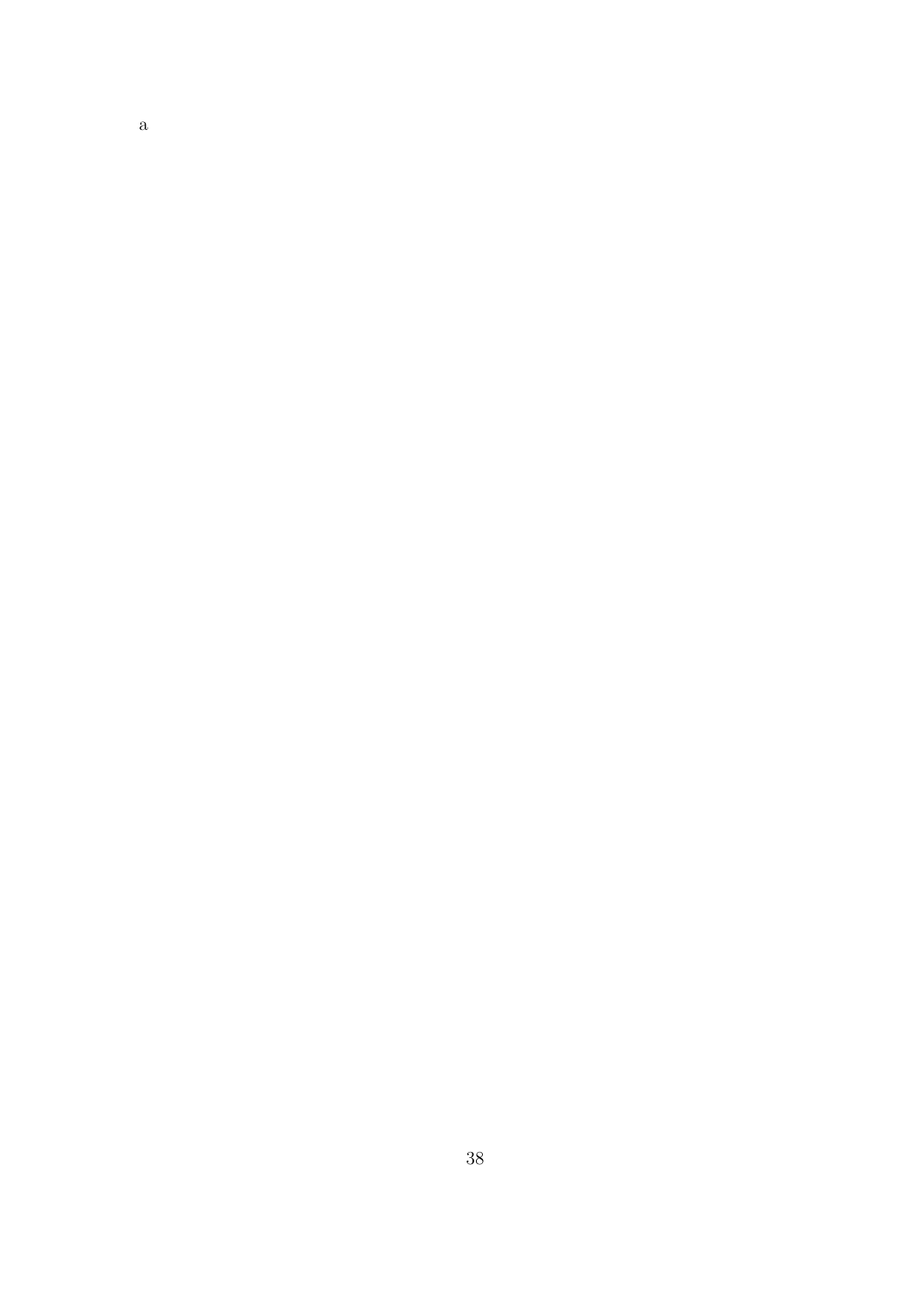#### REPORT SHEET

#### EXPERIMENT 3: PROJECTILE MOTION

Student's Name: Experiment Date: Group Member Name(s): Laboratory Bench Number: Assistant's Name and Signature:

## Data and Calculations

Table 3.1

Vertical distance, y=............... Calculated time of flight, t=............... Initial velocity, vo=...............

| Trial Number     | Distance |
|------------------|----------|
|                  |          |
|                  |          |
|                  |          |
| Average Distance |          |

Table 3.2 Shooting on a Level Surface

| $\theta$   | t(s) | x/(cm) | $x_1$ (cm) | $x_2$ (cm) | $x_3$ (cm) | $x_{avg}(cm)$ | $x_{measured}$ | $x_{calculated}$ |
|------------|------|--------|------------|------------|------------|---------------|----------------|------------------|
| $10^o$     |      |        |            |            |            |               |                |                  |
| $20^o$     |      |        |            |            |            |               |                |                  |
| $30^o$     |      |        |            |            |            |               |                |                  |
| $40^o$     |      |        |            |            |            |               |                |                  |
| $50^\circ$ |      |        |            |            |            |               |                |                  |
| $60^o$     |      |        |            |            |            |               |                |                  |
| $70^o$     |      |        |            |            |            |               |                |                  |
| $80^o$     |      |        |            |            |            |               |                |                  |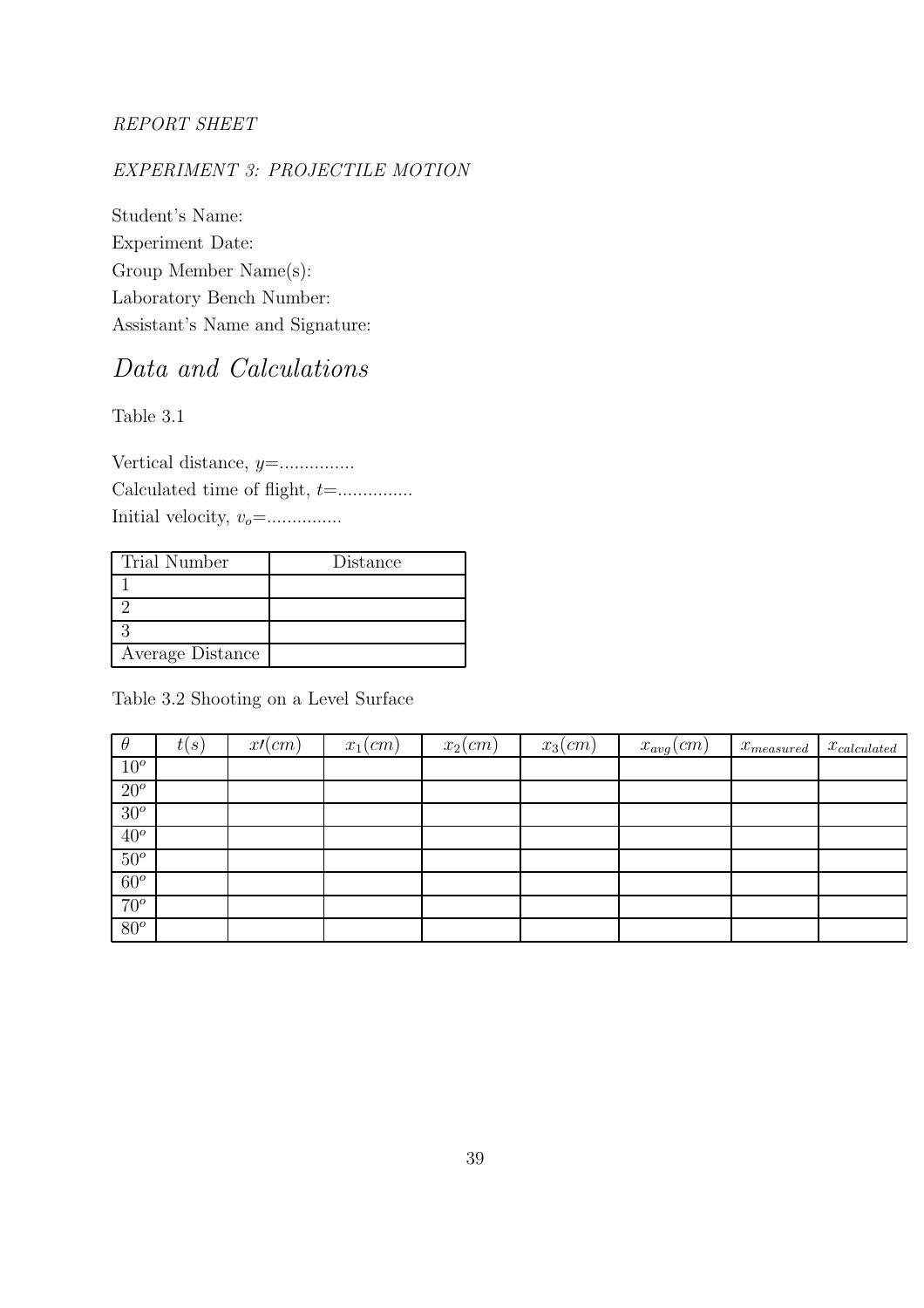Table 3.3 Shooting from an Initial Height

 $y_o =$ ................

| $\theta$ | (s)<br>t( | x/(cm) | $x_1$ (cm) | $x_2$ (cm) | $x_3$ (cm) | $x_{avg}(cm)$ | $x_{measured}$ | $x_{calculated}$ |
|----------|-----------|--------|------------|------------|------------|---------------|----------------|------------------|
| $10^o$   |           |        |            |            |            |               |                |                  |
| $20^o$   |           |        |            |            |            |               |                |                  |
| $30^o$   |           |        |            |            |            |               |                |                  |
| $40^o$   |           |        |            |            |            |               |                |                  |
| $50^o$   |           |        |            |            |            |               |                |                  |
| $60^o$   |           |        |            |            |            |               |                |                  |
| $70^o$   |           |        |            |            |            |               |                |                  |
| $80^o$   |           |        |            |            |            |               |                |                  |

For data in Table 3.2 and Table 3.3, plot the measured range versus angle and draw a smooth curve through the points.

## $Questions$

1. From the graph, what angle gives the maximum range for each case?

2. Is the angle for the maximum range greater or less for shooting from an initial height?

3. Is the maximum range further when the ball is shot from an initial height or on the level surface?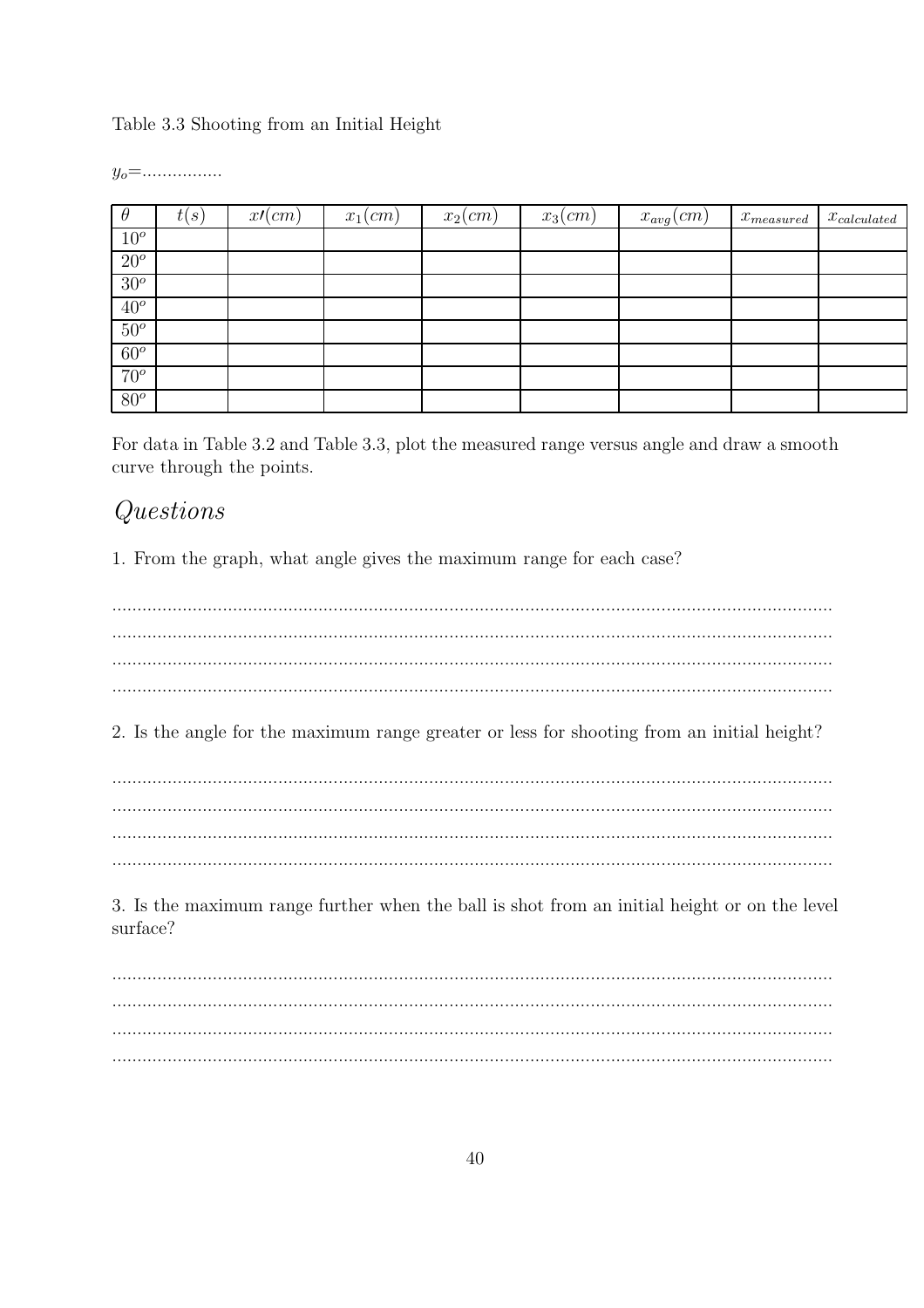## Chapter 4

# NEWTON'S SECOND LAW

### Purpose

To demonstrate that the force to acceleration ratio is a constant dependent on the amount of the matter that is subjected to the various forces, gravitational or not.

#### Introduction

There's nothing obvious about the relationships governing the motions of objects. In fact, it took around 4000 years of civilization and the genius of Isaac Newton to figure out the basic laws. Fortunately for the rest of us, hindsight is a powerful research tool. In this experiment you will experimentally determine Newton's second law by examining the motion of an air track glider under the influence of a constant force. The constant force will be supplied by the weight of a hanging mass that will be used to pull the glider. By varying the mass of the hanging weight and of the glider, and measuring the acceleration of the glider, you'll be able to determine Newton's second law.

#### Equipments

Photogate Timer Accessory Photogate Air Track System with one glider Pulley, Mass hanger and Masses (1x5g, 2x10g, 2x20g)

#### Procedure

1. Set up the air track as shown in Figure 4.1. Level the air track very carefully by adjusting the air track leveling feet. A glider should sit on the track without accelerating in either direction. There may be some small movement of the glider due to unequal airflow beneath the glider, but it should not accelerate steadily in either direction.

2. Measure the effective length of the glider and record your value as L in Table 4.1.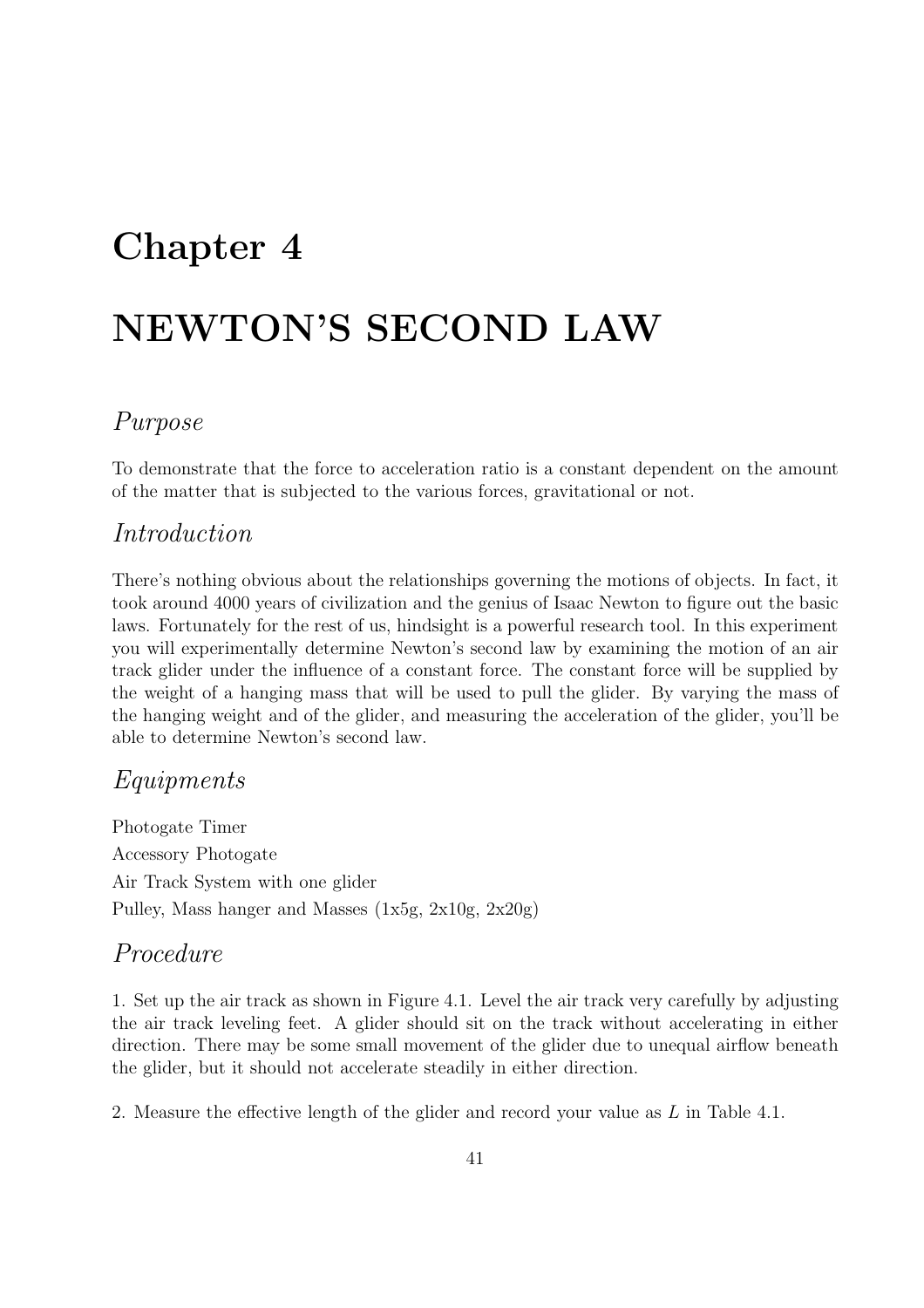

Figure 4.1:

3. Mount the hook into the bottom hole of the glider. To counterbalance its weight, add a piece of similar weight on the opposite end as shown on Figure 4.1.

4. Add 60 grams of mass to the glider using 10 or 20gram masses. Be sure the masses are distributed symmetrically so the glider is balanced. Determine the total mass of your glider with the added masses and record the total as  $m$  in Table 4.1.

5. Place a mass of 5 grams on the mass hanger. Record the total mass (hanger plus added mass) as  $m_a$ .

6. Set your Photogate Timer to GATE mode.

7. Choose a starting point  $x<sub>o</sub>$  for the glider, near the end of the track. Mark this point with a pencil so that you can always start the glider from this same point.

8. Press the RESET button.

9. Hold the glider steady at  $x_o$ , then release it. Note  $t_1$ , the time it took for the glider to pass through the first photogate, and  $t_2$ , the time it took for the glider to pass through the second photogate. Repeat this measurement two times. Take the average of your measured  $t_1$ 's and  $t_2$ 's and record these averages as  $t_1$  and  $t_2$  in Table 4.1.

Note: Use the memory function of the timer to measure the two times. Turn the MEMORY switch to ON. Press RESET. Run the experiment. When the first time  $t_1$  is measured, it will be immediately displayed. The second time  $t_2$  will be automatically measured by the timer, but it will not be shown on the display. Record  $t_1$ , then push the MEMORY switch to READ. The display will now show the TOTAL time,  $t_1 + t_2$ . Subtract  $t_1$  from the displayed time to determine  $t_2$ .

10. Set the Photogate Timer to PULSE mode.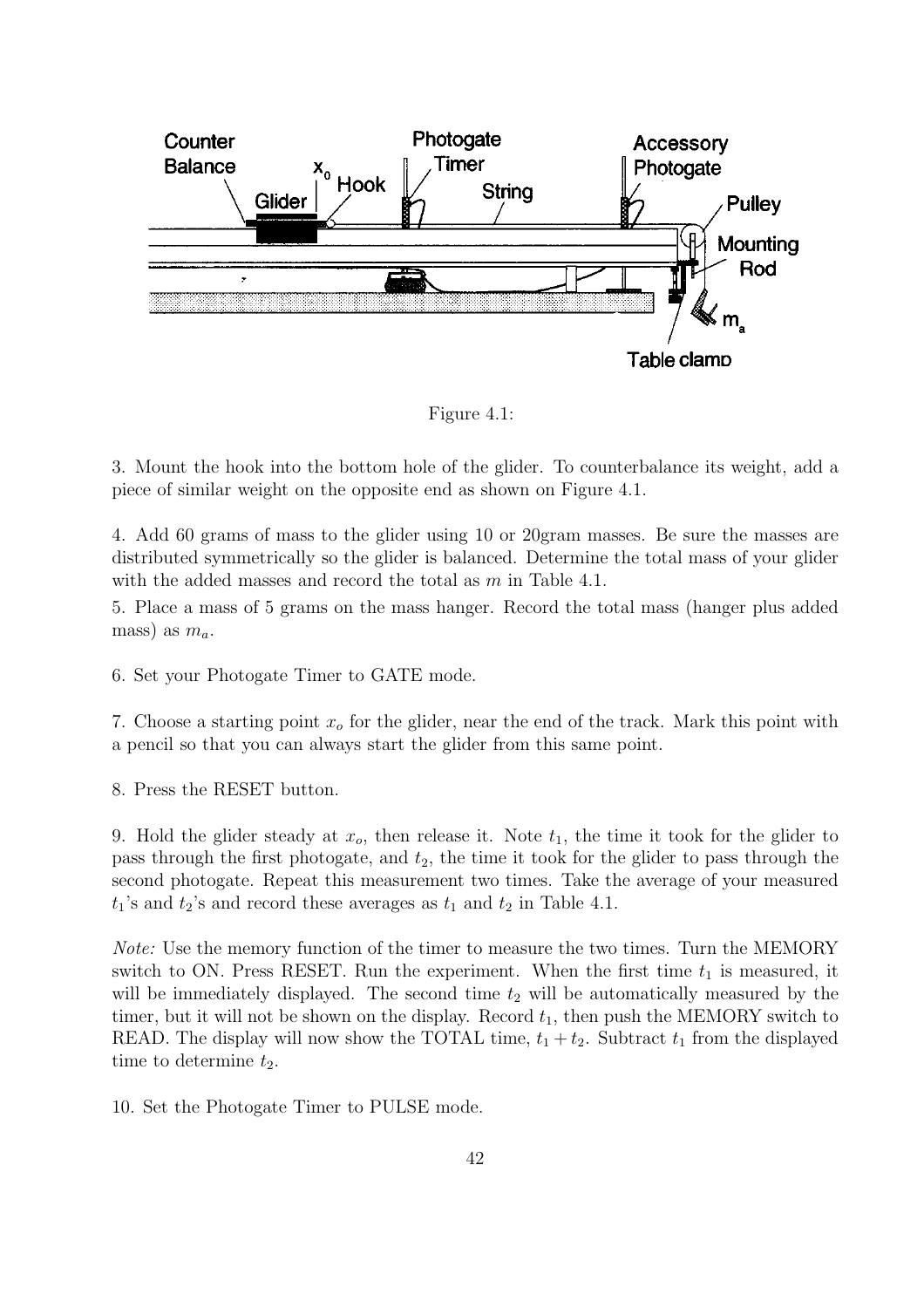11. Press the RESET button.

12. Again, start the glider from  $x<sub>o</sub>$ . This time measure and record  $t<sub>3</sub>$ , the time it takes the glider to pass between the photogates. Repeat this measurement two more times and record the average of these measurements as  $t_3$  in Table 4.1.

13. Vary  $m_a$ , by moving masses from the glider to the hanger (thus keeping the total mass,  $m + m_a$ , constant). Record m and  $m_a$  and repeat steps 5 through 11. Try at least four different values for  $m_a$ .

14. Now leave  $m_a$ , constant at a previously used value. Vary m by adding or removing mass from the glider. Repeat steps 5-11. Try at least four different values for  $m$ .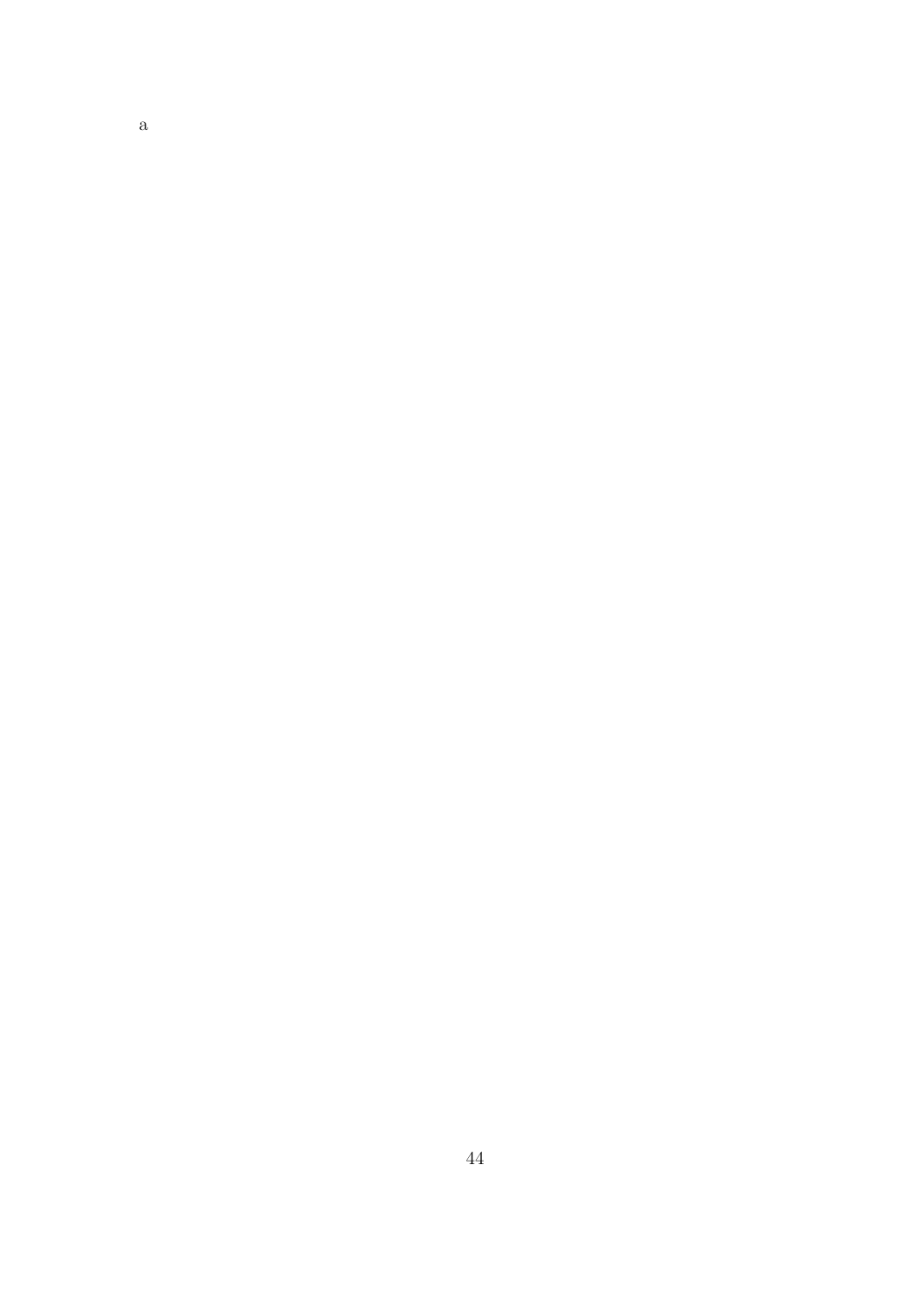#### REPORT SHEET

#### EXPERIMENT 4: NEWTON'S SECOND LAW

Student's Name: Experiment Date: Group Member Name(s): Laboratory Bench Number: Assistant's Name and Signature:

## Data and Calculations

Table 4.1

Glider Length, L=.....................

| m(g) | $m_a(g)$ | $t_1(s)$ | $t_2(s)$ | $t_3(s)$ | $v_1(m/s)$ | $v_2(m/s)$ | $a(m/s^2)$ | $F_a(I)$ |
|------|----------|----------|----------|----------|------------|------------|------------|----------|
|      |          |          |          |          |            |            |            |          |
|      |          |          |          |          |            |            |            |          |
|      |          |          |          |          |            |            |            |          |
|      |          |          |          |          |            |            |            |          |
|      |          |          |          |          |            |            |            |          |
|      |          |          |          |          |            |            |            |          |
|      |          |          |          |          |            |            |            |          |
|      |          |          |          |          |            |            |            |          |

For each set of experimental conditions:

1. Use the length of the glider and your average times to determine  $v_1(L/t_1)$  and  $v_2(L/t_2)$ , the average glider velocity as it passed through each photogate.

2. Use the equation  $a = (v_2 - v_1)/t_3$  to determine the average acceleration of the glider as it passed between the two photogates.

3. Determine  $F_a$  the force applied to the glider by the hanging mass.  $(F_a = m_a g, g =$  $9.8 m/s^2$ 

4. Draw a graph showing average acceleration as a function of applied force,  $F_a$ .

5. Draw a second graph showing average acceleration as a function of the glider mass with  $m_a$  being held constant.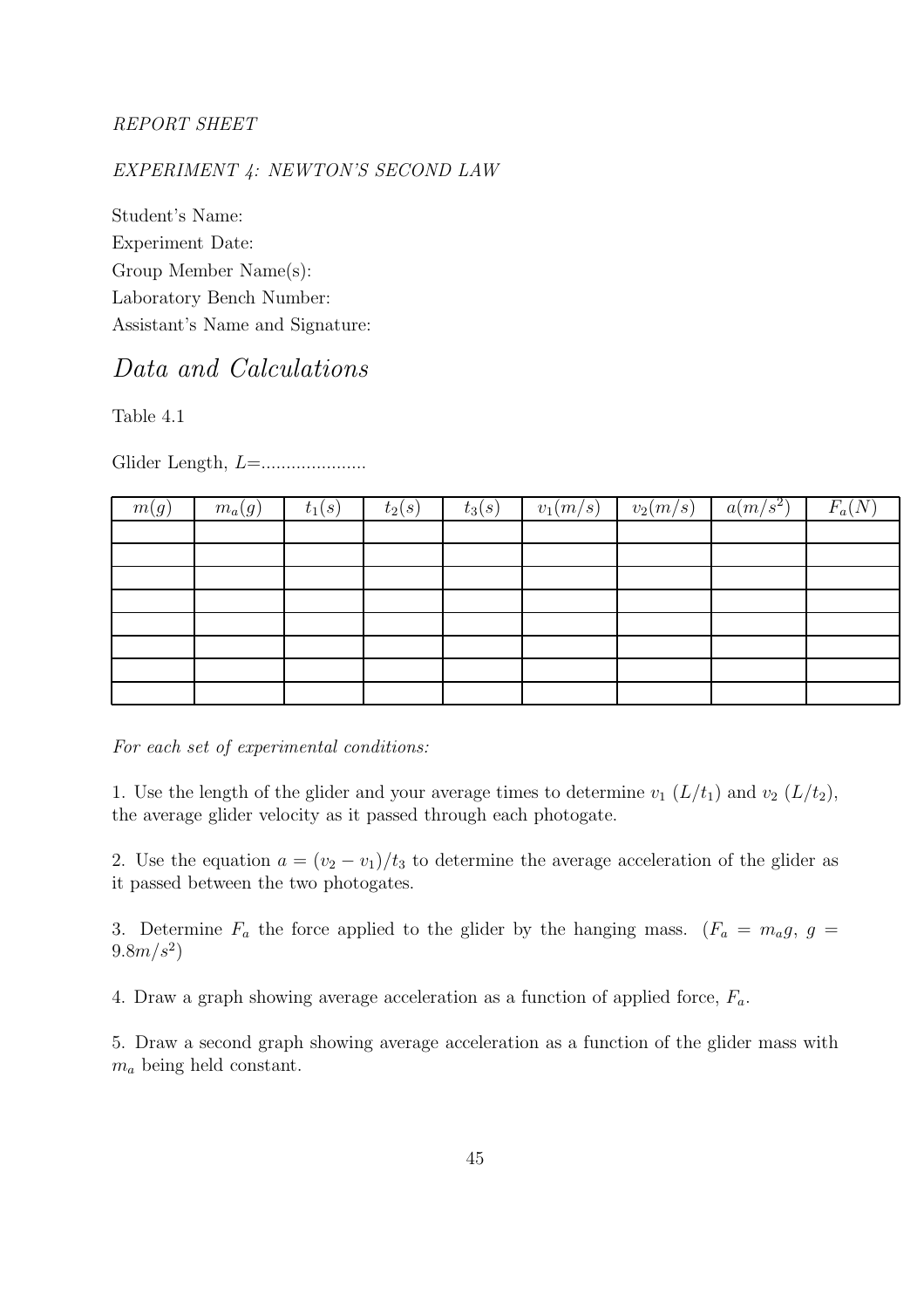6. Examine your graphs carefully. Are they straight lines? Use your graphs to determine the relationship between applied force, mass, and average acceleration for the air track glider.

 $\ddotsc$  $\ddotsc$ 

7. Discuss your results. In this experiment, you measured only the average acceleration of the glider between the two photogates. Do you have reason to believe that your results also hold true for the instantaneous acceleration? Explain. What further experiments might help extend your results to include instantaneous acceleration?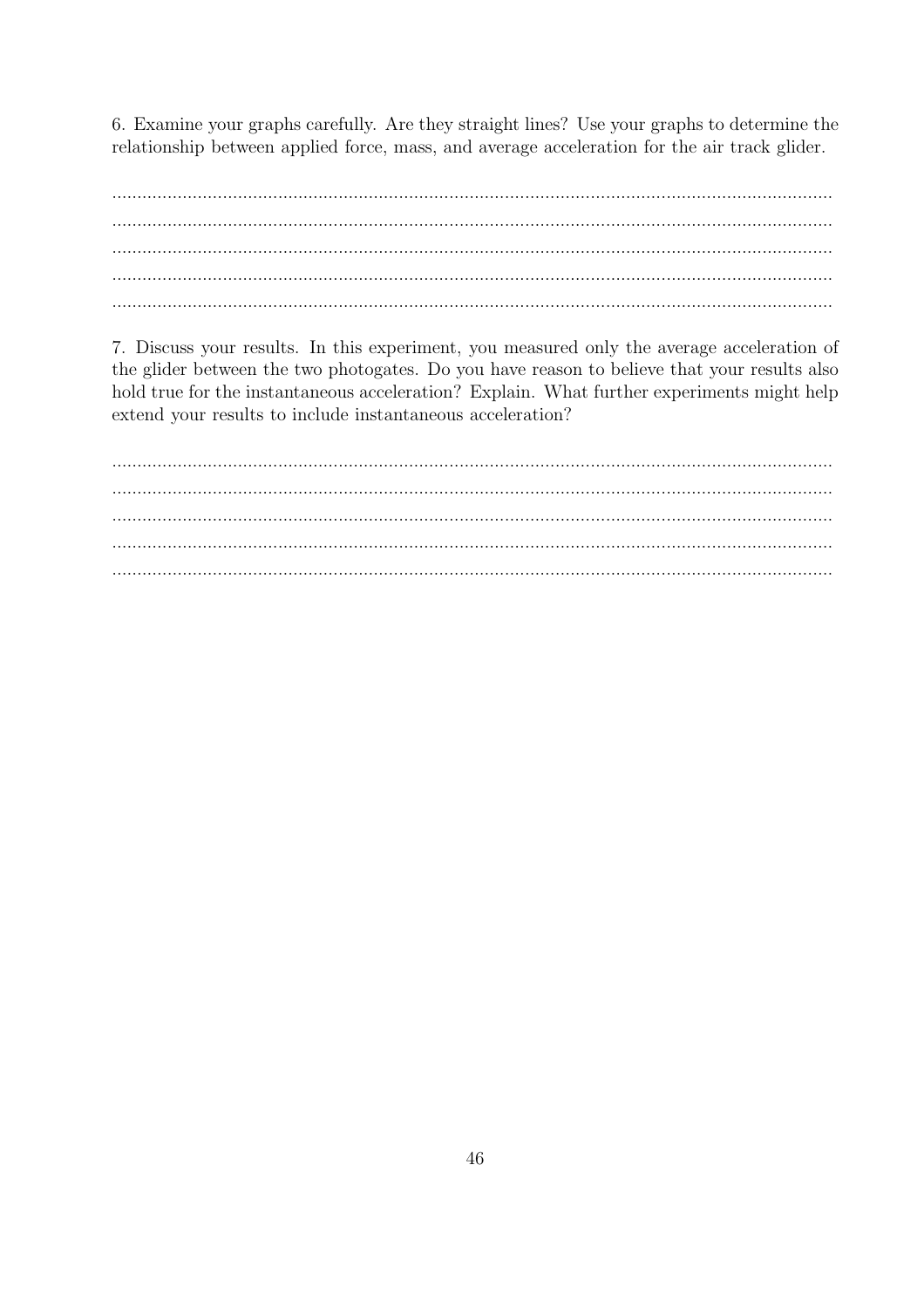## Chapter 5

# THE FORCE OF GRAVITY

### Purpose

Using Newton's Second Law to measure the force exerted on an object by the Earth's gravitational field.

#### Introduction

In this experiment, we will use Newton's Second Law  $(F = ma)$  to measure the force exerted on an object by the Earth's gravitational field. Ideally, you would simply measure the acceleration of a freely falling object, measure its mass, and compute the force. However, the acceleration of a freely falling object is difficult to measure accurately. Accuracy can be greatly increased by measuring the much smaller acceleration of an object as it slides down an inclined plane. Figure 5.1 shows a diagram of the experiment. The gravitational force  $F_q$  can be resolved into two components; one acting perpendicular and one acting parallel to the motion of the glider. Only the component acting along the direction of motion can accelerate the glider. The other component is balanced by the force from the air cushion of the track acting in the opposite direction. From the diagram,  $F = F<sub>g</sub> \sin \theta$ , where  $F<sub>g</sub>$  is the total gravitational force and  $F$  is the component that accelerates the glider. By measuring the acceleration of the glider,  $F$  can be determined and  $F_g$  can be calculated.

#### Equipments

Photogate Timer Accessory Photogate Air Track System with one glider A block of known thickness Masses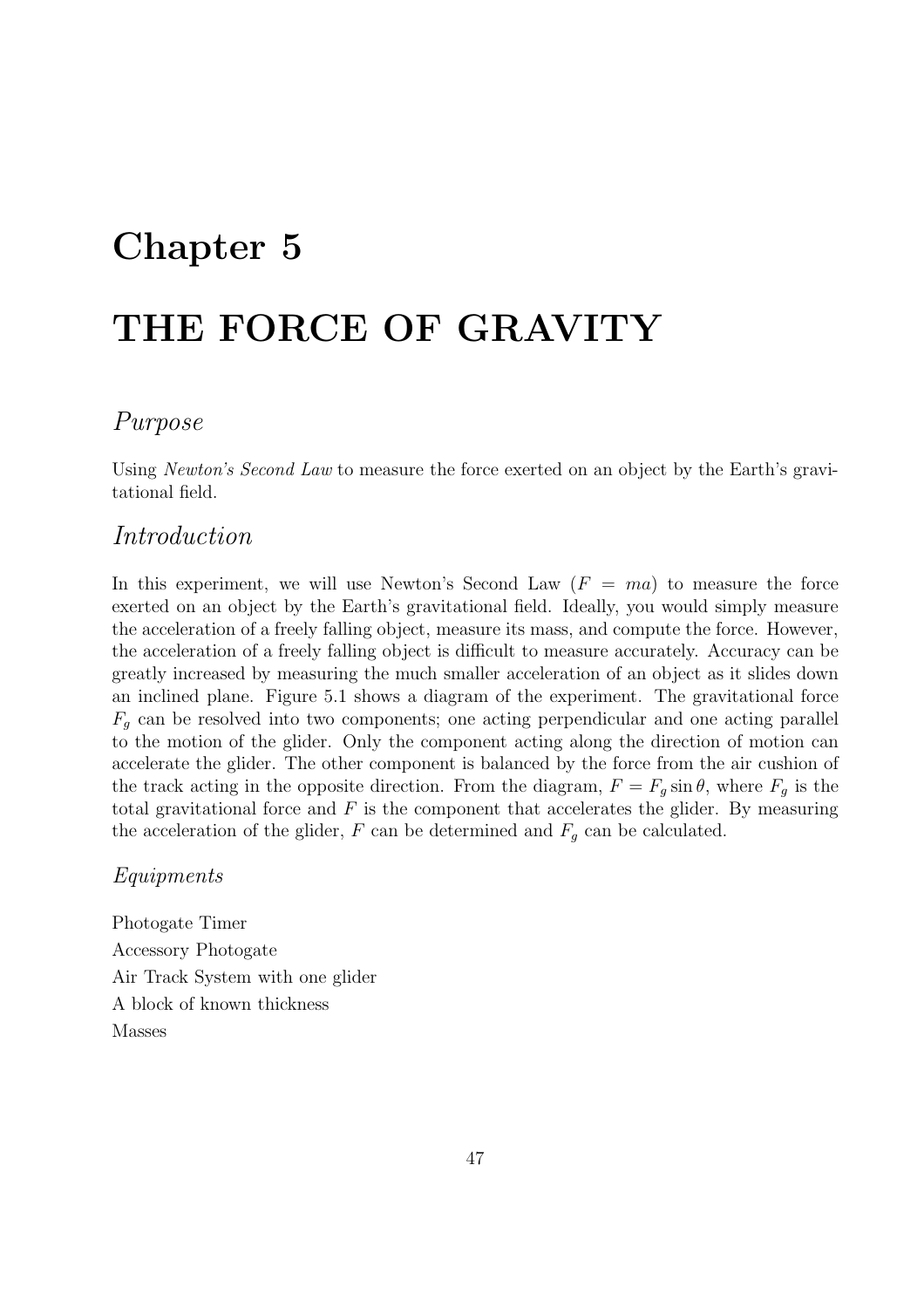

Figure 5.1:





Figure 5.2:

- 1. Set up the air track as shown in Figure 5.2. Level the air track very carefully.
- 2. Measure d, the distance between the air track support legs. Record this distance.

3. Place a block of thickness  $h$  under the support leg of the track. Measure  $h$  with calipers and record it.

4. Measure and record D, the distance the glider moves on the air track from where it triggers the first photogate to where it triggers the second photogate.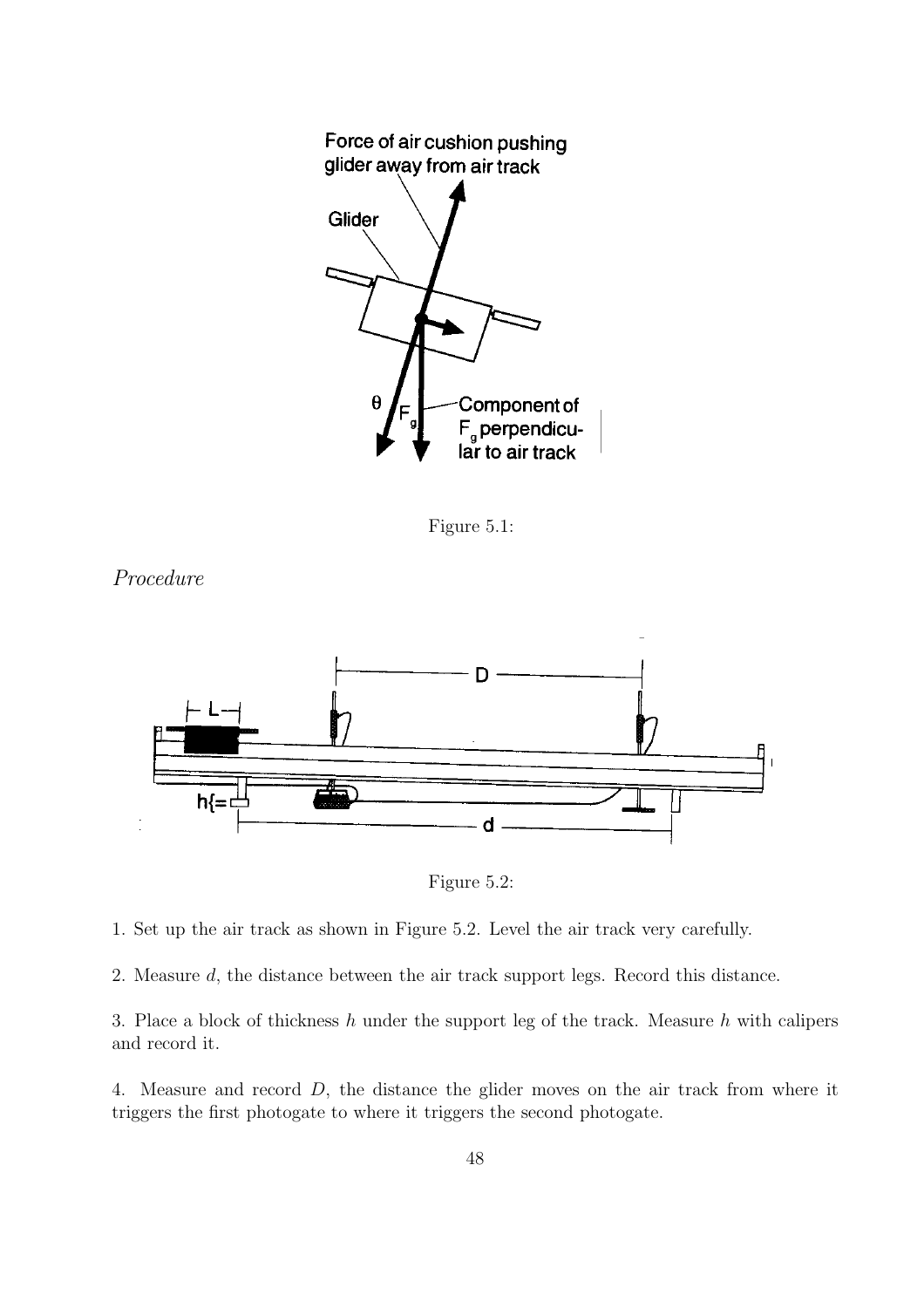5. Measure and record L, the effective length of the glider.

6. Measure and record  $m$ , the mass of the glider.

7. Set the Photogate Timer to GATE mode and press the RESET button.

8. Hold the glider steady near the top of the air track, then release it so it glides freely through the photogates. Record  $t_1$ , the time during which the glider blocks the first photogate, and  $t_2$ , the time during which it blocks the second photogate.

Use the memory function of the timer to measure the two times. Turn the MEMORY switch to ON. Press RESET. Run the experiment. When the first time  $t_1$  is measured, it will be immediately displayed. The second time  $t_2$  will be automatically measured by the timer, but it will not be shown on the display. Record  $t_1$ , then push the MEMORY switch to READ. The display will now show the TOTAL time,  $t_1 + t_2$ . Subtract  $t_1$  from the displayed time to determine  $t_2$ .

9. Repeat the measurement several times and record your data in Table 5.1. You needn't release the glider from the same point on the air track for each trial, but it must be gliding freely and smoothly (minimum wobble) as it passes through the photogates.

10. Change the mass of the glider by adding weights and repeat steps 6 through 8. Do this for at least five different masses, recording the mass  $m$  for each set of measurements.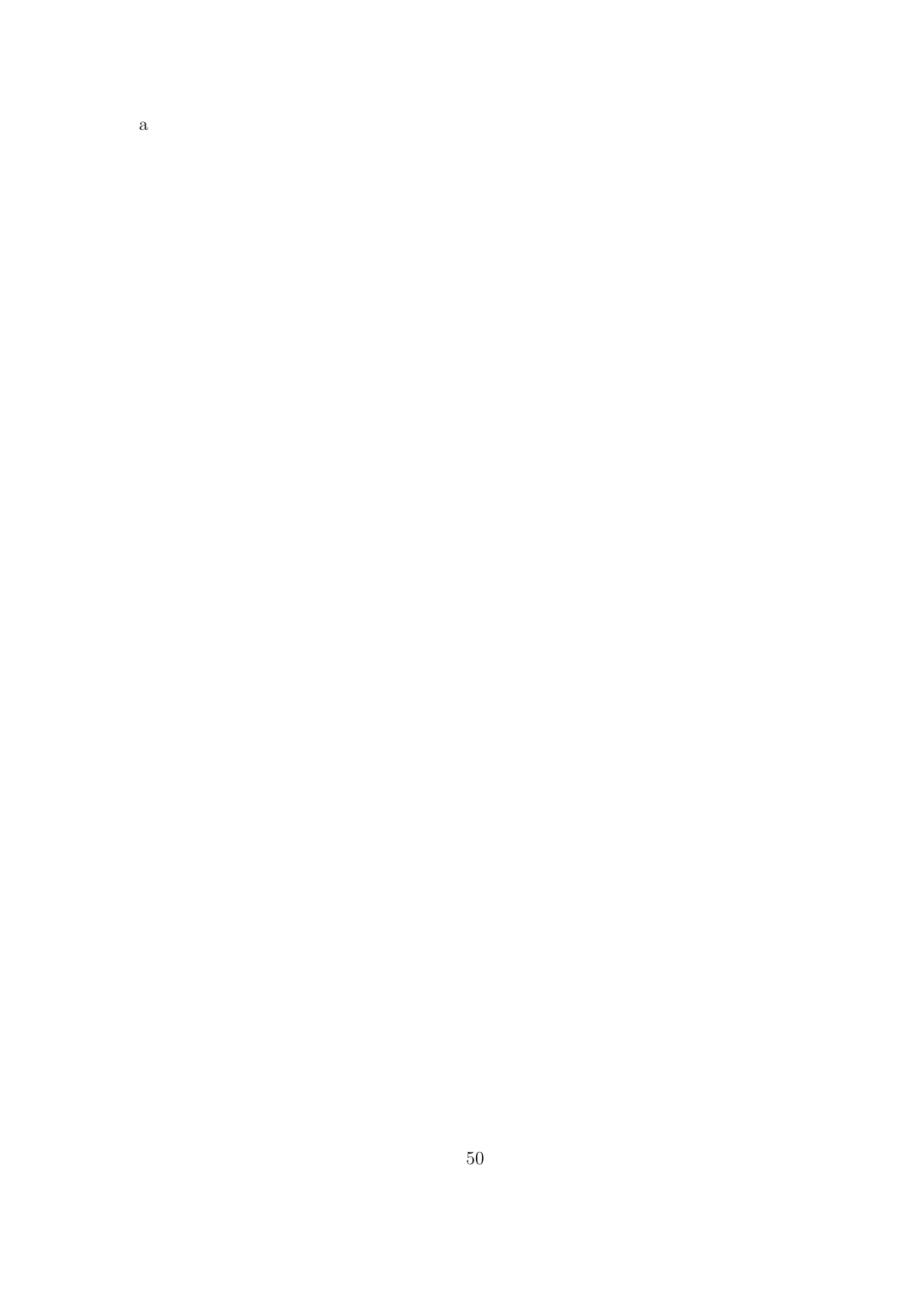#### REPORT SHEET

#### EXPERIMENT 5: THE FORCE OF GRAVITY

Student's Name: Experiment Date: Group Member Name(s): Laboratory Bench Number: Assistant's Name and Signature:

## Data and Calculations

d =...................... h =...................... D =....................... L = ...................... θ =.......................

m (mass of the glider with the flag) = ......................

Table 5.1

| m(g) | $t_1(s)$ | $t_2(s)$ | $v_1(m/s)$ | $v_2(m/s)$ | $a(m/s^2)$ | F(N) | $F_g(N)$ |
|------|----------|----------|------------|------------|------------|------|----------|
|      |          |          |            |            |            |      |          |
|      |          |          |            |            |            |      |          |
|      |          |          |            |            |            |      |          |
|      |          |          |            |            |            |      |          |
|      |          |          |            |            |            |      |          |
|      |          |          |            |            |            |      |          |

 $a_{avg} = \dots \dots \dots \dots \dots$ 

1. Calculate  $\theta$ , the angle of incline for the air track, using the equation  $\theta = \arctan(h/d)$ .

2. For each set of time measurements, divide L by  $t_1$  and  $t_2$  to determine  $v_1$  and  $v_2$ , the velocities of the glider as it passed through the two photogates.

3. For each set of time measurements, calculate a, the acceleration of the glider, using the equation  $v_2^2 - v_1^2 = 2a(x_2 - x_1) = 2aD$ .

4. For each value of mass that you used, take the average of your calculated accelerations to determine  $a_{avg}$ .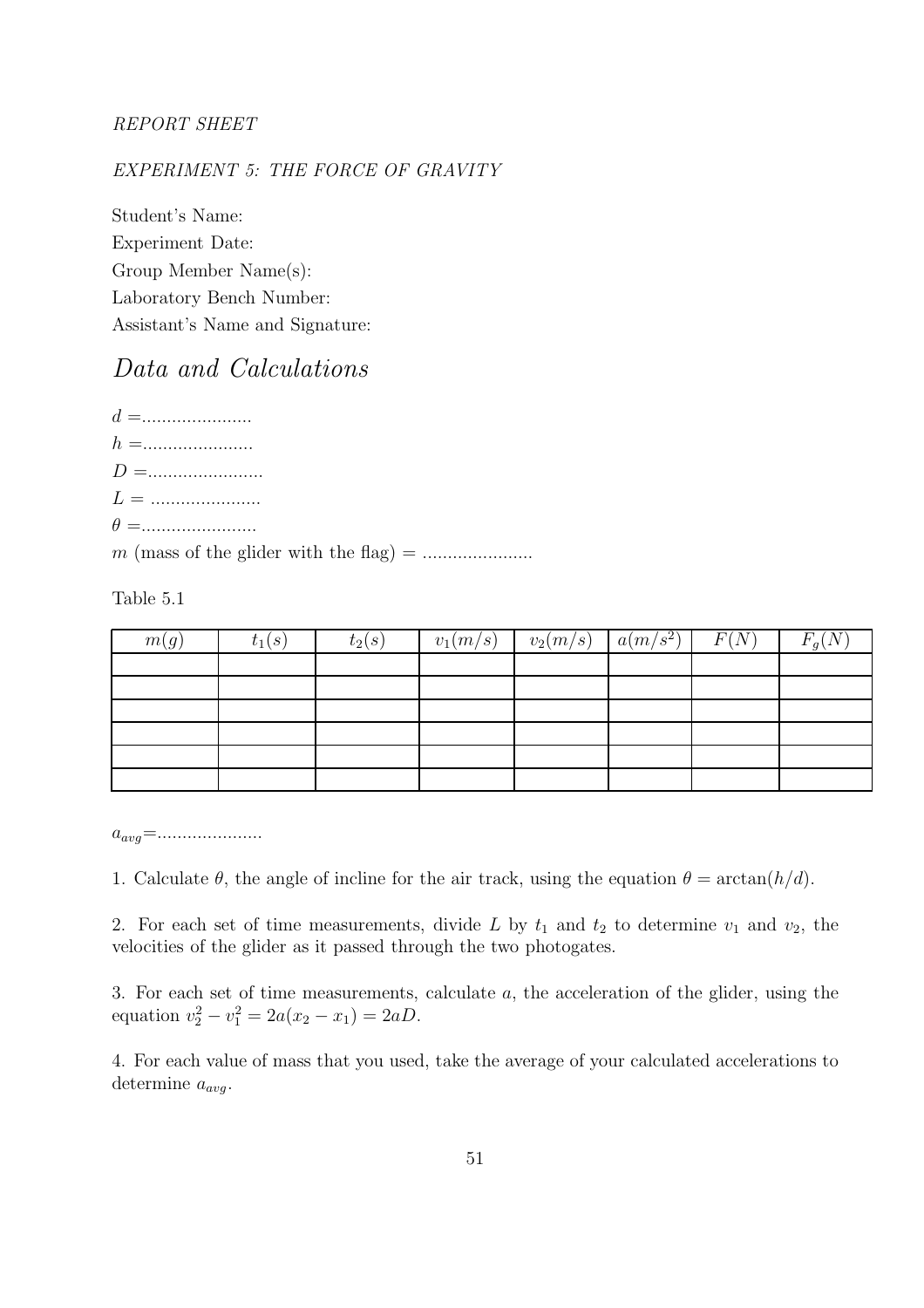5. For each of your average accelerations, calculate the force acting on the glider along its line of motion  $(F = ma_{avg})$ .

6. For each measured value of F, use the equation  $F = F<sub>g</sub> \sin \theta$  to determine  $F<sub>g</sub>$ .

7. Construct a graph of  $F<sub>g</sub>$  versus m, with m as the independent variable (x-axis).

Does your graph show a linear relationship between  $F_q$  and m? Does the graph go through the origin? Is the gravitational force acting on the mass proportional to the mass? If so, the gravitational force can be expressed by the equation  $F_q = mg$ , where g is a constant. If this is the case, measure the slope of your graph to determine the value of  $g$ .

#### Questions

1. In this experiment, it was assumed that the acceleration of the glider was constant. Was this a reasonable assumption to make? How would you test this?

2. The equation  $v_2^2 - v_1^2 = 2a(x_2 - x_1)$  was used to calculate the acceleration. Under what conditions is this equation valid? Are those conditions met in this experiment? (You should be able to find a derivation for this equation in your textbook.)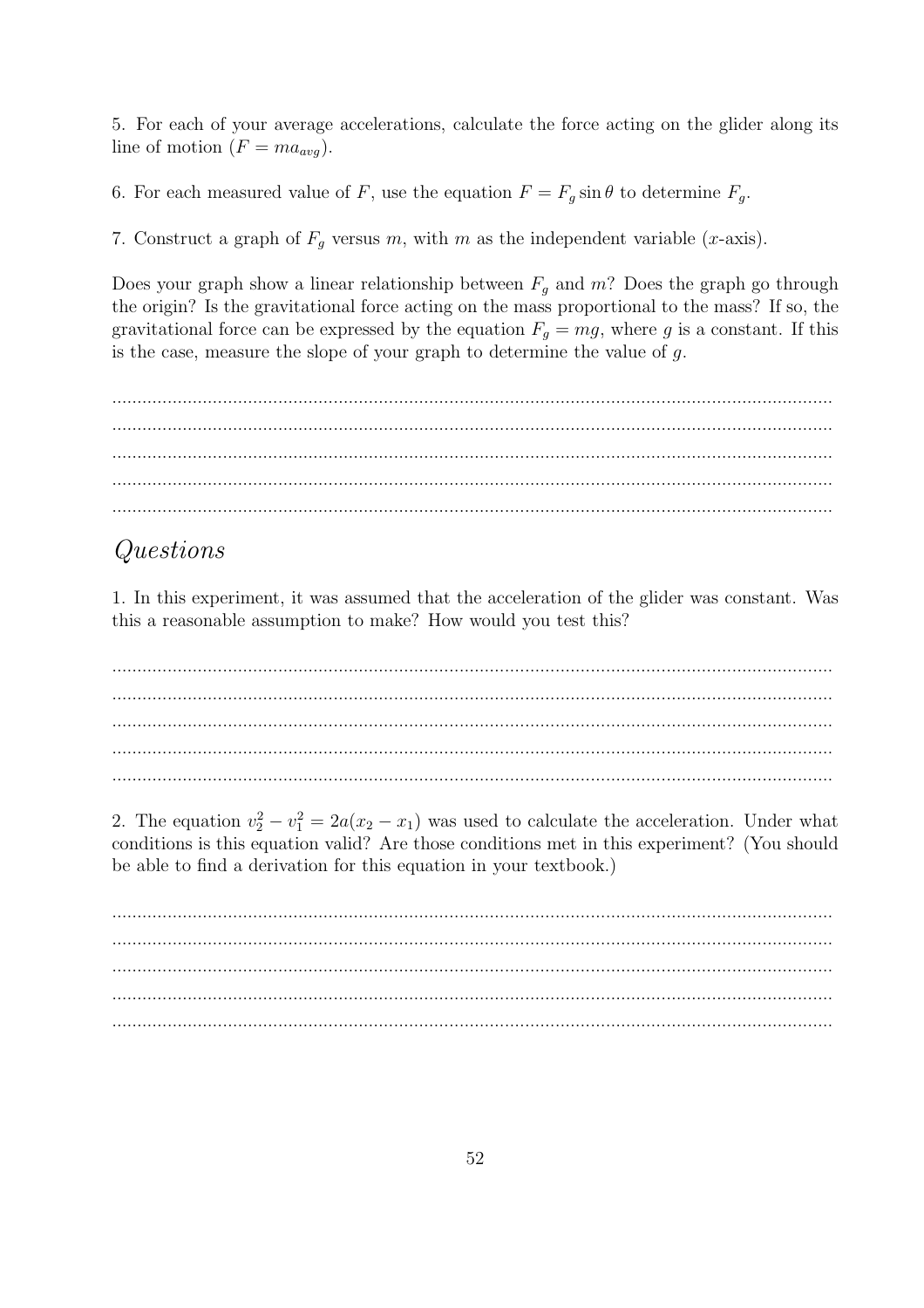3. Could you use the relationship  $F_g = mg$  to determine the force acting between the Earth and the Moon? Explain.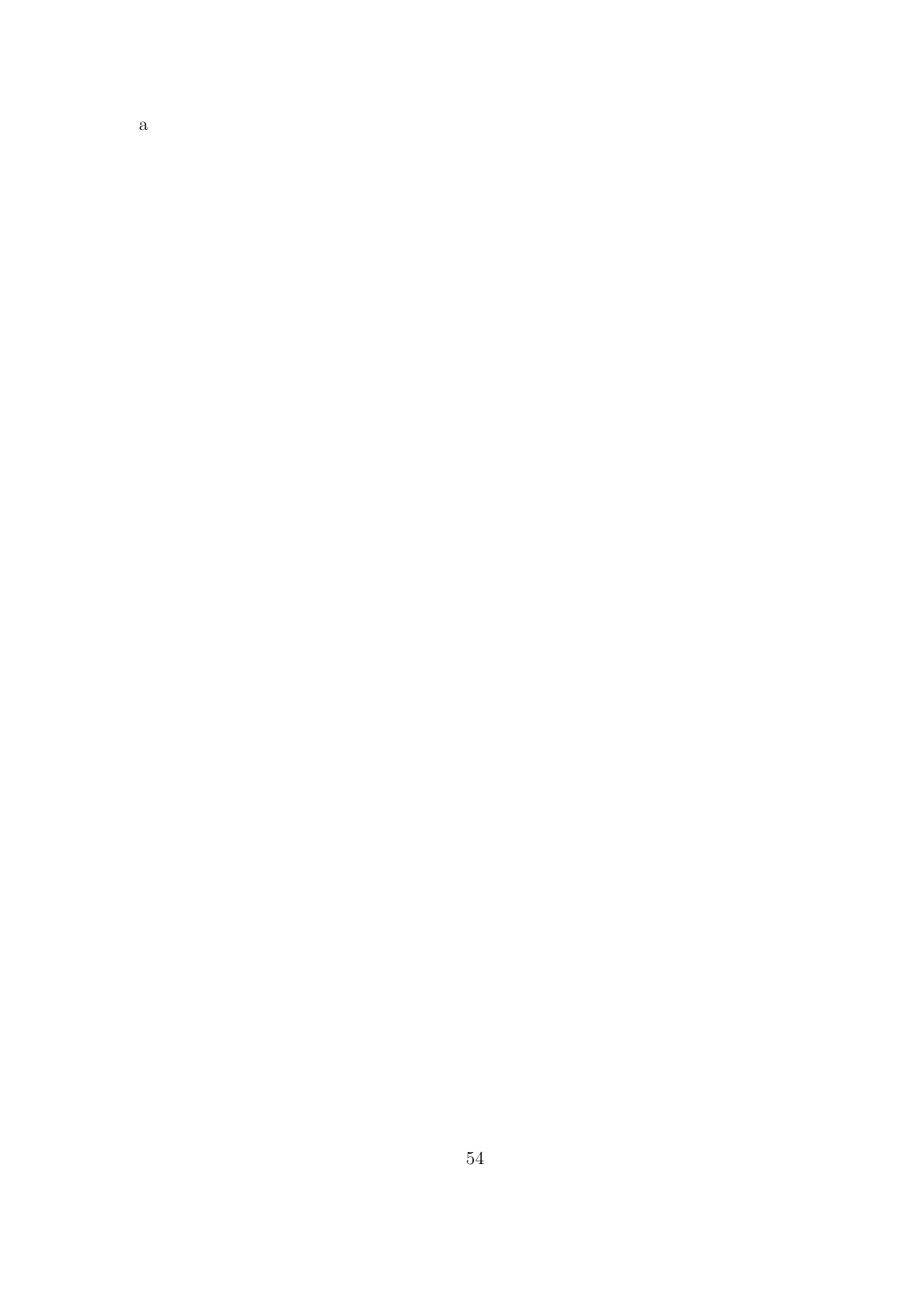## Chapter 6

# MEASURING g, THE ACCELERATION CAUSED BY GRAVITY

### Purpose

To familiarize the students with a practical measurement technique of the important mechanical constant g.

### Introduction

The equation of motion for a body starting from rest and undergoing constant acceleration can be expressed as:  $x = (1/2)at^2$  where x is the distance the object has traveled from its starting point,  $a$  is the acceleration, and  $t$  is the time elapsed since the motion began. In order to measure the acceleration caused by gravity, several questions must be answered:

Is the acceleration constant? If it is, then the distance an object falls will be proportional to the square of the elapsed time, as in the above equation.

If the acceleration is constant, what is the value of the acceleration? Is it the same for all objects or does it vary with mass or size of the object, or with some other quality of the object? If it is not constant, how does it vary with time?

In this experiment you will answer these questions by carefully timing the fall of a steel ball from various heights.

Thanks to our electronics age, we are much luckier than our good old Galilee Galileo when he had to drop objects off the top of the leaning tower of Pizza and time them with his pulse.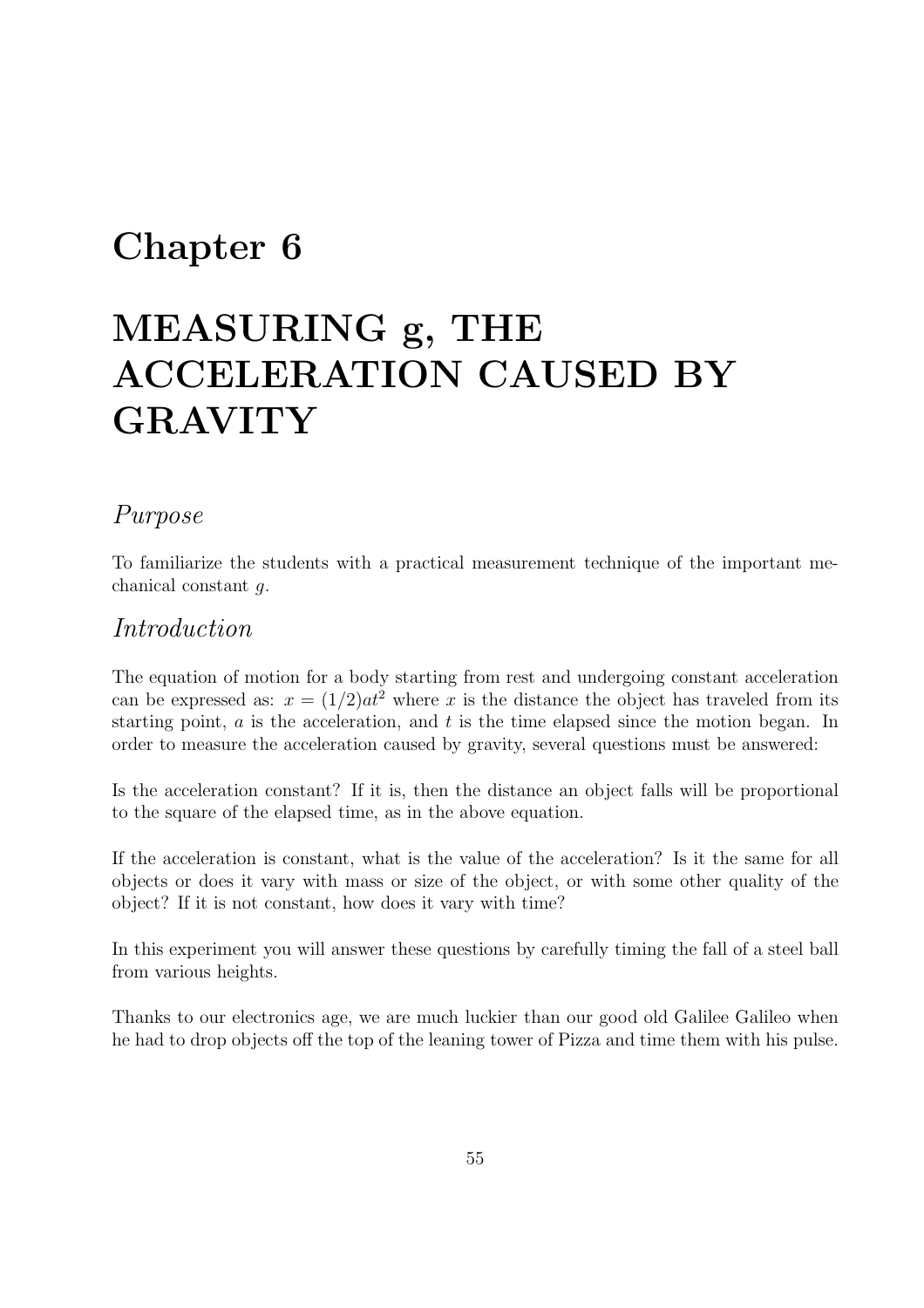## Equipments

Free-Fall Timer with two steel balls Rod stand Multi clamp

## Procedure



Figure 6.1:

2. Set d, the height from which the ball drops. Measure the distance as accurately as possible and record the distance in Table 6.1. Press the RESET button on the timer, then loosen the thumbscrew so the ball drops. Record the measured time as  $t_1$  in Table 6.1. Repeat the measurement at least two more times and record these values as  $t_2 - t_3$ . Calculate the average of your three measured times and record this value as  $t_{avg}$ .

3. Set d to different values and repeat step 2 for each value of d. Be sure you measure it carefully.

4. Repeat steps 2 and 3 using the steel ball 16mm in diameter and record your data in Table 6.2.

<sup>1.</sup> First use the steel ball 13mm in diameter.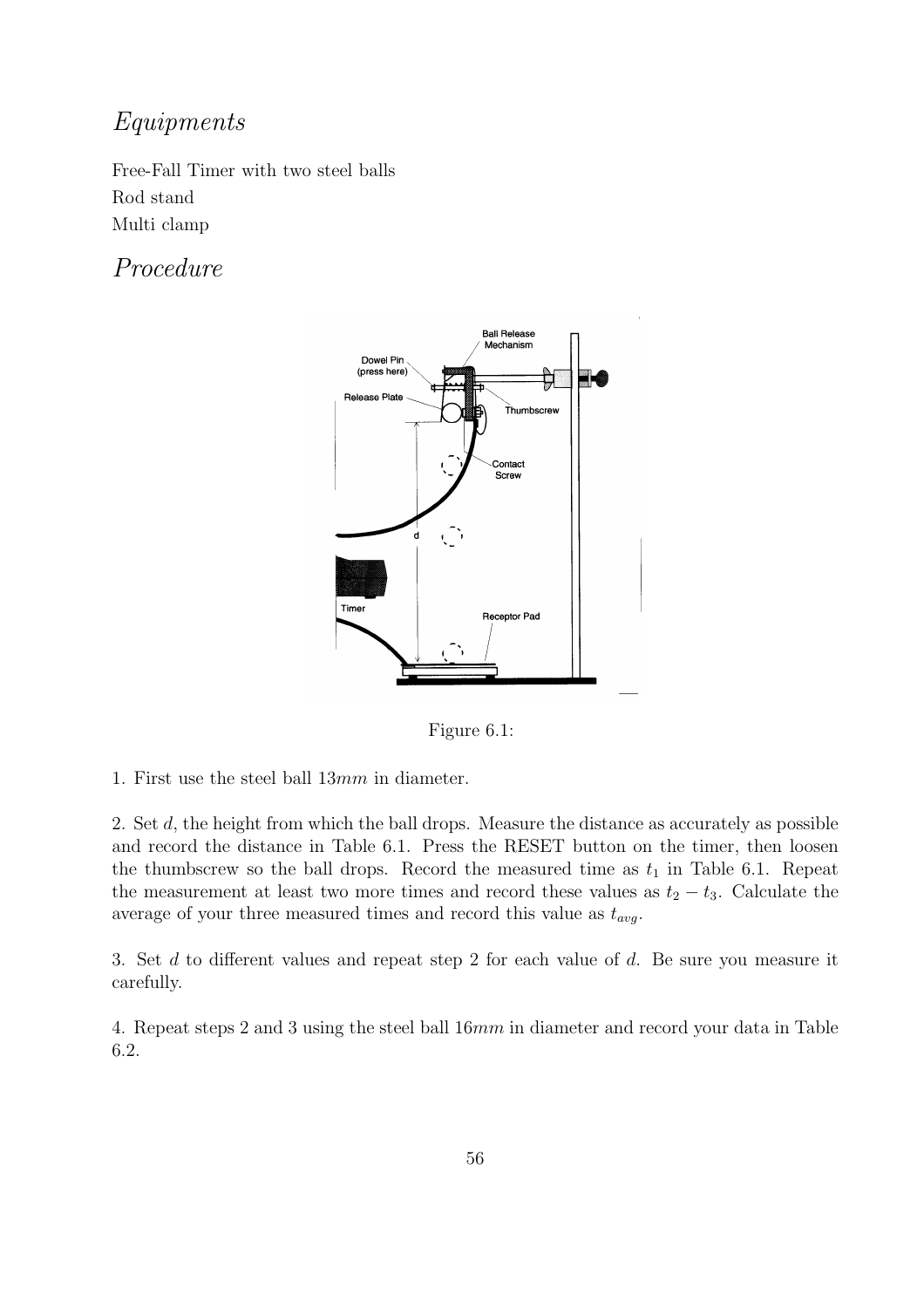#### REPORT SHEET

EXPERIMENT 6: MEASURING g, THE ACCELERATION CAUSED BY GRAVITY

Student's Name: Experiment Date: Group Member Name(s): Laboratory Bench Number: Assistant's Name and Signature:

## Data and Calculations

Table 6.1

| $d$ (cm) | $t_1(s)$ | $t_2(s)$ | $t_3(s)$ | $t_{avg}(s)$ | $(S^2)$<br>$t_{avg}^{\ast}$ |
|----------|----------|----------|----------|--------------|-----------------------------|
|          |          |          |          |              |                             |
|          |          |          |          |              |                             |
|          |          |          |          |              |                             |
|          |          |          |          |              |                             |
|          |          |          |          |              |                             |

Table 6.2

| $d$ (cm) | $t_1(s)$ | $t_2(s)$ | $t_3(s)$ | $t_{avg}(s)$ | ച<br>$(s^2)$<br>$t_{avg}$ |
|----------|----------|----------|----------|--------------|---------------------------|
|          |          |          |          |              |                           |
|          |          |          |          |              |                           |
|          |          |          |          |              |                           |
|          |          |          |          |              |                           |
|          |          |          |          |              |                           |

For each ball, plot a graph of d versus  $t^2_{avg}$  with d as the dependent value (y-axis). Within the limits of your experimental accuracy, do your data points define a straight line for each ball? Was the acceleration constant for each ball?

............................................................................................................................................... ............................................................................................................................................... ............................................................................................................................................... ............................................................................................................................................... ...............................................................................................................................................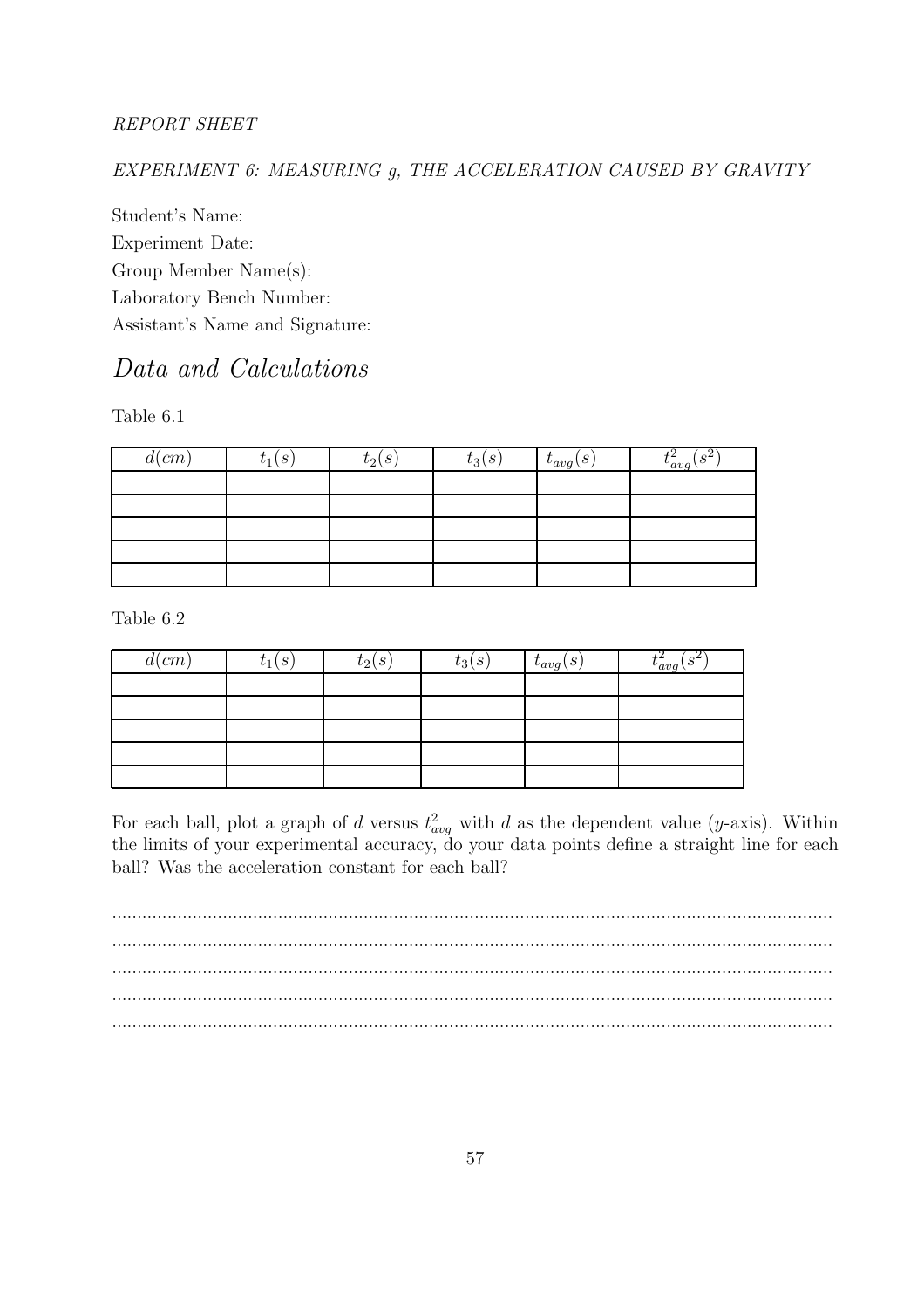If your graphs were linear, measure the slope of each graph. Using your measured slopes and the equation shown in the introduction to this experiment, determine the acceleration caused by gravity. Be sure to include the units. Was the acceleration the same for each ball?

## Questions

Describe your laboratory experiment and discuss your results. Consider the following questions:

1. Is the acceleration caused by gravity constant?

2. Is the acceleration caused by gravity the same for all objects?

Discuss the conditions under which you believe your results to be true. Include a discussion of the errors in your measurements and how they affect your conclusions. How linear was your graph? How might you alter your technique, or the experiment, in order to reduce experimental errors?

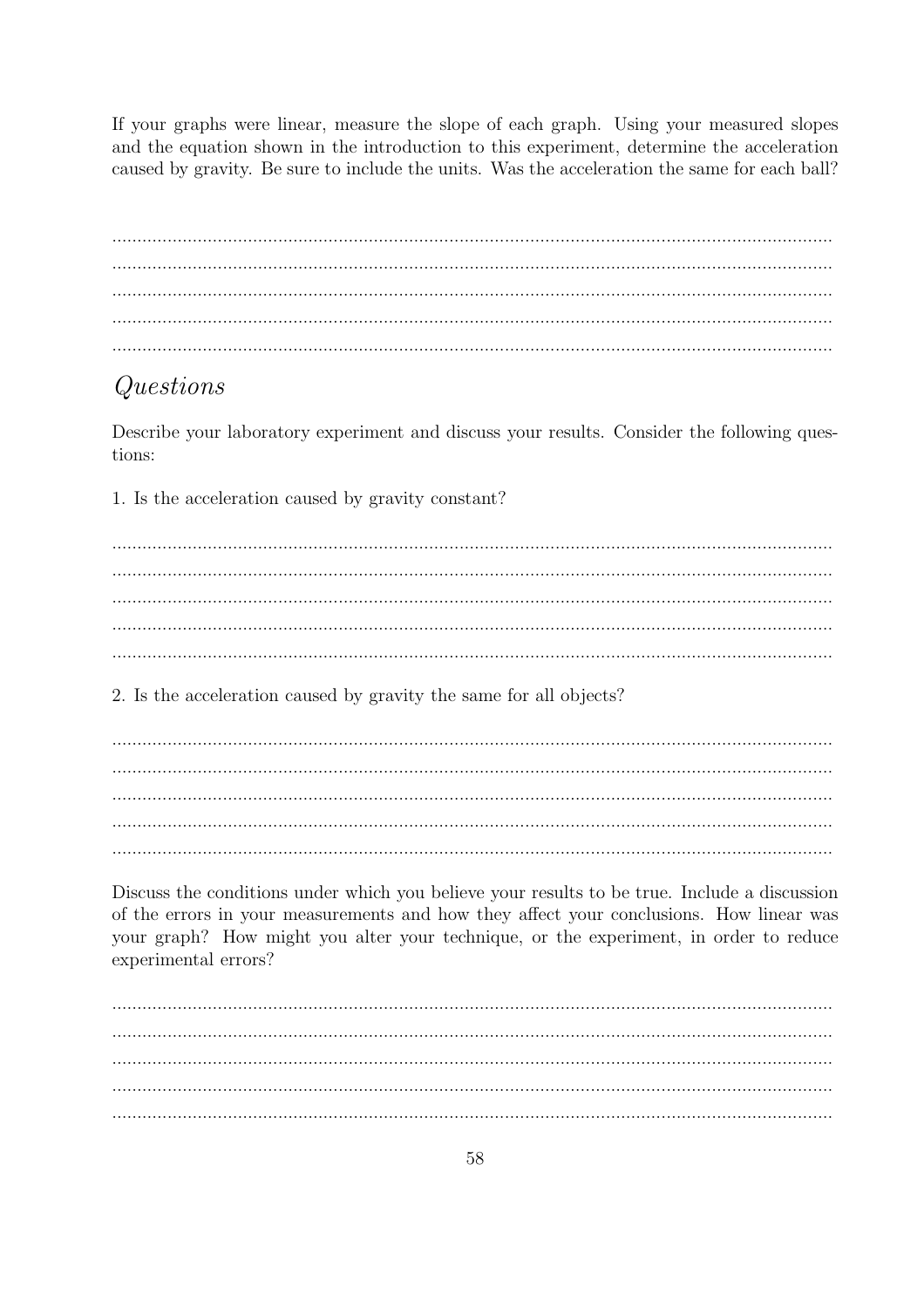## Chapter 7

# ELASTIC-KINETIC ENERGY

## Purpose

To familiarize oneself with the idea that the kinetic energy can be stored and imparted at a later time. Spring provides an ingenious mechanism to this effect.

#### Introduction

It takes work to stretch or compress a spring. Suppose a spring has a natural (unstretched) length  $L<sub>o</sub>$  and a spring constant k. If that spring is stretched or compressed to a new length,  $L = L_o \pm x$ , the work required is given by the expression  $(1/2)kx^2$ . If the energy stored in the spring is then used to accelerate an object, the kinetic energy of the object,  $(1/2)mv^2$ , will be equivalent to the work that was originally stored in the spring. In this lab you will investigate this equivalency between the work stored in a stretched spring and the kinetic energy it can impart to an object.

#### Equipments

Photogate Timer Air Track with one glider Mass hanger with masses Spring (with a low spring constant)

#### Procedure

1. Set up the equipment as shown in Figure 7.1 and level the track. As shown, attach a cardboard flag to your glider with masking tape. The flag can be from 1 to 5cm wide. Make a platform for your spring, so it will be supported horizontally and will not sag. Attach the platform securely to the end of the air track. Connect the spring to the glider with a piece of thread so that the glider is about in the middle of the air track with the spring unstretched. Run another piece of thread from the glider over a pulley at the end of the track and attach it to a hanger.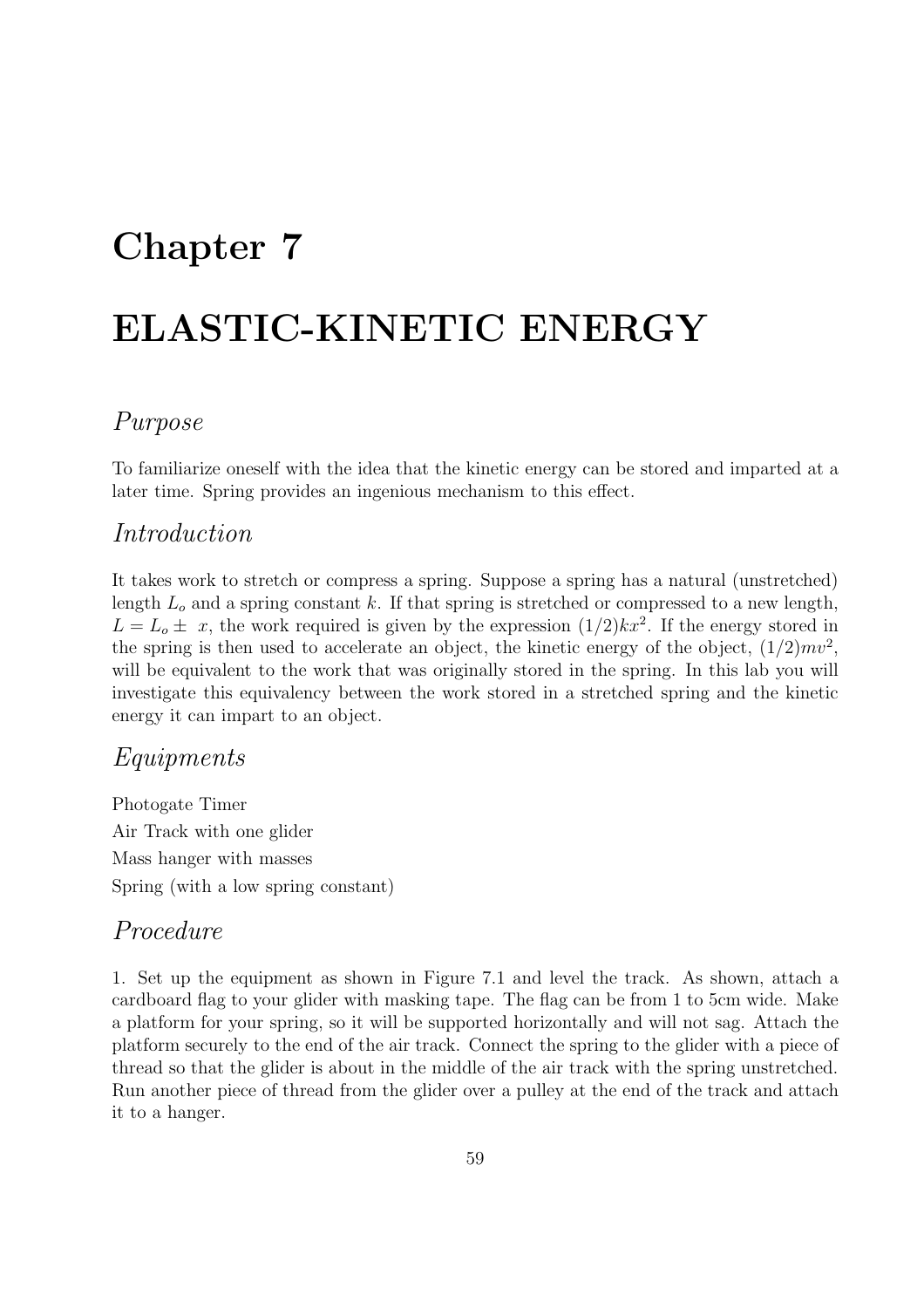

Figure 7.1:

2. Hang masses on the hanger and determine how far the spring stretches. This is easily done using the metric scale on the side of the air track and using the glider to monitor the distance the spring has extended. Record the masses added and the position of the glider in Table 7.1. (The air flow should be on while gathering this data.) Then remove the hanger and thread.

3. Measure and record m, the mass of your glider and flag, in Table 7.2. Then pass the glider slowly through the photogate and note the position of the glider when the LED on the photogate first goes on and again when the LED goes off. The difference between these positions is  $\Delta d$ . Record it.

4. Position the glider so the spring exerts no force on the glider, but the thread does not sag. Record this glider position as  $x_l$ . Position the photogate between the glider and the spring.

5. Pull the glider approximately 5cm farther away from the spring. Measure the distance between this glider position and  $x_1$  and record this distance as the spring stretch in Table 7.2.

6. Set the Photogate Timer to GATE mode and press the RESET button.

7. Hold the glider steady as you turn the air flow on. Release the glider, but catch it before it crashes into the spring platform. Record the measured time as  $t_1$  in Table 7.2.

8. Repeat steps 5-8 two more times. Record your times as  $t_2$  through  $t_3$  in Table 7.2. Determine the average of these three times and record this value as  $t_{ava}$ .

9. Repeat steps 5-9 for different distances of stretch of the spring up to  $20cm$ . Also try varying the mass of the glider by adding masses to it. Note the new masses in Table 7.2.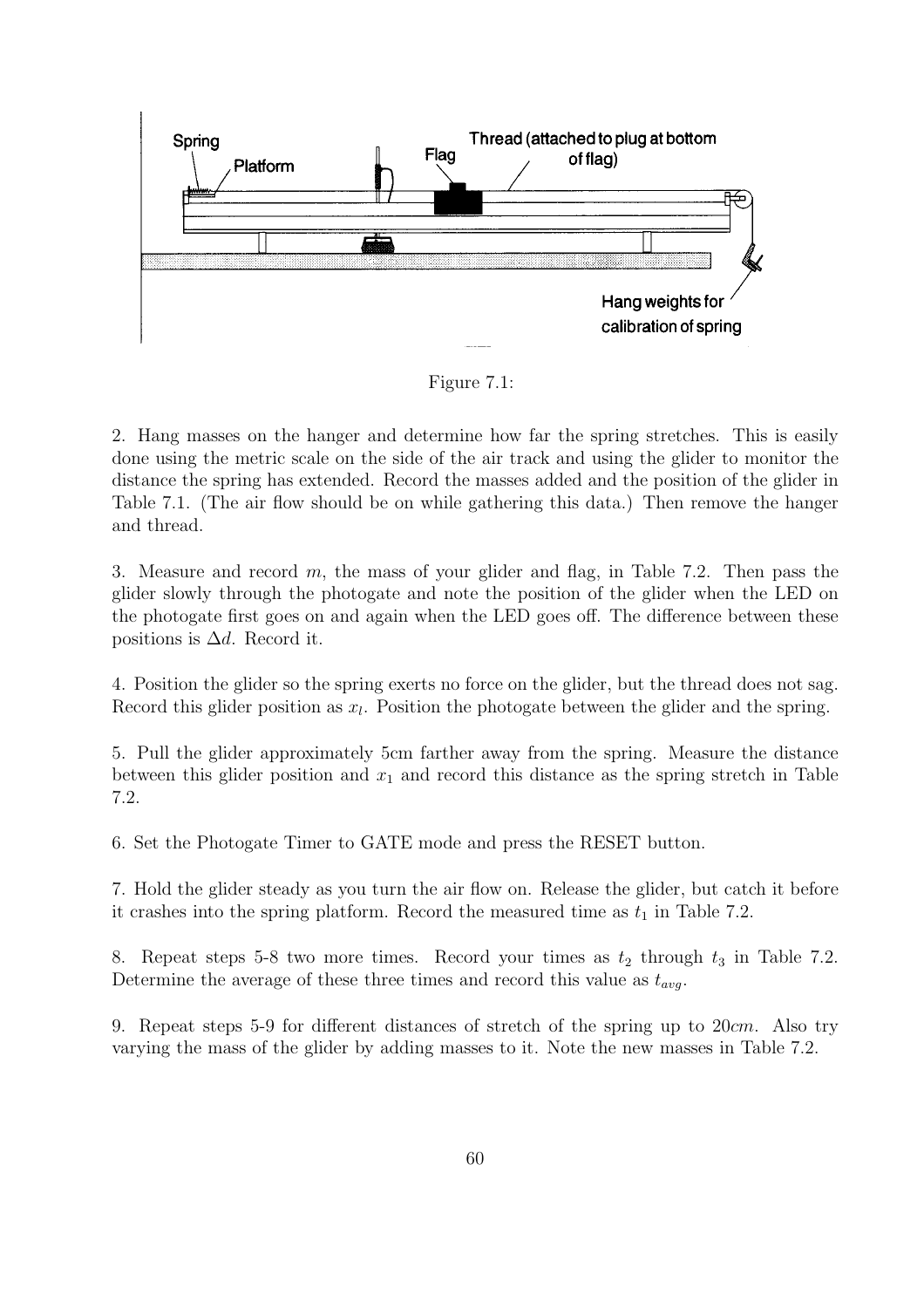#### EXPERIMENT 7: ELASTIC-KINETIC ENERGY

Student's Name: Experiment Date: Group Member Name(s): Laboratory Bench Number: Assistant's Name and Signature:

#### Data and Calculations

Table 7.1 Determining the spring constant

| Hanging Mass, $(g)$ | Applied Force, $mg(N)$ Spring Stretch, $x(m)$ |  |
|---------------------|-----------------------------------------------|--|
|                     |                                               |  |
|                     |                                               |  |
|                     |                                               |  |
|                     |                                               |  |
|                     |                                               |  |

Determine  $k$ , the spring constant of your spring by constructing a graph of the stretch of the spring versus the amount of force applied to it by the hanging weights with the spring stretch values on the x-axis. The slope of this graph in, newtons/meter, is equal to  $k$ .

k=......................

Table 7.2

 $x_1 = \ldots \ldots \ldots \ldots \ldots$ 

Flag width, ∆d=................

| m(g) | stretch, $x(m)$ | $t_1(s)$ | $t_2(s)$ | $t_3(s)$ | $t_{avg}(s)$ |
|------|-----------------|----------|----------|----------|--------------|
|      |                 |          |          |          |              |
|      |                 |          |          |          |              |
|      |                 |          |          |          |              |
|      |                 |          |          |          |              |
|      |                 |          |          |          |              |

| $\boxed{v_{avg}(m/s) \left[ (1/2) m v_{avg}^2(J) \right] (1/2) k x^2(J)}$ %Error |  |
|----------------------------------------------------------------------------------|--|
|                                                                                  |  |
|                                                                                  |  |
|                                                                                  |  |
|                                                                                  |  |
|                                                                                  |  |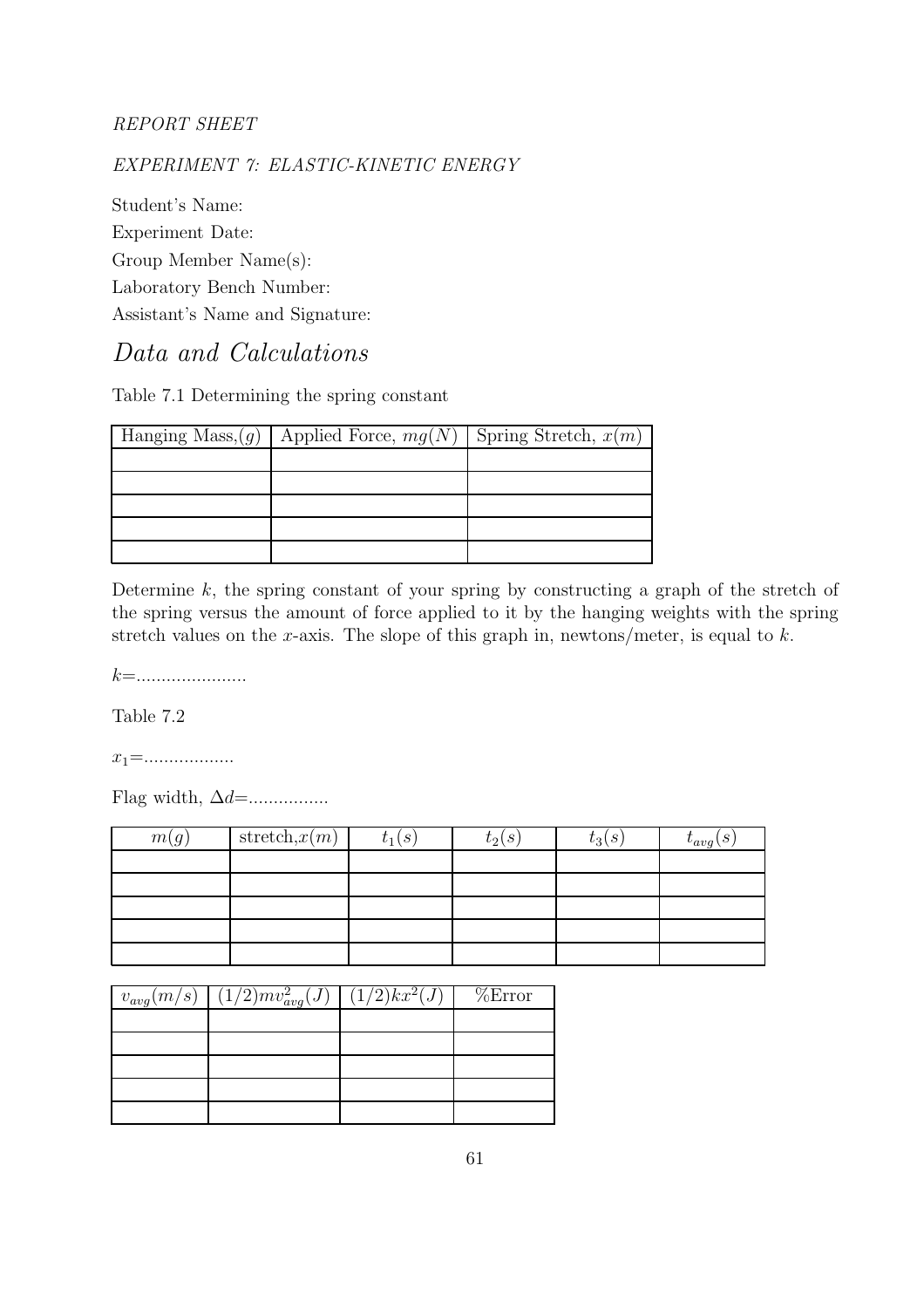1. For each set of trials you performed for a given spring stretch and glider mass, divide  $\Delta d$ by your average time to determine the average velocity of the glider as it passed through the photogate. Calculate the final kinetic energy of the glider,  $(1/2)mv_{avg}^2$ .

2. Calculate the energy stored in the spring in each case,  $(1/2)kx^2$  where k is the spring constant and  $x$  is the spring stretch.

3. For each trial, determine the percentage difference between the elastic potential energy stored in the spring and the final translational kinetic energy of the glider.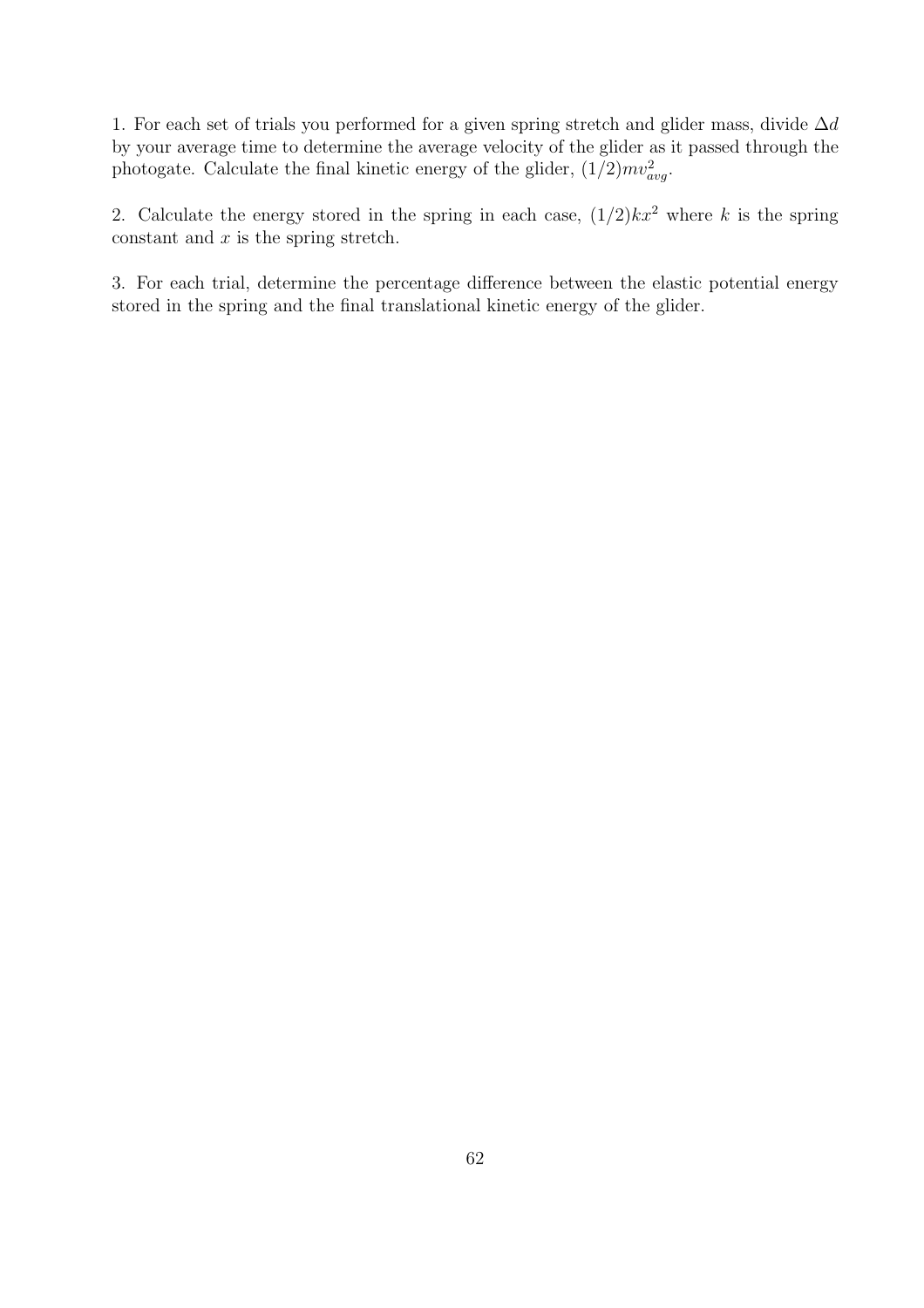## Chapter 8

# CONSERVATION OF MECHANICAL ENERGY

#### Purpose

To demonstrate that the sum total of potential and kinetic energies is another conserved quantity in elastic collisions and mechanically isolated objects that are subjected to gravity only.

#### Introduction

Though conservation of energy is one of the most powerful laws of physics, it is not an easy principle to verify. If a boulder is rolling down a hill, for example, it is constantly converting gravitational potential energy into kinetic energy (linear and rotational), and into heat energy due to the friction between it and the hillside. It also loses energy as it strikes other objects along the way, imparting to them a certain portion of its kinetic energy. Measuring all these energy changes is no simple task.

This kind of difficulty exists throughout physics, and physicists meet this problem by creating simplified situations in which they can focus on a particular aspect of the problem. In this experiment you will examine the transformation of energy that occurs as an air track glider slides down an inclined track. Since there are no objects to interfere with the motion and there is minimal friction between the track and glider, the loss in gravitational potential energy as the glider slides down the track should be very nearly equal to the gain in kinetic energy. Stated mathematically:

 $\Delta E_k = \Delta(mgh) = mg\Delta h$ 

where  $\Delta E_k$  is the change in kinetic energy of the glider  $(\Delta E_k = (1/2)mv_2^2 - (1/2)mv_1^2)$  and  $\Delta(mgh)$  is the change in its gravitational potential energy (*m* is the mass of the glider, *g* is the acceleration of gravity and  $\Delta h$  is the change in the vertical position of the glider).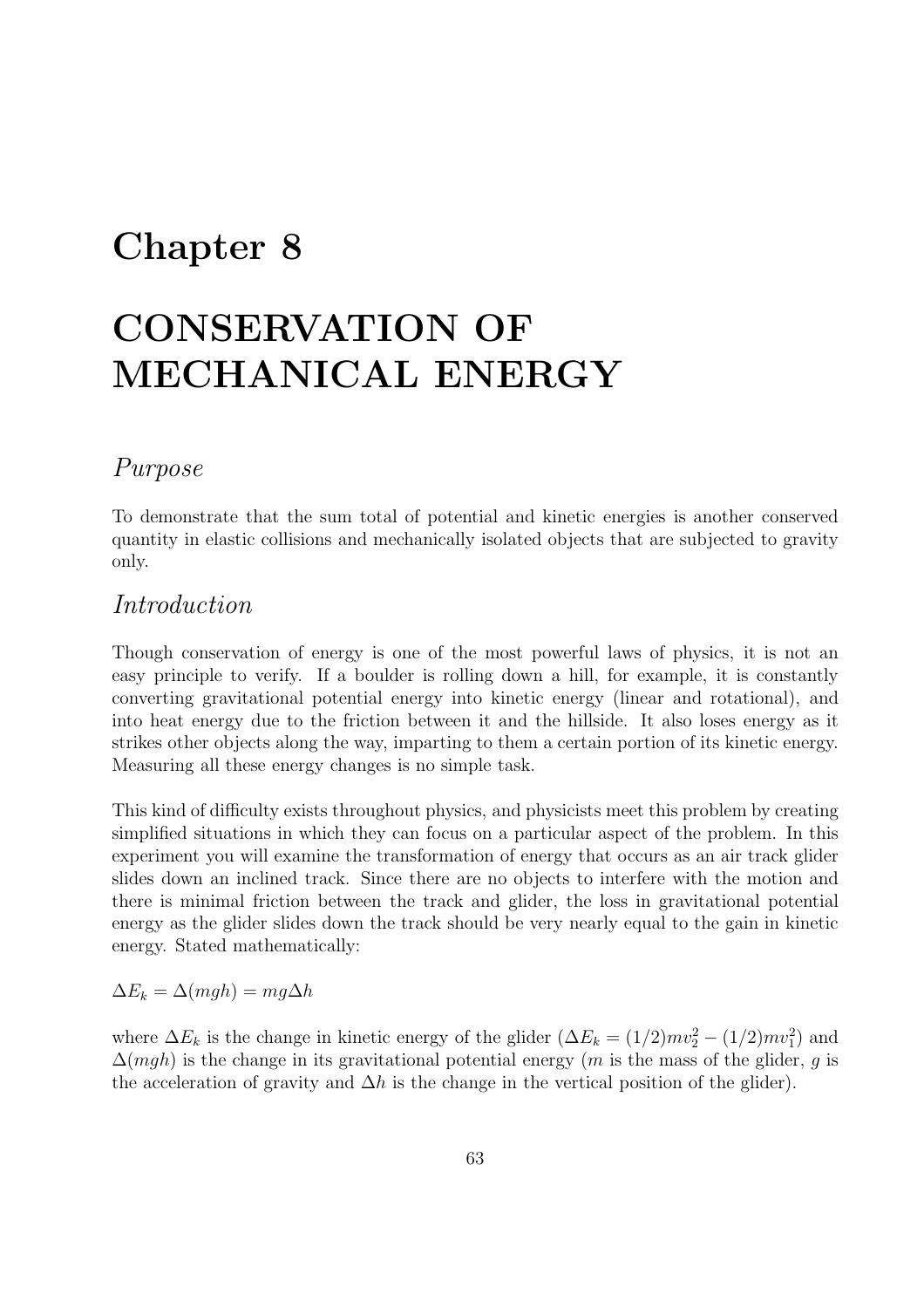### Equipments

Photogate Timer Accessory Photogate Air track system with one glider A block of known thickness

#### Procedure



Figure 8.1:

1. Level the air track as accurately as possible.

2. Measure d, the distance between the air track support legs. Record this distance in Table 8.1

3. Place a block of known thickness under the support leg of the track. For best accuracy, the thickness of the block should be measured with calipers. Record the thickness of the block as h in Table 8.1.

4. Setup the Photogate Timer and Accessory Photogate as shown in Figure 8.1.

5. Measure and record D, the distance the glider moves on the air track from where it first triggers the first photogate to where it first triggers the second photogate. (You can tell when the photogates are triggered by watching the LED on top of each photogate. When the LED lights up, the photogate has been triggered.)

6. Measure and record  $L$ , the effective length of the glider. (The best technique is to move the glider slowly through one of the photogates and measure the distance it travels from where the LED first lights up to where it just goes off.)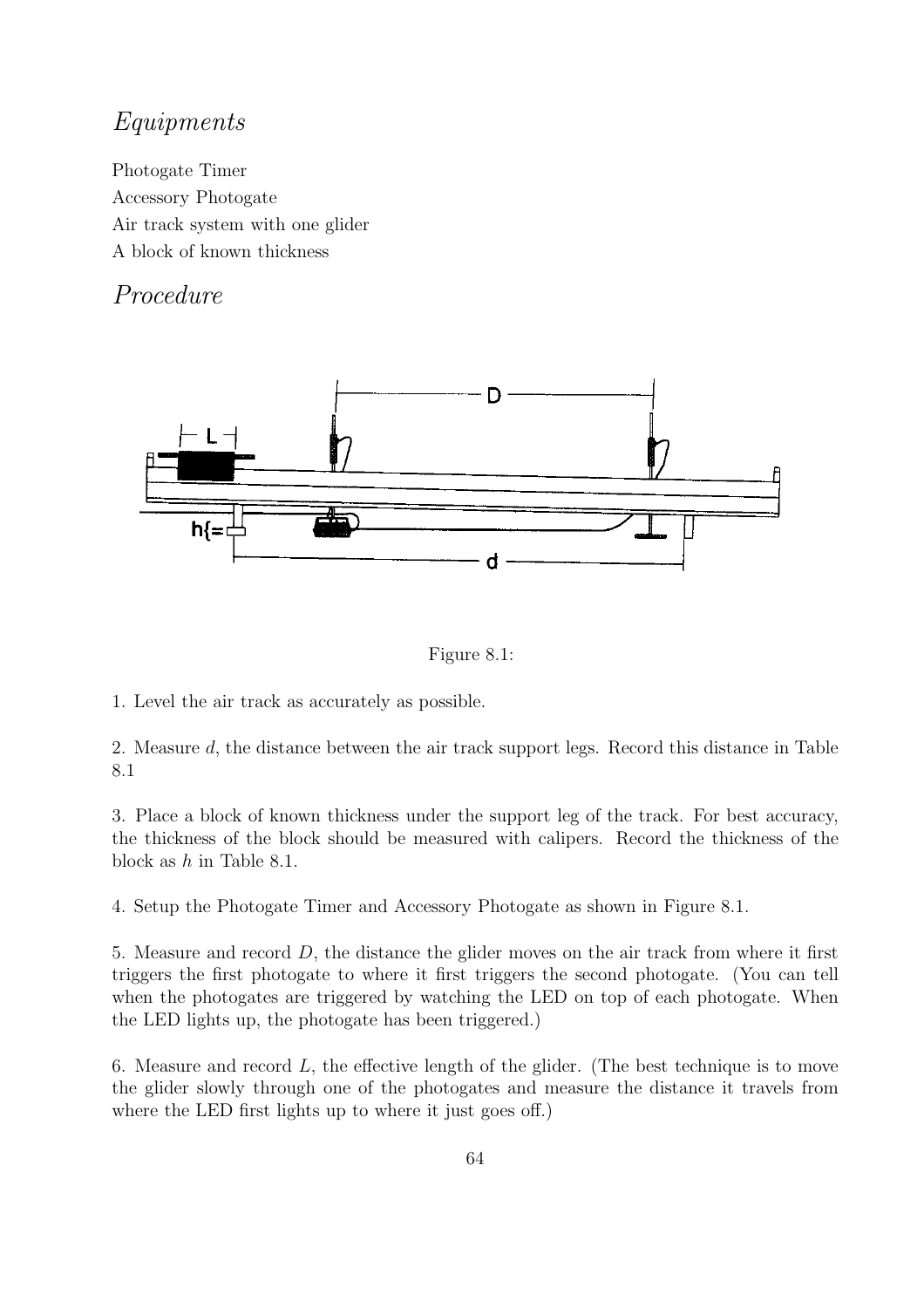7. Measure and record m, the mass of the glider.

8. Set the Photogate Timer to GATE mode and press the RESET button.

9. Hold the glider steady near the top of the air track, then release it so it glides freely through the photogates. Record  $t_1$ , the time during which the glider blocks the first photogate, and  $t_2$ , the time during which it blocks the second photogate. (The memory function of the Photogate Timer will make it easier to measure the two times.)

10. Repeat the measurement several times and record your data in Table 8.1. You needn't release the glider from the same point on the air track for each trial, but it must be gliding freely and smoothly (minimum wobble) as it passes through the photogates.

11. Change the mass of the glider by adding weights and repeat steps 7 through 10. Do this for at least five different masses, recording the mass  $m$  for each set of measurements.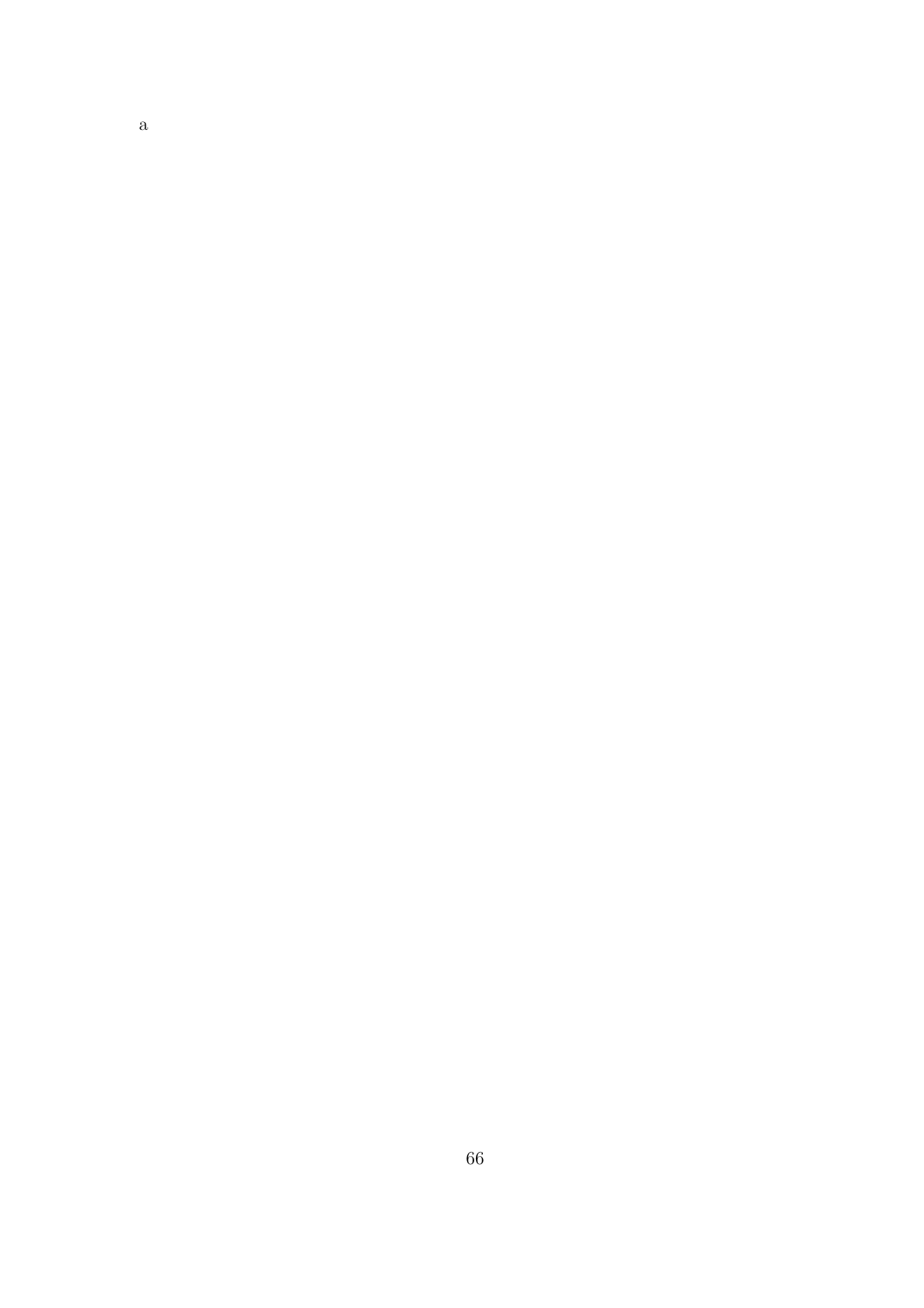#### REPORT SHEET

#### EXPERIMENT 8: CONSERVATION OF MECHANICAL ENERGY

Student's Name: Experiment Date: Group Member Name(s): Laboratory Bench Number: Assistant's Name and Signature:

### Data and Calculations

d=............ D=........... h=............ L=............ m=...........

Table 8.1

| m | $\iota_1$ | $\tau_2$ | $v_1$ | $v_2$ | $E_{k1}$ | $E_{k2}$ | $\Delta E_k$ | $\Delta(mgh)$ |
|---|-----------|----------|-------|-------|----------|----------|--------------|---------------|
|   |           |          |       |       |          |          |              |               |
|   |           |          |       |       |          |          |              |               |
|   |           |          |       |       |          |          |              |               |
|   |           |          |       |       |          |          |              |               |
|   |           |          |       |       |          |          |              |               |
|   |           |          |       |       |          |          |              |               |

1. Calculate  $\theta$ , the angle of incline for the air track, using the equation  $\theta = \arctan(h/d)$ .

For each set of time measurements:

2. Divide L by  $t_1$  and  $t_2$  to determine  $v_1$  and  $v_2$ , the velocity of the glider as it passed through each photogate.

3. Use the equation  $E_k = (1/2)mv^2$  to calculate the kinetic energy of the glider as it passed through each photogate.

4. Calculate the change in kinetic energy,  $\Delta E_k = E_{k2} - E_{k1}$ .

5. Calculate  $\Delta h$ , the distance through which the glider dropped in passing between the two photogates  $(\Delta h = D \sin \theta)$ .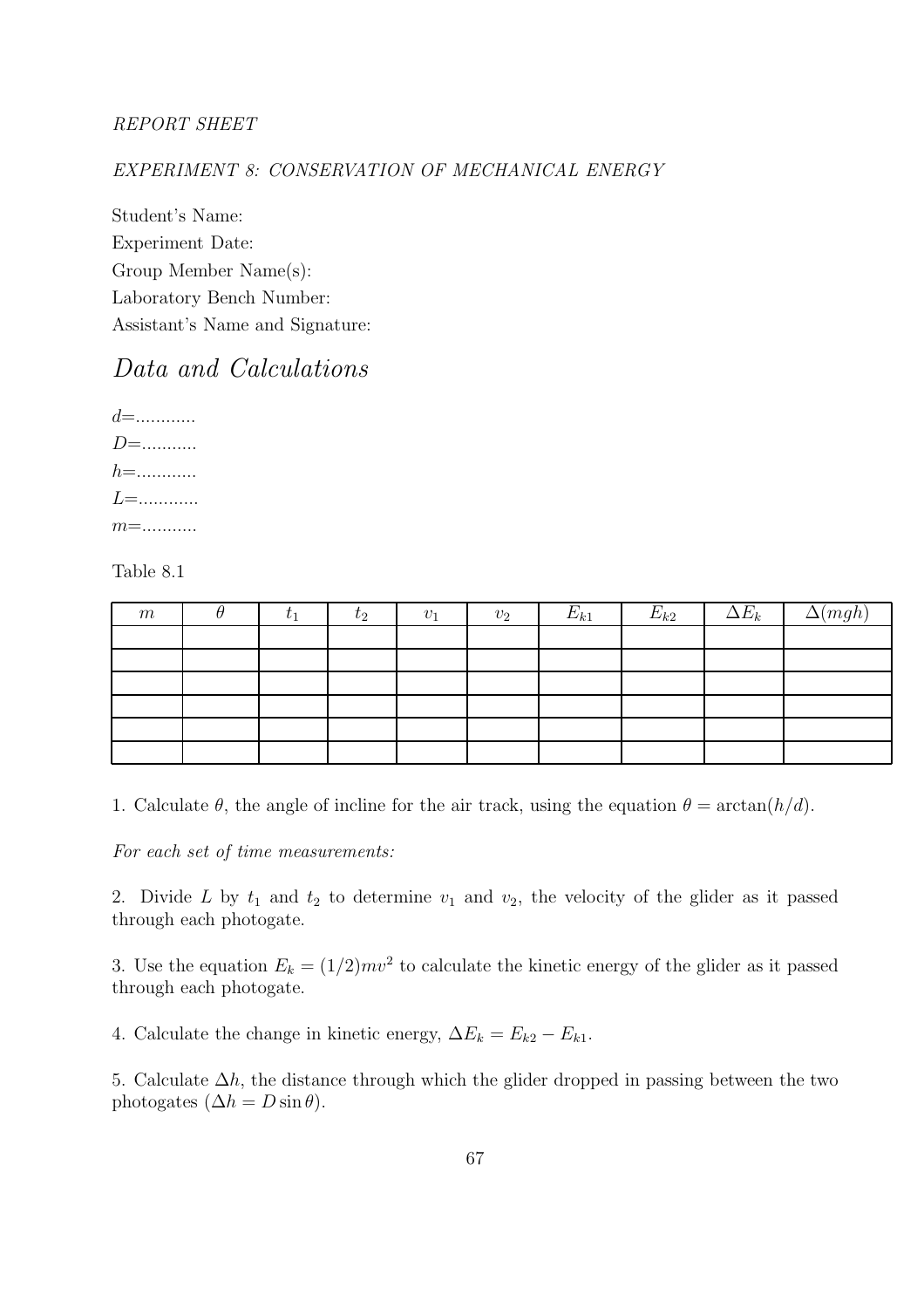6. Compare the kinetic energy gained with the loss in gravitational potential energy. Was mechanical energy conserved in the motion of the glider?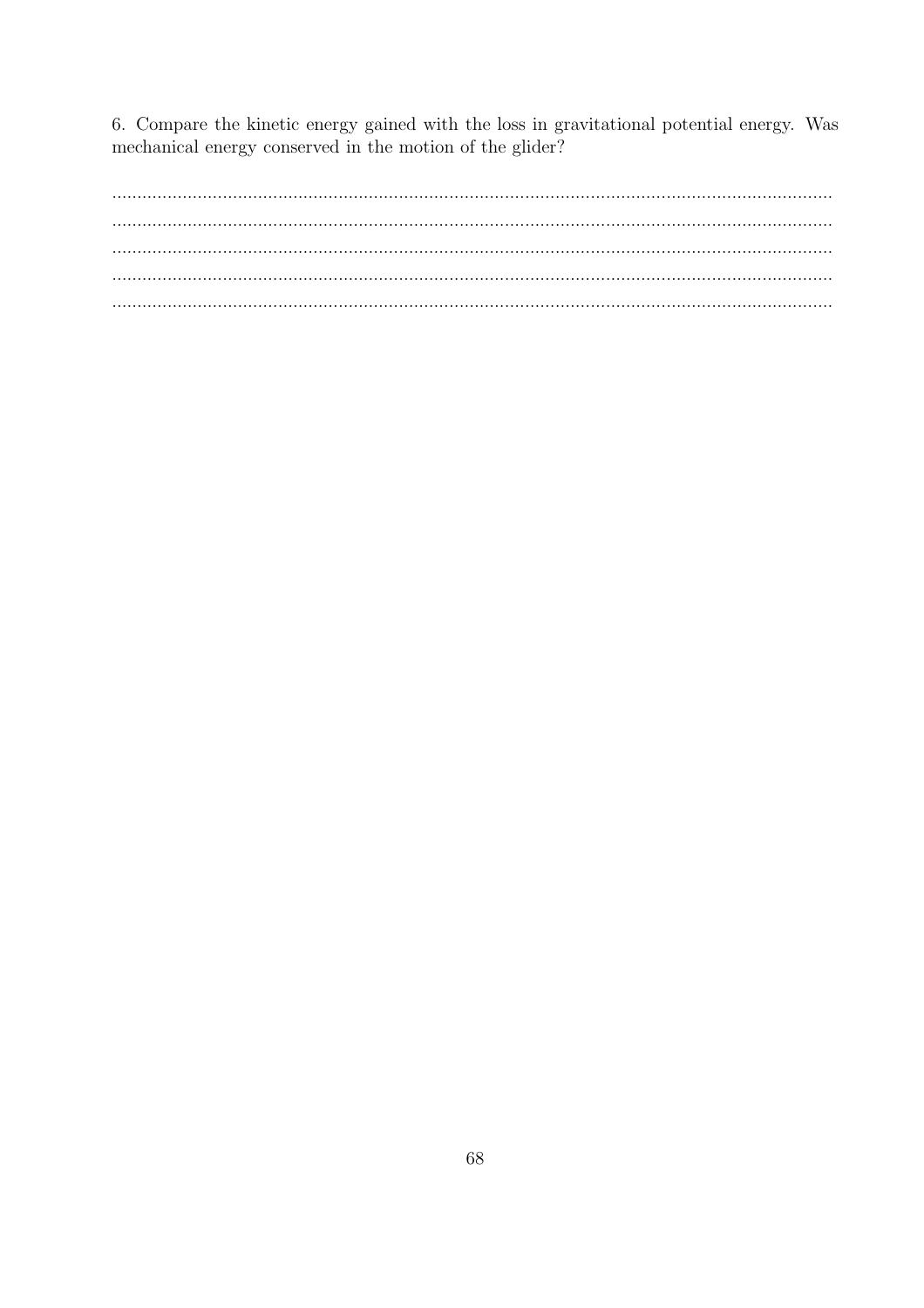## Chapter 9

# CONSERVATION OF MOMENTUM

#### Purpose

To demonstrate that linear momentum is conserved in every collision that is free from any other force except that is due to the collision itself and to demonstrate that if collision is elastic and horizontal, the total kinetic energy of the system is a conserved quantity, ie, a constant throughout the act.

#### Introduction

When objects collide, whether locomotives, shopping carts or your foot and the sidewalk, the results can be complicated. Yet even in the most chaotic of collisions, as long as there are no external forces acting on the colliding objects, one principle always holds and provides an excellent tool for understanding the dynamics of the collision. That principle is called the conservation of momentum. For a two-object collision, momentum conservation is easily stated mathematically by the equation:

 $p_i = m_1v_{1i} + m_2v_{2i} = m_1v_{1f} + m_2v_{2f} = p_f$ 

where  $m_1$  and  $m_2$  are the masses of the two objects,  $v_{1i}$  and  $v_{2i}$  are the initial velocities of the objects (before the collision),  $v_{1f}$  and  $v_{2f}$  are the final velocities of the objects (after the collision), and  $p_i$  and  $p_f$  are the combined momentums of the objects, before and after the collision. In this experiment, you will verify the conservation of momentum in a collision of two air track gliders.

Momentum is always conserved in collisions that are isolated from external forces. Energy is also always conserved, but energy conservation is much harder to demonstrate since the energy can change forms: energy of motion (kinetic energy) may be changed into heat energy, gravitational potential energy, or even chemical potential energy. In the air track glider collisions you'll be investigating, the total energy before the collision is simply the kinetic energy of the gliders:

 $E_{ki} = (1/2)m_1v_{1i}^2 + (1/2)m_2v_{2i}^2$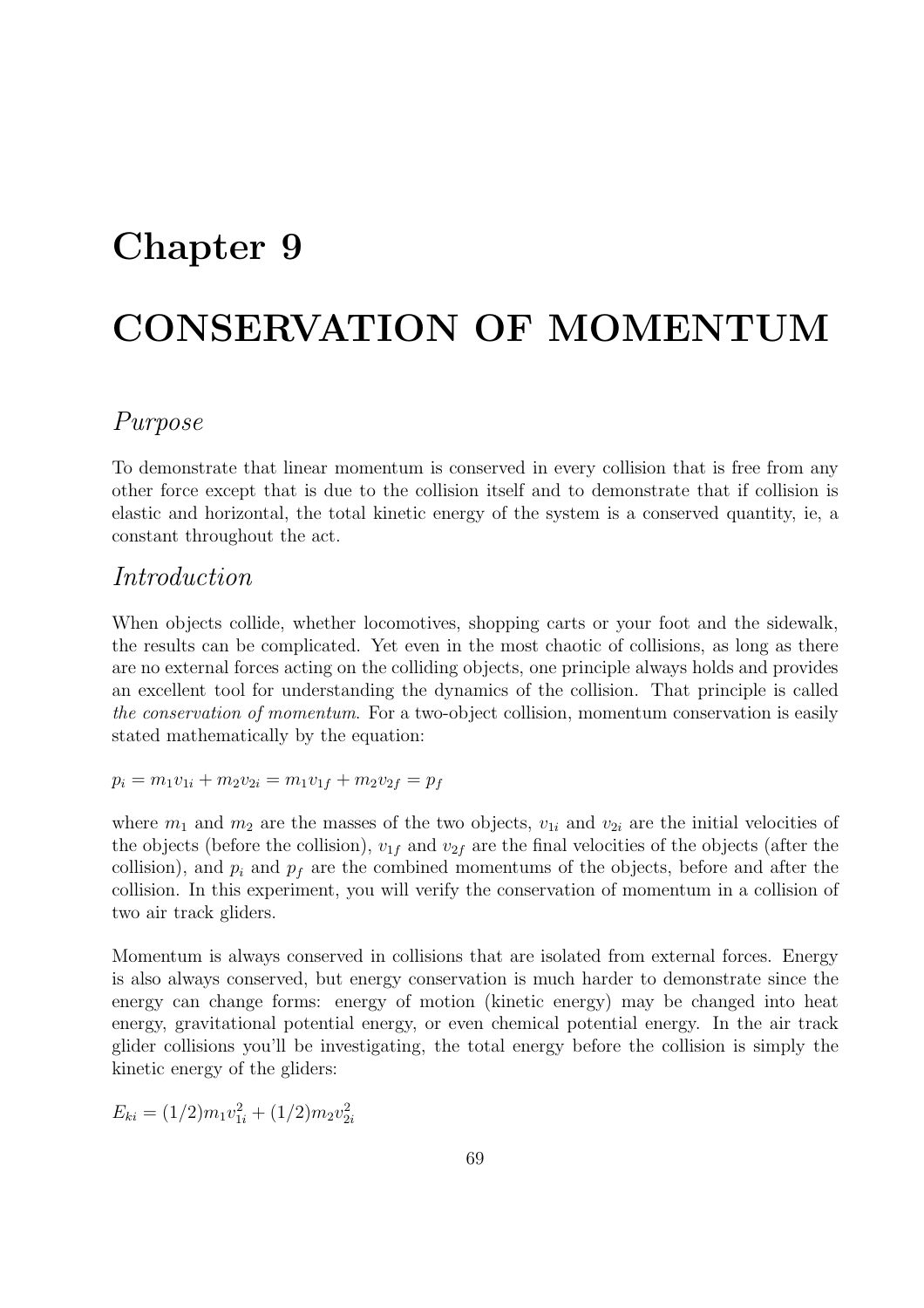After the collision, the total kinetic energy of the system is:

 $E_{kf} = (1/2)m_1v_{1f}^2 + (1/2)m_2v_{2f}^2$ 

In this experiment you'll examine the kinetic energy before and after a collision to determine if kinetic energy is conserved in air track collisions.

#### Equipments

Two Photogate Timers Air Track System with two gliders

#### Procedure



Figure 9.1:

1. Set up the air track and photogates as shown in Figure 9.1, using bumpers on the gliders to provide an elastic collision. Carefully level the track.

2. Measure  $m_1$  and  $m_2$ , the masses of the two gliders to be used in the collision. Record your results in Table 9.1.

3. Measure and record  $L_1$  and  $L_2$  the length of the gliders. (e.g., push glider through photogate and measure the distance it travels from where the LED comes on to where it goes off again.)

4. Set both Photogate Timers to GATE mode, and press the RESET buttons.

5. Place glider<sub>2</sub> at rest between the photogates. Give glider<sub>1</sub> a push toward it. Record four time measurements in Table 9.1 as follows:

 $t_{1i}$  = the time that glider<sub>1</sub> blocks photogate<sub>1</sub> before the collision.

 $t_{2i}=$  the time that glider<sub>2</sub> blocks photogate<sub>2</sub> before the collision. (In this case, there is no  $t_{2i}$  since  $g lider_2$  begins at rest.)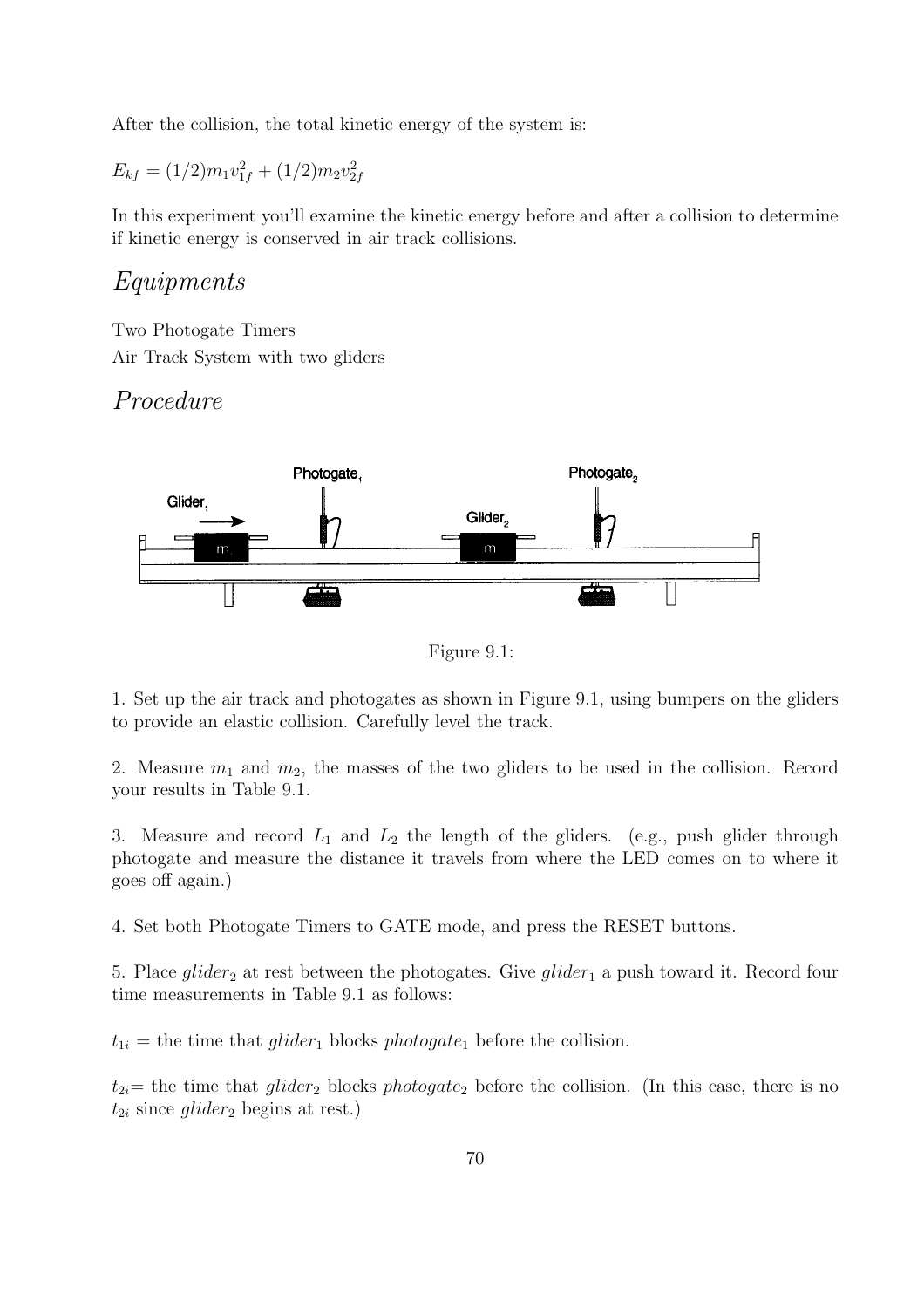$t_{1f}=$  the time that glider<sub>1</sub> blocks photogate<sub>1</sub> after the collision.

 $t_{2f}$ = the time that glider<sub>2</sub> blocks photogate<sub>2</sub> after the collision.

6. Repeat the experiment several times, varying the mass of one or both gliders and varying the initial velocity of  $g$ *lider*<sub>1</sub>.

7. Try collisions in which the initial velocity of  $glider_2$  is not zero. You may need to practice a bit to coordinate the gliders so the collision takes place completely between the photogates.

#### Optional Equipment

Design and conduct an experiment to investigate conservation of kinetic energy in an inelastic collision in which the two gliders, instead of bounching off each other, stick together so that they move off with identical final velocities. Replace the bumpers with the wax and needle.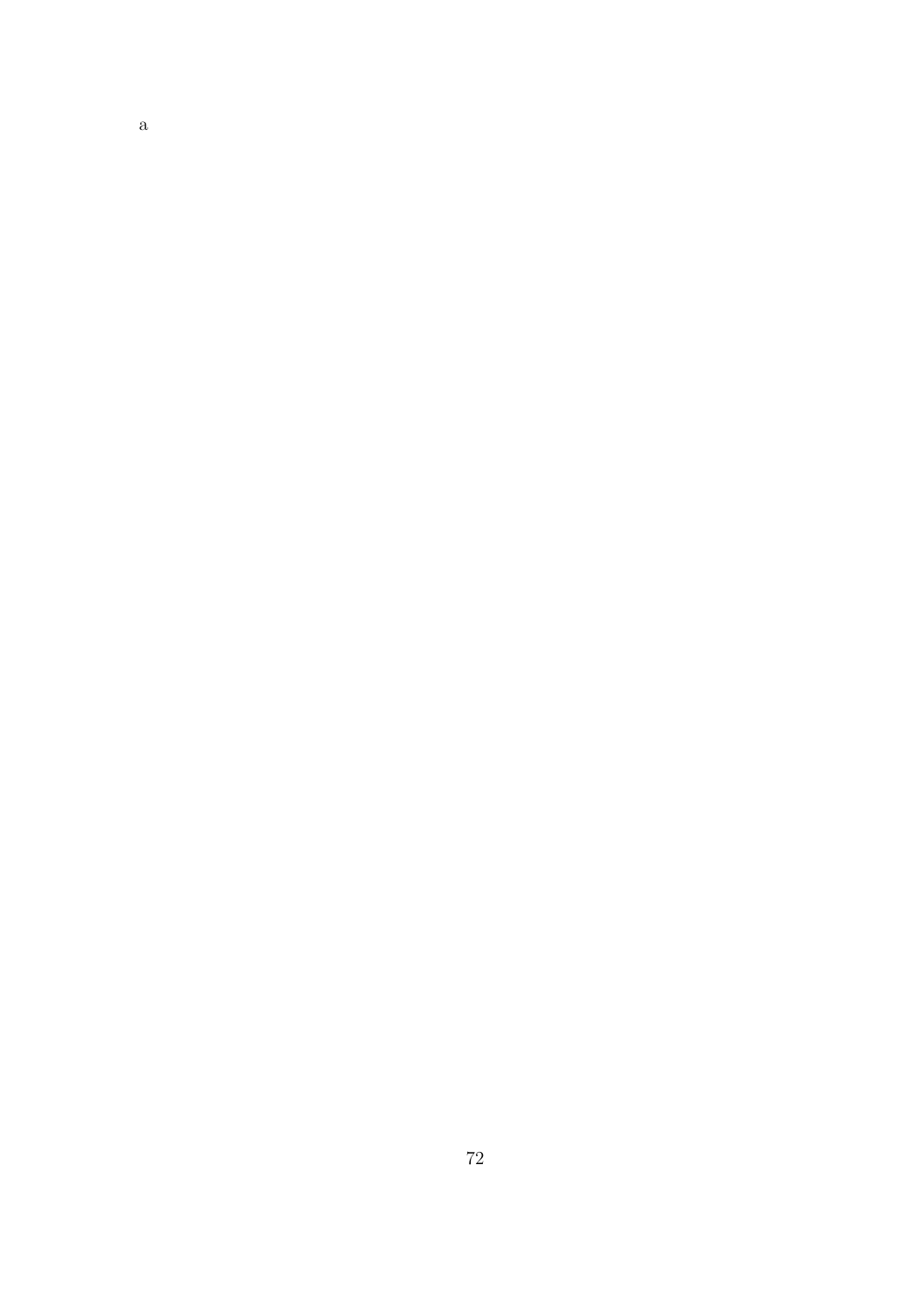#### REPORT SHEET

#### EXPERIMENT 9: CONSERVATION OF MOMENTUM

Student's Name: Experiment Date: Group Member Name(s): Laboratory Bench Number: Assistant's Name and Signature:

## Data and Calculations

Table 9.1

 $L_1 = \dots \dots \dots \dots \dots \quad L_2 = \dots \dots \dots \dots \dots$ 

| $m_1(g)$ | $m_2(g)$ | $t_{1i}(s)$ | $t_{2i}(s)$ | $t_{1f}(s)$ | $t_{2f}(s)$ |
|----------|----------|-------------|-------------|-------------|-------------|
|          |          |             |             |             |             |
|          |          |             |             |             |             |
|          |          |             |             |             |             |
|          |          |             |             |             |             |
|          |          |             |             |             |             |
|          |          |             |             |             |             |

| $v_{1i}(m/s)$ |  |  | $ v_{2i}(m/s)  v_{1f}(m/s)   v_{2f}(m/s)   p_i(kg*m/s)   p_f(kg*m/s)  $ | $E_{ki}(J)$ | $E_{kf}(J)$ |
|---------------|--|--|-------------------------------------------------------------------------|-------------|-------------|
|               |  |  |                                                                         |             |             |
|               |  |  |                                                                         |             |             |
|               |  |  |                                                                         |             |             |
|               |  |  |                                                                         |             |             |
|               |  |  |                                                                         |             |             |
|               |  |  |                                                                         |             |             |

1. For each time that you measured, calculate the corresponding glider velocity (e.g.,  $v_{1i} =$  $\pm L_1/t_{1i}$  where the velocity is positive when the glider moves to the right and negative when it moves to the left).

2. Use your measured values to calculate  $p_i$  and  $p_f$ , the combined momentum of the gliders before and after the collision. Record your results in the table.

3. Use your measured values to calculate  $E_{ki}$  and  $E_{kf}$  the combined kinetic energy of the gliders before and after the collision. Record your results in the table.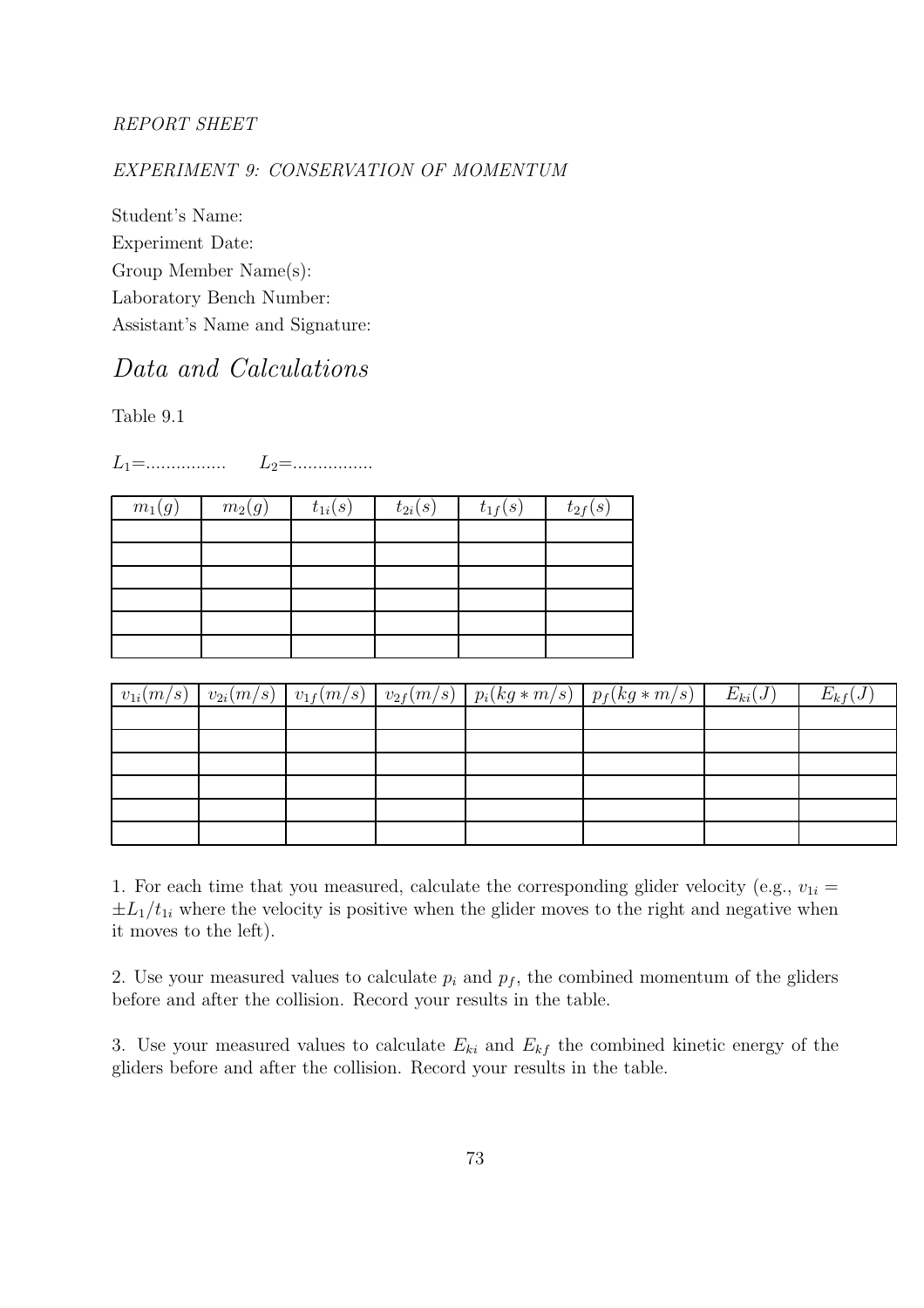## Questions

1. Was momentum conserved in each of your collisions? If not, try to explain any discrepancies.

2. If a glider collides with the end of the air track and rebounds, it will have nearly the same momentum it had before it collided, but in the opposite direction. Is momentum conserved in such a collision? Explain.

3. Suppose the air track was tilted during the experiment. Would momentum be conserved in the collision? Why or why not?

4. Was kinetic energy conserved in each of your collisions?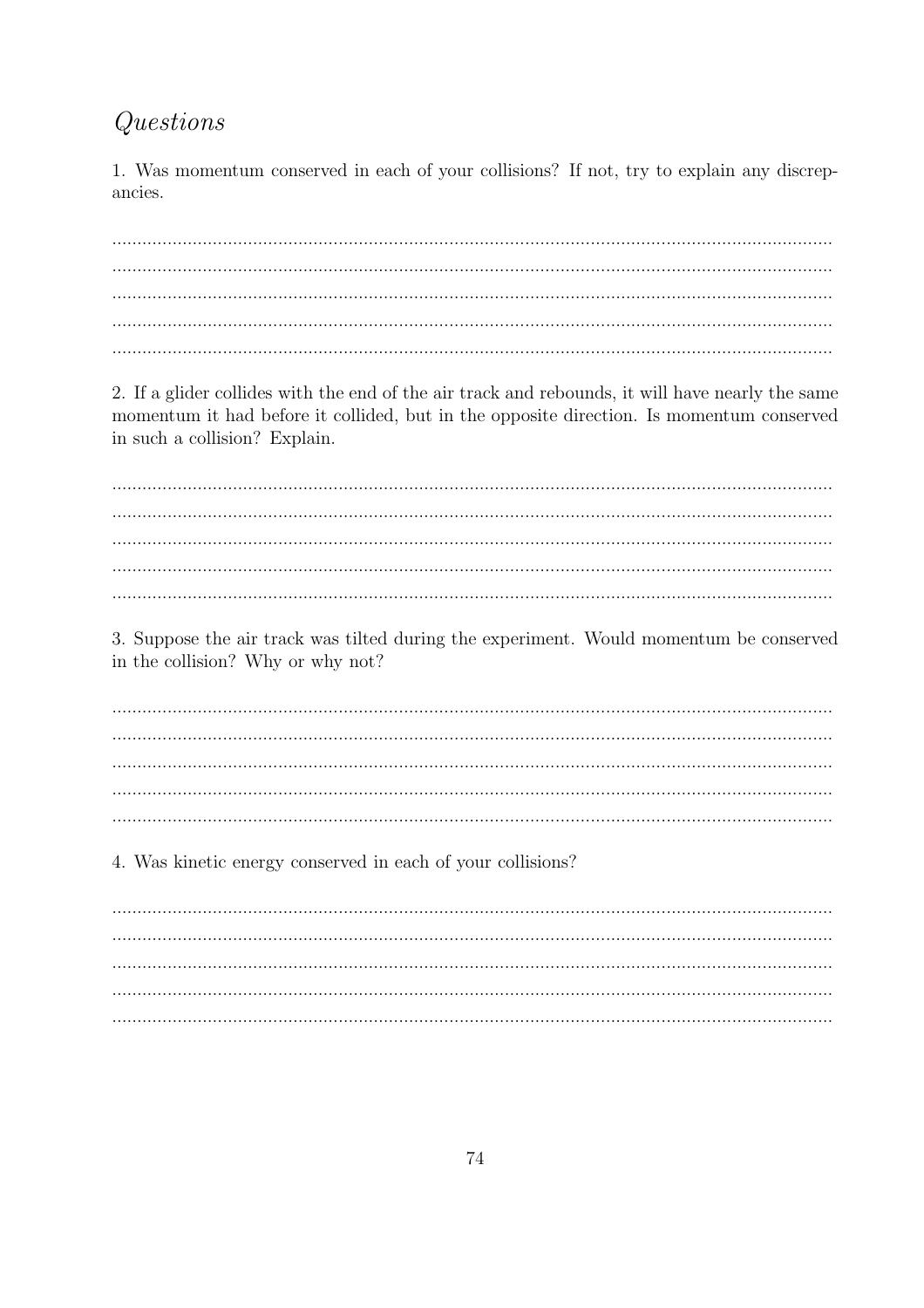5. If there were one or more collisions in which kinetic energy was not conserved, where did it go?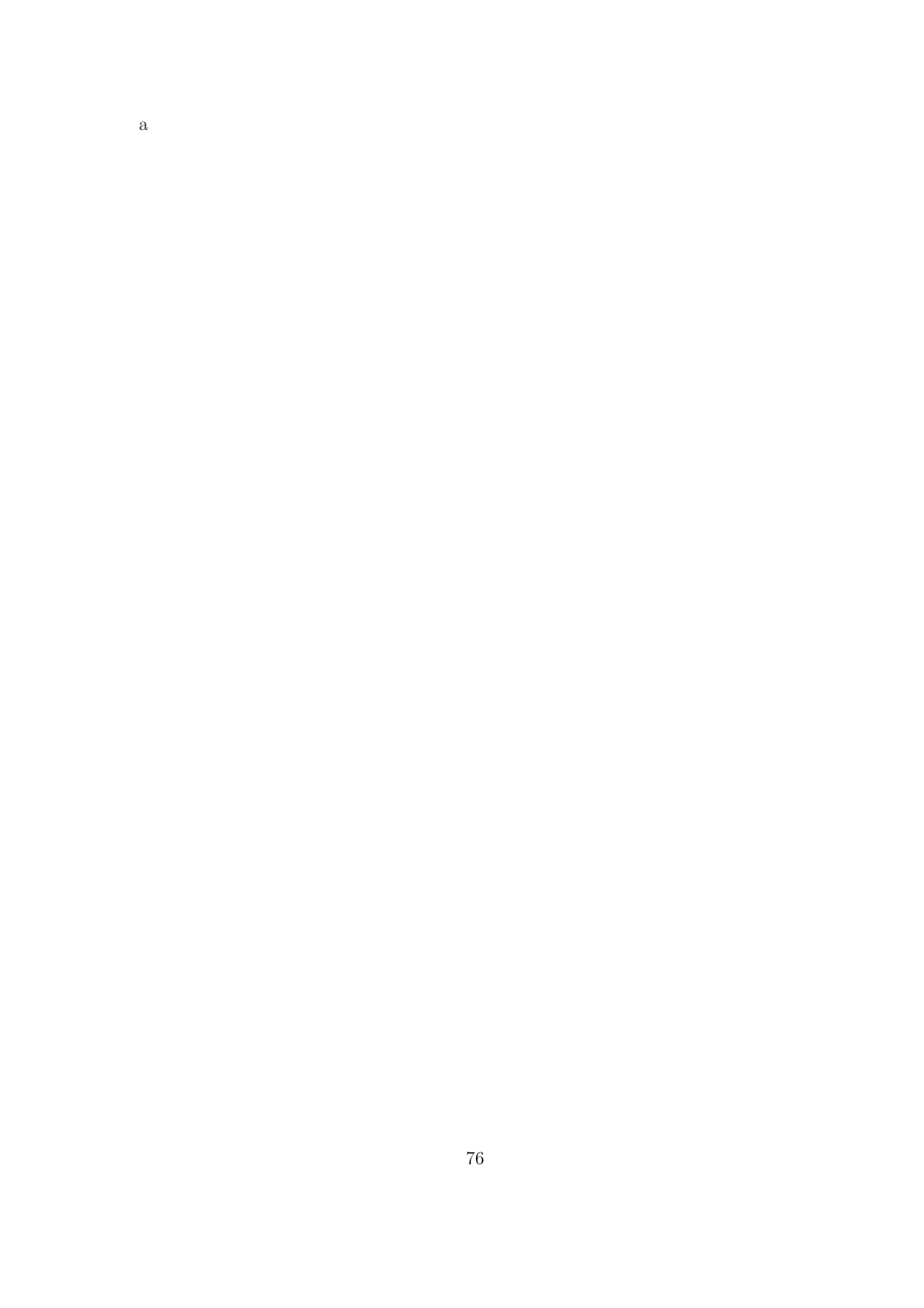## Chapter 10

# ROTATIONAL MOTION

## Purpose

To see how the reading on the Rotational Dynamics Apparatus display relates to the angular velocity of the rotating disk.

Applying a constant force to the rotating disk under a variety of circumstances, in an attempt to determine how the force on the disk relates to its angular acceleration.

Finally, to determine that if the angular momentum of rotating objects is conserved in a collision as like their linear momentum.

#### Introduction

Suppose that our rotating body is at angular position  $\theta_1$  at time  $t_1$  and at angular position  $\theta_2$  at time  $t_2$ . We define the *average angular velocity* of the body in the time interval  $\Delta t$ from  $t_1$  to  $t_2$  to be

$$
\omega_{avg} = \frac{\theta_2 - \theta_1}{t_2 - t_1} = \frac{\Delta\theta}{\Delta t}
$$

in which  $\Delta\theta$  is the angular displacement that occurs during  $\Delta t$ .

The *(instantaneous) angular velocity*  $\omega$  is the limit of the ratio in equation above as  $\Delta t$ approaches zero. Thus,

$$
\omega \ (lim \ \Delta t \to 0) = \frac{\Delta \theta}{\Delta t} = \frac{d\theta}{dt}
$$

If we know  $\theta(t)$ , we can find the angular velocity  $\omega$  by differentiation.

The angular velocity  $\omega$  of a rotating rigid body is either positive or negative, depending on whether the body is rotating counterclockwise (positive) or clockwise (negative).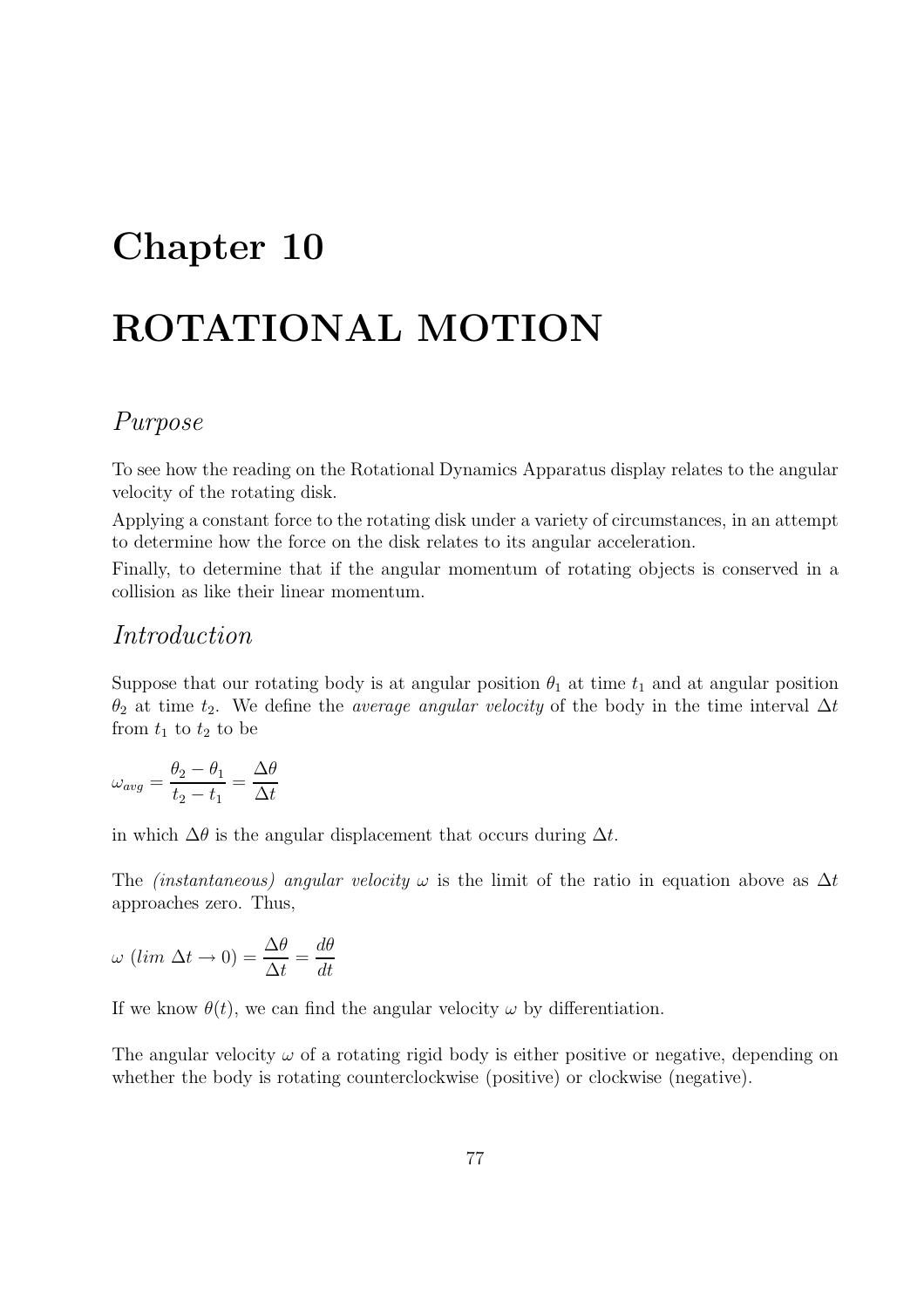If the angular velocity of a rotating body is not constant then the body has an angular acceleration. Let  $\omega_2$  and  $\omega_1$  be its angular velocities at times  $t_2$  and  $t_1$ , respectively. The average angular acceleration of the rotating body in the interval from  $t_1$  to  $t_2$  is defined as:

$$
\alpha_{avg} = \frac{\omega_2 - \omega_1}{t_2 - t_1} = \frac{\Delta \omega}{\Delta t}
$$

in which  $\Delta\omega$  is the change in the angular velocity that occurs during the time interval  $\Delta t$ .

The *(intantaneous) angular acceleration*  $\alpha$  is the limit of this quantity as  $\Delta t$  approaches zero. Thus,

$$
\alpha (\lim \Delta t \to 0) = \frac{\Delta \omega}{\Delta t} = \frac{d\omega}{dt}
$$

If the motion of an object undergoing constant acceleration, then the average acceleration is equal to the instantaneous acceleration.

Angular momentum of a system of particles that form a rigid body that rotates about a fixed axis with constant angular speed  $\omega$ , can be written as;  $L = I\omega$ . I, in that equation is the rotational inertia about that same axis. The law of conservation of angular momentum can be written as;

$$
L_i = L_f \qquad \text{(isolated system)}
$$

We can apply this law to a isolated body which rotates around a fixed axis. Suppose that the initially rigid body somehow redistributes its mass relative to that rotation axis, changing its rotational inertia about that axis. The law of conservation states that the angular momentum of the body cannot change. So we write this conservation law as;

$$
I_i\omega_i = I_f\omega_f
$$

Here the subscripts refer to the values of the rotational inertia I and angular speed  $\omega$  before and after the redistribution of mass.

In this experiment you will use the Rotational Dynamics Apparatus. The optical readers of the apparatus count the number of black bars that pass by them in one second. This is the number that is displayed. R is the reading in *bars/second*. So you can use this information to convert the measurement to radians/second.

$$
\omega = \kappa R
$$

where  $\kappa$ , is the rotation of the disk in radians for each bar detected by the optical reader.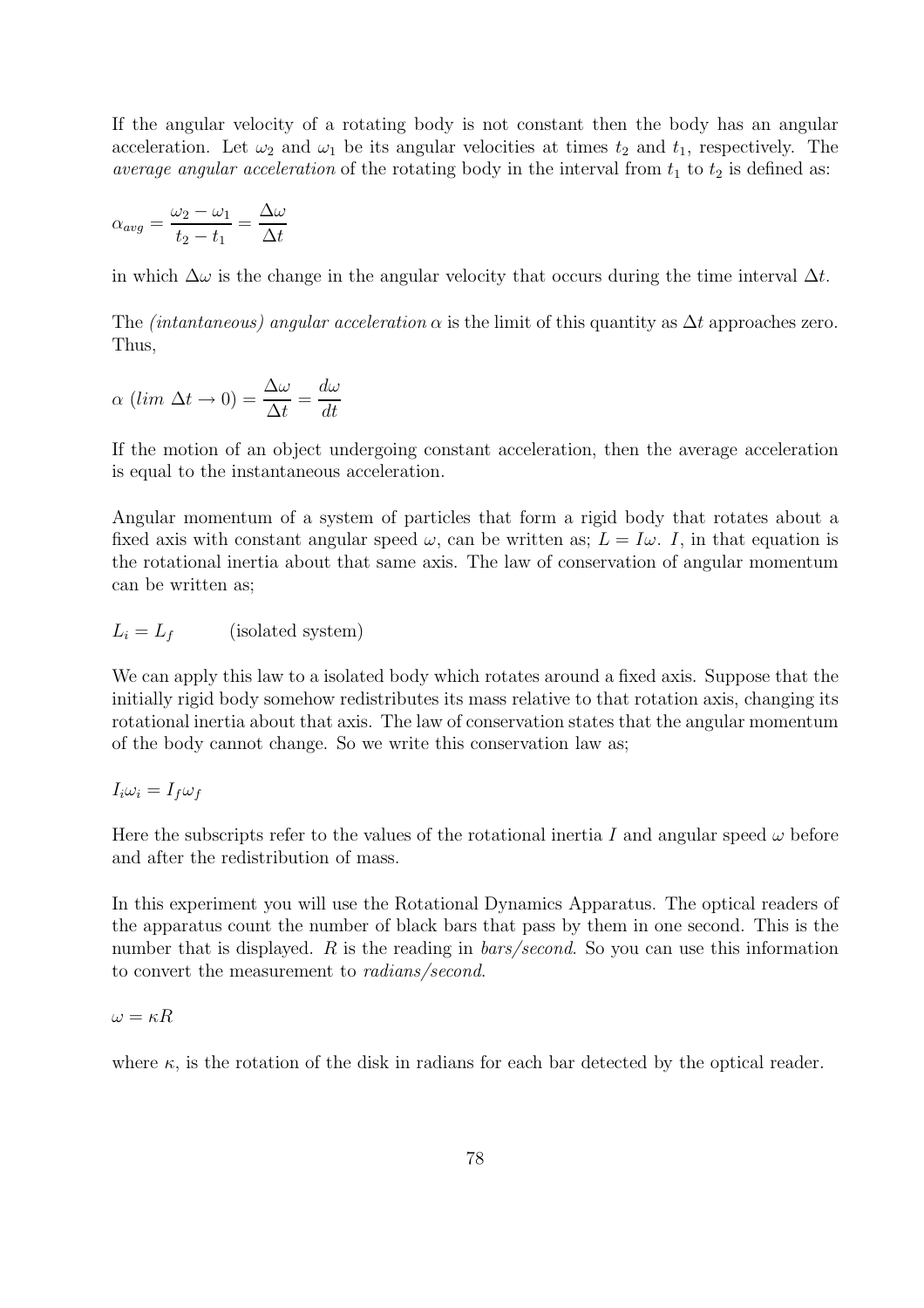## Equipments

Rotational Dynamics Apparatus Air Pump

#### Part I: Angular Velocity

Procedure



Figure 10.1:

1. Set up the equipment as shown in Figure 10.1. Use either the steel or aluminum disk as the top disk.

2. Use the bubble level to check that the base of the apparatus is level. If not, adjust the leveling feet.

3. Flip the switch on the display to UPPER, so the top disk is monitored by the optical readers.

4. Check that the valve pin for the lower disk is in the storage position, so that the lower disk rests firmly on the base plate.

5. Give the top disk a gentle spin, so that the digital display reads somewhere 100 and 200 counts/sec. Watch the reading on the digital display for several minutes. Is it constant or does the reading increase or decrease?

6. Place a narrow piece of tape on the top of the top disk, at some point near the rim.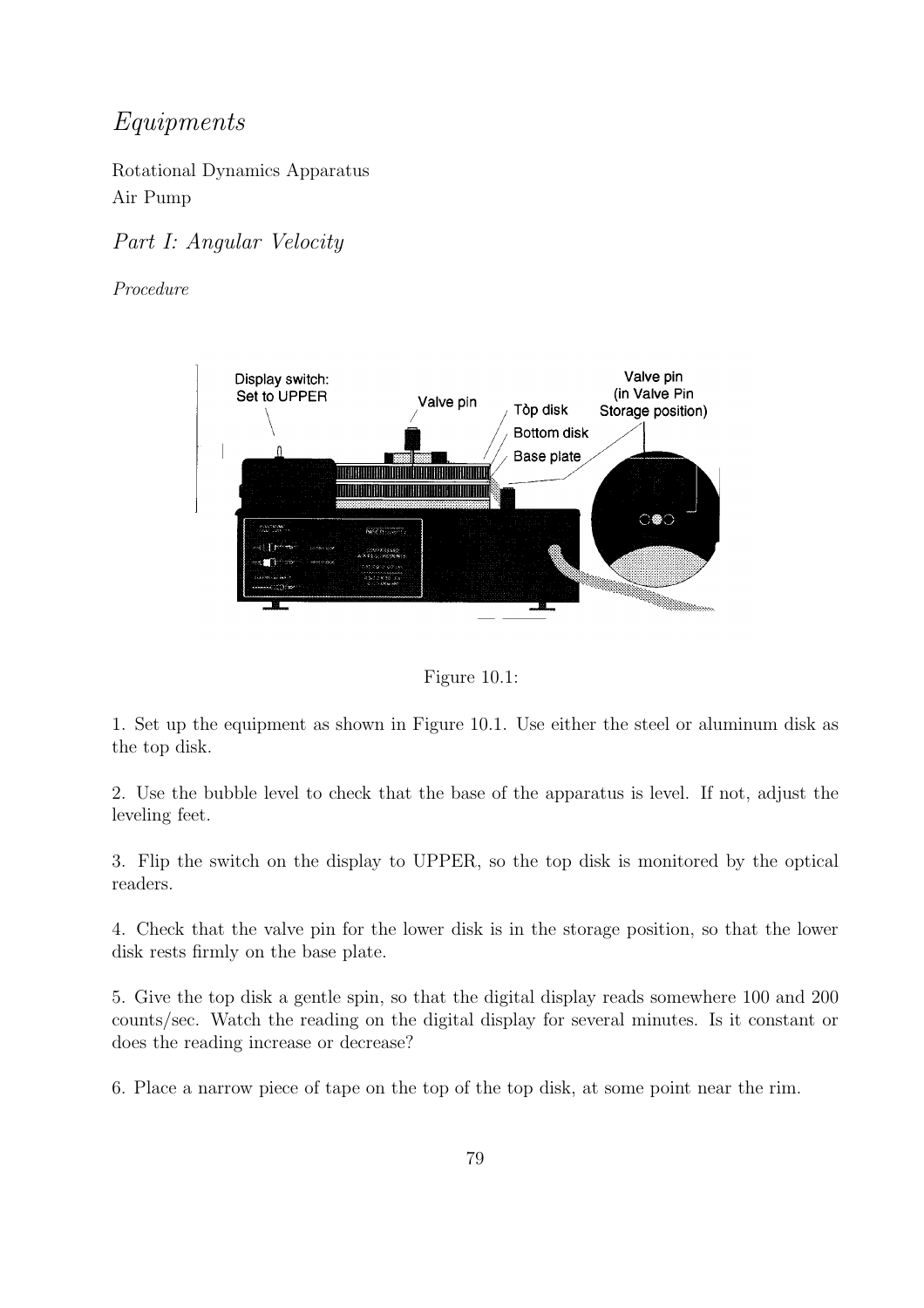7. Give the disk a gentle spin (again to about 100-200 counts/sec) and record the initial reading on the digital display  $(R_i)$  in Table 10.1.

8. By watching the tape, count the number of revolutions of the disk in some specified time interval, about one minute. Record the number of revolutions as  $N$  and the time interval as t. At the end of the time interval, record the final reading on the digital display  $(R_f)$ .

9. From your data, calculate the total angle  $\theta$ , in radians, through which the disk rotated during the time  $t$  ( $\theta = 2\pi N$ ). From this, determine the average angular velocity ( $\omega_{avg}$ ) of the disk during the time  $t$  ( $\omega_{avg} = \theta/t$ ).

10. Calculate the average display reading during the time t,  $R_{avg} = (R_i + R_f)/2$ .

11. Repeat the experiment a few more times.

Part II: Angular Acceleration

Procedure



Figure 10.2:

1. Set up the equipment as shown in Figure 10.2. Use the steel disk as the top disk, and use the small torque pulley.

2. Attach the mass hanger to the end of the thread. When the thread is extended, the mass should almost reach the floor.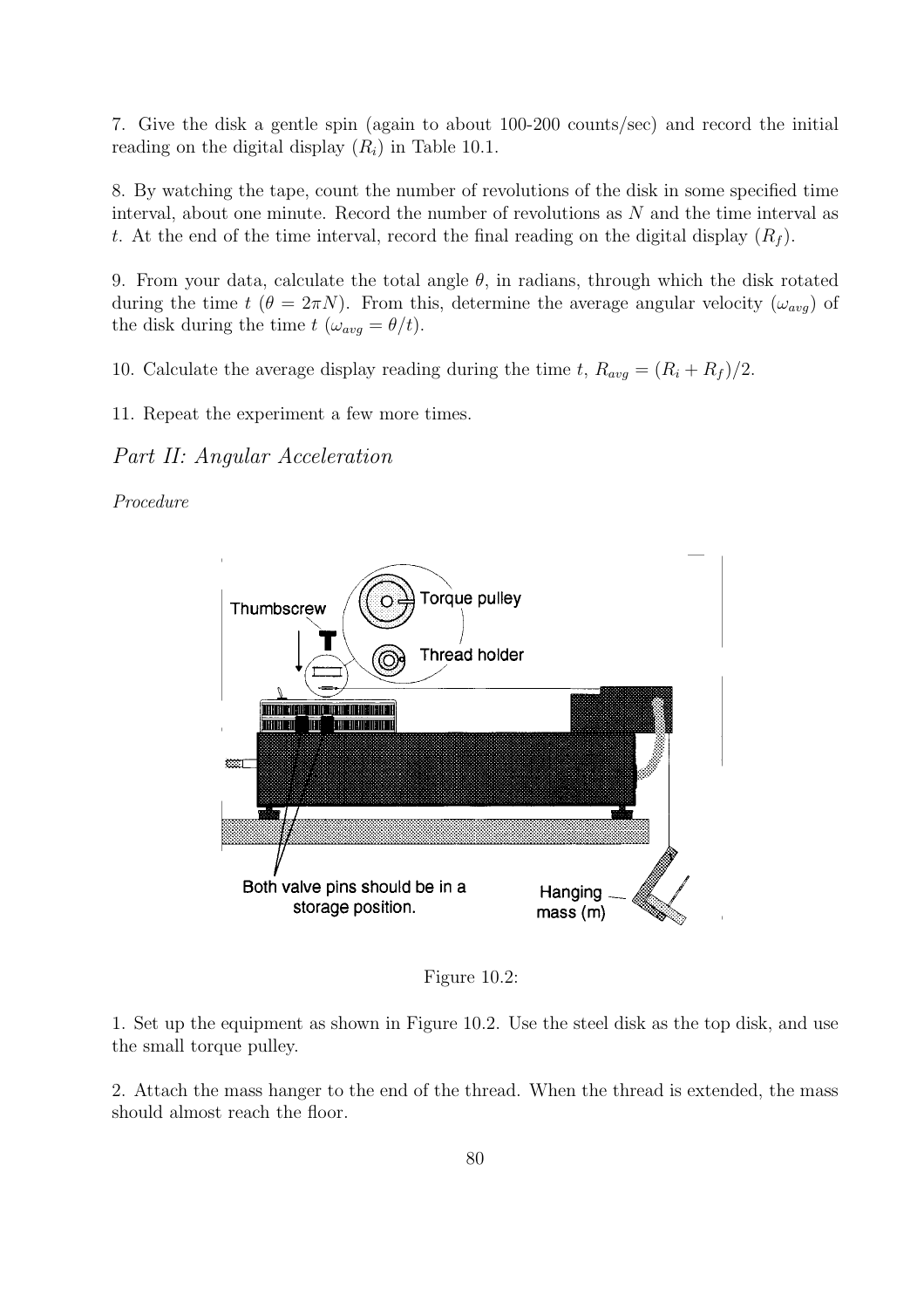3. Check that the bottom disk sits firmly on the base plate. Only the top disk should spin.

4. Record the hanging mass  $(m)$ , the radius of the torque pulley  $(r)$ , and the mass of the rotating disk  $(M)$  in Table 10.2. Be sure to include the mass of the hanger, 5g, in your value for m.

To measure the acceleration of the disk under the force applied by the hanging mass:

5. Wind the thread onto the torque pulley, until the hanging mass is almost against the air pulley.

6. Hold the disk still until the display reads zero.

7. Release the disk. As the disk rotates, record each successive, non-zero reading of the display  $(R_1-R_8)$  in Table 10.2. Record these values as the hanging mass falls, and again as it rises back up. Do not record any values that appear after the mass has reached its highest point and started back down. You should get at least six different values. If you don't get that many, raise the apparatus and use a longer piece of thread.

Two of your recorded values will not be useable data. The first is  $R_1$ . The second is the value that was counted as the hanging mass reached its lowest point and then started back up. Leave these values in your data table, but mark them clearly so you do not use them in your later calculations.

8. Repeat steps 5-7 at least three times (the more the better).

9. Leaving all other experimental conditions the same, change the value of  $m$ , and repeat steps 5-8.

10. Leaving all other experimental conditions the same, change the value of r (use the large torque pulley), and repeat steps 5-8.

11. Leaving all other experimental conditions the same, change the value of M. Replace the steel top disk with the aluminum top disk, and repeat steps 5-8.

Part III: Conservation of Angular Momentum

Procedure

1. Record the mass of all rotating disks (the top and bottom steel disks and the top aluminum disk) and measure the inner and outer radii of the disks. Record your measurements in Table 10.4.

2. Set up the equipment as in Figure 10.3. Use the steel disk as the top disk.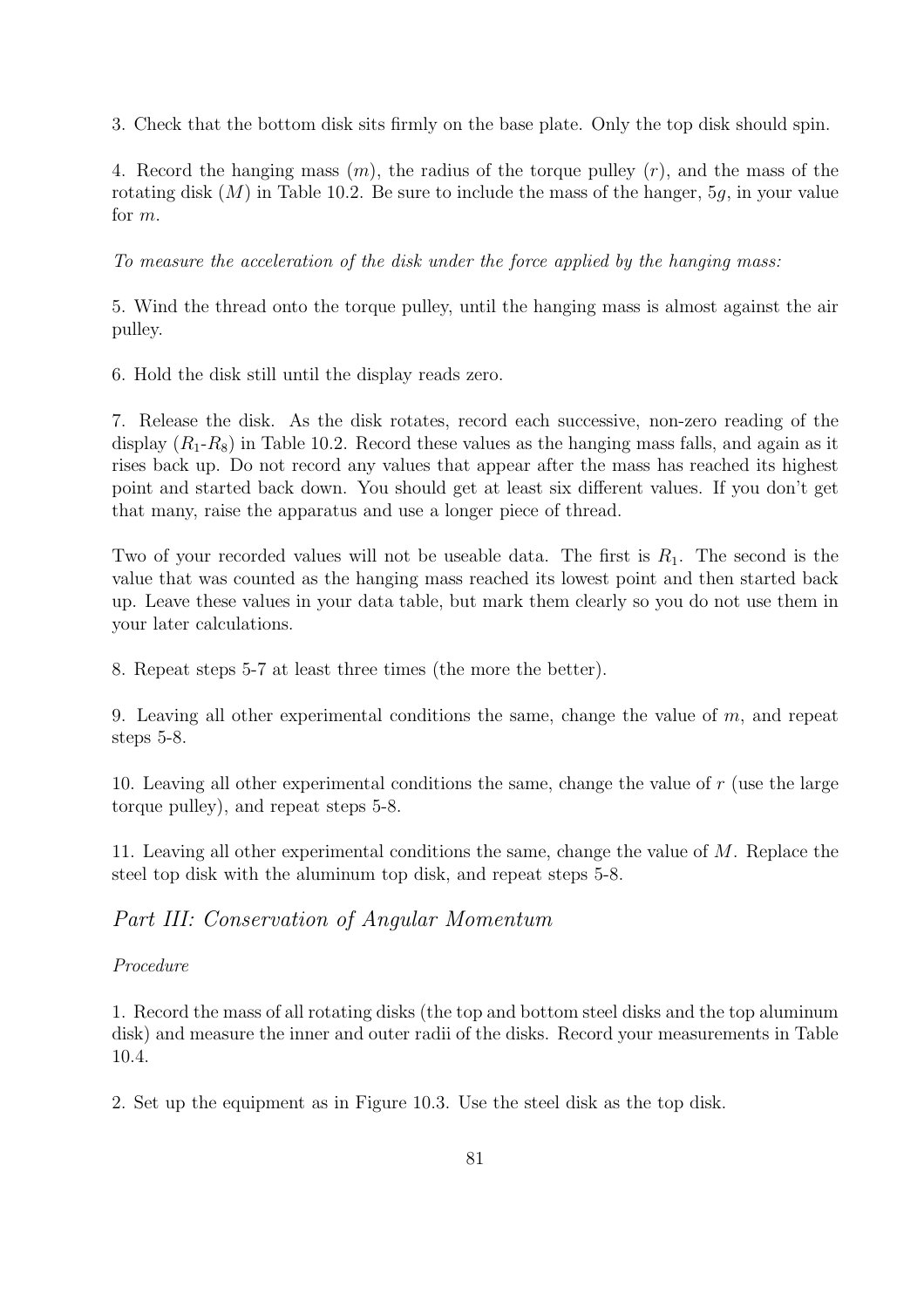

Figure 10.3:

3. Insert one valve pin in the bottom disk valve and the other in the hole in the center of the top disk. Spin the disks. They should rotate smoothly and independently.

4. Set the display switch so that the display monitors the motion of the upper disk.

5. Hold the bottom disk stationary and give the top disk a spin, so that the display reads approximately 300-400 counts/s. Wait several seconds, then record the display reading for the top disk as  $R_{top}$  in Table 10.5. Immediately after recording the reading, pull the valve pin from the top disk so that the top disk falls onto the bottom disk. Wait a full two seconds, then record the reading, on the display as  $R_{final}$  in the data table. (The initial reading for the bottom disk,  $R_{bot}$ , is zero, since it was held stationary.)

6. Repeat the experiment several times. Try different initial angular velocities for the top disk. Also try some runs in which  $R_{bot}$  is not zero. Experiment with both disks spinning initially in the same direction, and also with both disks spinning initially in opposite directions. (When both disks are spinning initially, you will need to flip the display switch to measure both  $R_{top}$  and  $R_{bot}$ , before removing the drop pin. Each time you flip the switch or pull the pin, be sure to wait a full two seconds before recording the new display reading. Also be sure to record the direction in which each disk spins, cw or ccw.)

7. Exchange the top steel disk for the aluminum disk, and repeat the experiment. Try a variety of initial angular velocities.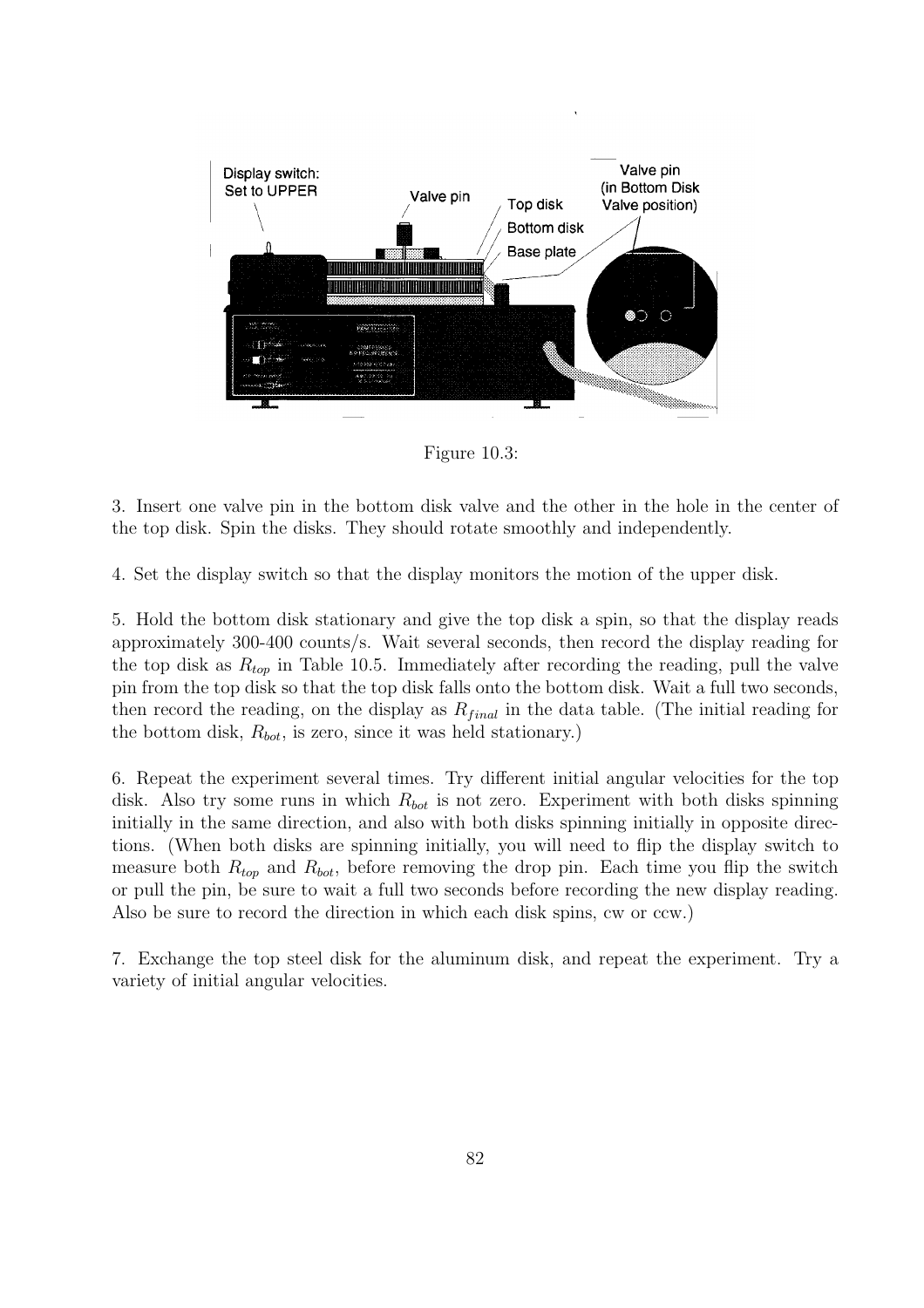#### **REPORT SHEET**

#### EXPERIMENT 10: ROTATIONAL MOTION

Student's Name: Experiment Date: Group Member Name(s): Laboratory Bench Number: Assistant's Name and Signature:

## Data and Calculations

Part I: Angular Velocity

Table 10.1

| $\mathfrak{n}_i$ | - |  | $\omega_{avg}$ | $I_{avg}$ |  |
|------------------|---|--|----------------|-----------|--|
|                  |   |  |                |           |  |
|                  |   |  |                |           |  |
|                  |   |  |                |           |  |
|                  |   |  |                |           |  |
|                  |   |  |                |           |  |

1. Using your calculated values, determine a constant  $\kappa$ , that relates the average display reading to the average angular velocity  $(\kappa R_{avg} = \omega_{avg})$ .

2. How accurate does your measured value of  $\kappa$  seem to be?

3. Determine the number  $N$  of black bars on the circumference of the disk (count them or determine the number per centimeter and multiply by the circumference of the disk or use some other method).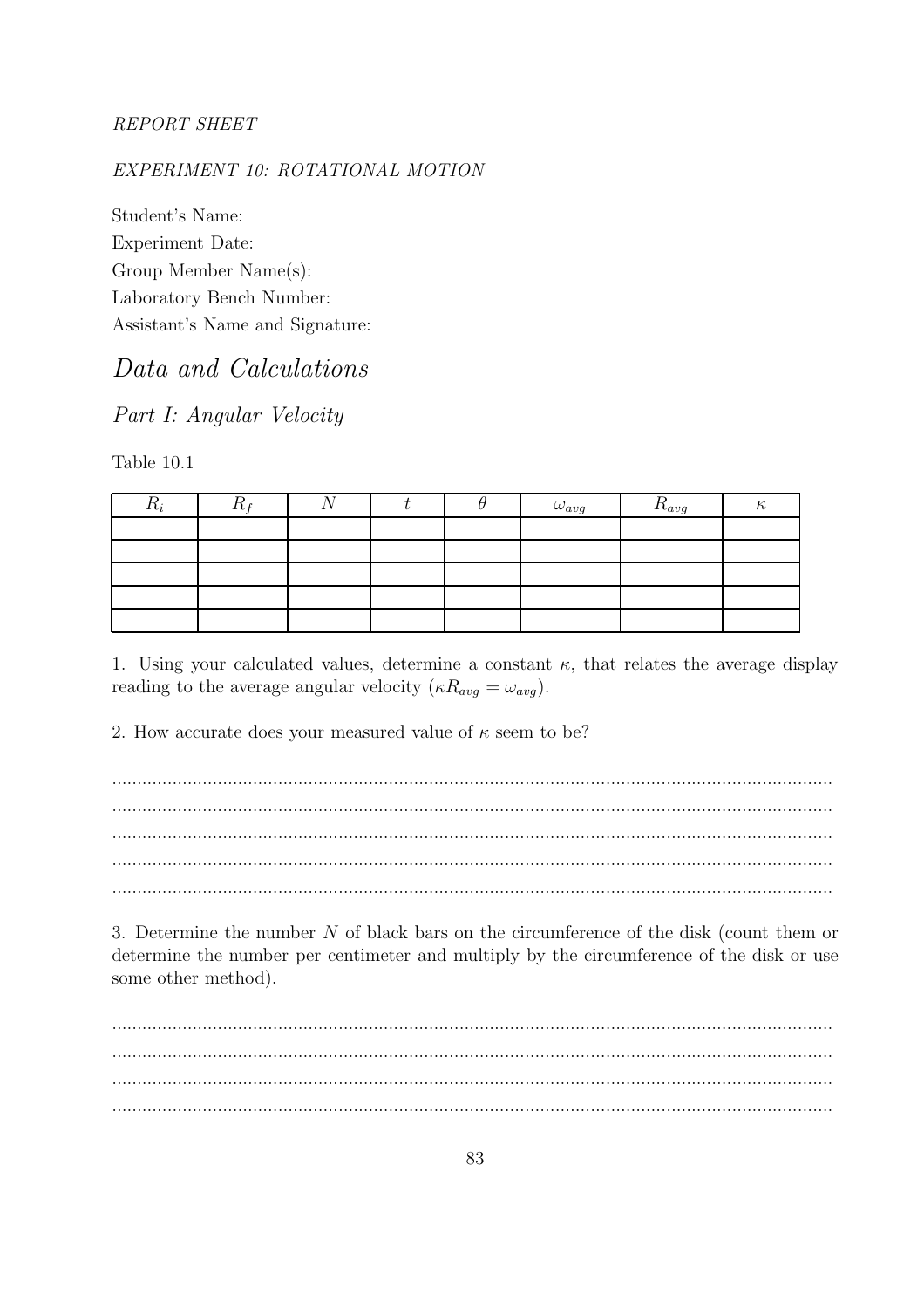4. Divide  $2\pi$  by N to determine  $\kappa$ . Convince yourself of this by comparing the units of the relevant variables: R (bars/second),  $\omega$  (radians/second), N (bars),  $2\pi$  (radians). Notice that  $(2\pi/N)R = \omega$  gives the proper units.

5. Compare your value of  $\kappa$  from step 2 with that from step 4. Are they the same? If not, which value do you have more confidence in? If necessary, experiment some more to determine a value of  $\kappa$  that you trust.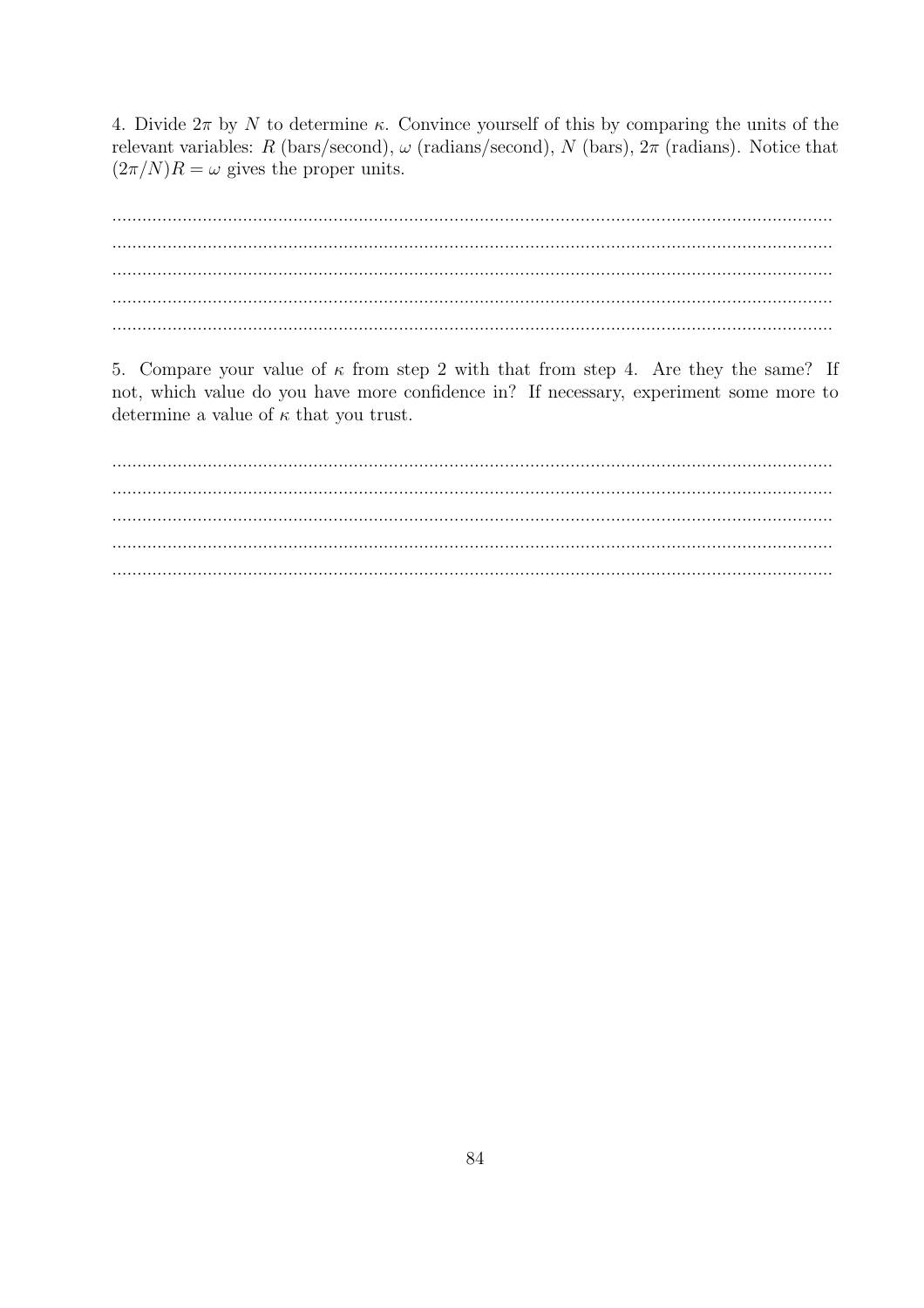#### Part II: Angular Acceleration

The display shows you the number of bars that pass by every second. However, there is a dead time of one second between each counting interval, so the time between successive displayed values is 2.00 seconds. Therefore, if you convert all your display readings into angular velocities, you can easily calculate the average angular acceleration within each time interval. For example;  $\alpha_3 = (\omega_3 - \omega_2)/(t_3 - t_2)$  where  $t_3 - t_2 = 2.00$  seconds, and  $\omega$  is determined using the conversion factor that you measured before (e.g.,  $\omega_3 = \kappa R_3$ ).

Table 10.2  $m = 10$ g,  $r = 1.27$ cm,  $M = 1600$ g

| $R_1$      | $R_2$      | $R_3$      | $\mathcal{L}_4$ | $R_5$      | $R_6$      | $K_7$      | $R_8$          |
|------------|------------|------------|-----------------|------------|------------|------------|----------------|
|            |            |            |                 |            |            |            |                |
| $\omega_1$ | $\omega_2$ | $\omega_3$ | $\omega_4$      | $\omega_5$ | $\omega_6$ | $\omega_7$ | $\omega_8$     |
|            |            |            |                 |            |            |            |                |
| $\alpha_1$ | $\alpha_2$ | $\alpha_3$ | $\alpha_4$      | $\alpha_5$ | $\alpha_6$ | $\alpha_7$ | $\alpha_{avg}$ |
|            |            |            |                 |            |            |            |                |

 $m = 20g$ ,  $r = 1.27cm$ ,  $M = 1600g$ 

| ת<br>$\kappa_1$ | $\Gamma$<br>$\pi_2$ | $\pi_3$    | $\pi_4$    | $\pi_5$    | $R_6$      | $\pi_7$    | $\pi_8$        |
|-----------------|---------------------|------------|------------|------------|------------|------------|----------------|
|                 |                     |            |            |            |            |            |                |
| $\omega_1$      | $\omega_2$          | $\omega_3$ | $\omega_4$ | $\omega_5$ | $\omega_6$ | $\omega_7$ | $\omega_8$     |
|                 |                     |            |            |            |            |            |                |
| $\alpha_1$      | $\alpha_2$          | $\alpha_3$ | $\alpha_4$ | $\alpha_5$ | $\alpha_6$ | $\alpha_7$ | $\alpha_{avg}$ |
|                 |                     |            |            |            |            |            |                |

 $m = 10$ g,  $r = 2.54$ cm,  $M = 1600$ g

| $\kappa_1$ | $R_2$      | $R_3$      | $\kappa_4$ | $\kappa_5$ | $R_6$      | $R_7$      | $R_8$          |
|------------|------------|------------|------------|------------|------------|------------|----------------|
|            |            |            |            |            |            |            |                |
| $\omega_1$ | $\omega_2$ | $\omega_3$ | $\omega_4$ | $\omega_5$ | $\omega_6$ | $\omega_7$ | $\omega_8$     |
|            |            |            |            |            |            |            |                |
| $\alpha_1$ | $\alpha_2$ | $\alpha_3$ | $\alpha_4$ | $\alpha_5$ | $\alpha_6$ | $\alpha_7$ | $\alpha_{avg}$ |
|            |            |            |            |            |            |            |                |

 $m = 10$ g,  $r = 1.27$ cm,  $M = 600$ g

| $R_1$      | $R_2$      | $R_3$      | $\kappa_4$ | $\kappa_5$ | $R_6$      | $K_7$      | $R_8$          |
|------------|------------|------------|------------|------------|------------|------------|----------------|
|            |            |            |            |            |            |            |                |
| $\omega_1$ | $\omega_2$ | $\omega_3$ | $\omega_4$ | $\omega_5$ | $\omega_6$ | $\omega_7$ | $\omega_8$     |
|            |            |            |            |            |            |            |                |
| $\alpha_1$ | $\alpha_2$ | $\alpha_3$ | $\alpha_4$ | $\alpha_5$ | $\alpha_6$ | $\alpha_7$ | $\alpha_{avg}$ |
|            |            |            |            |            |            |            |                |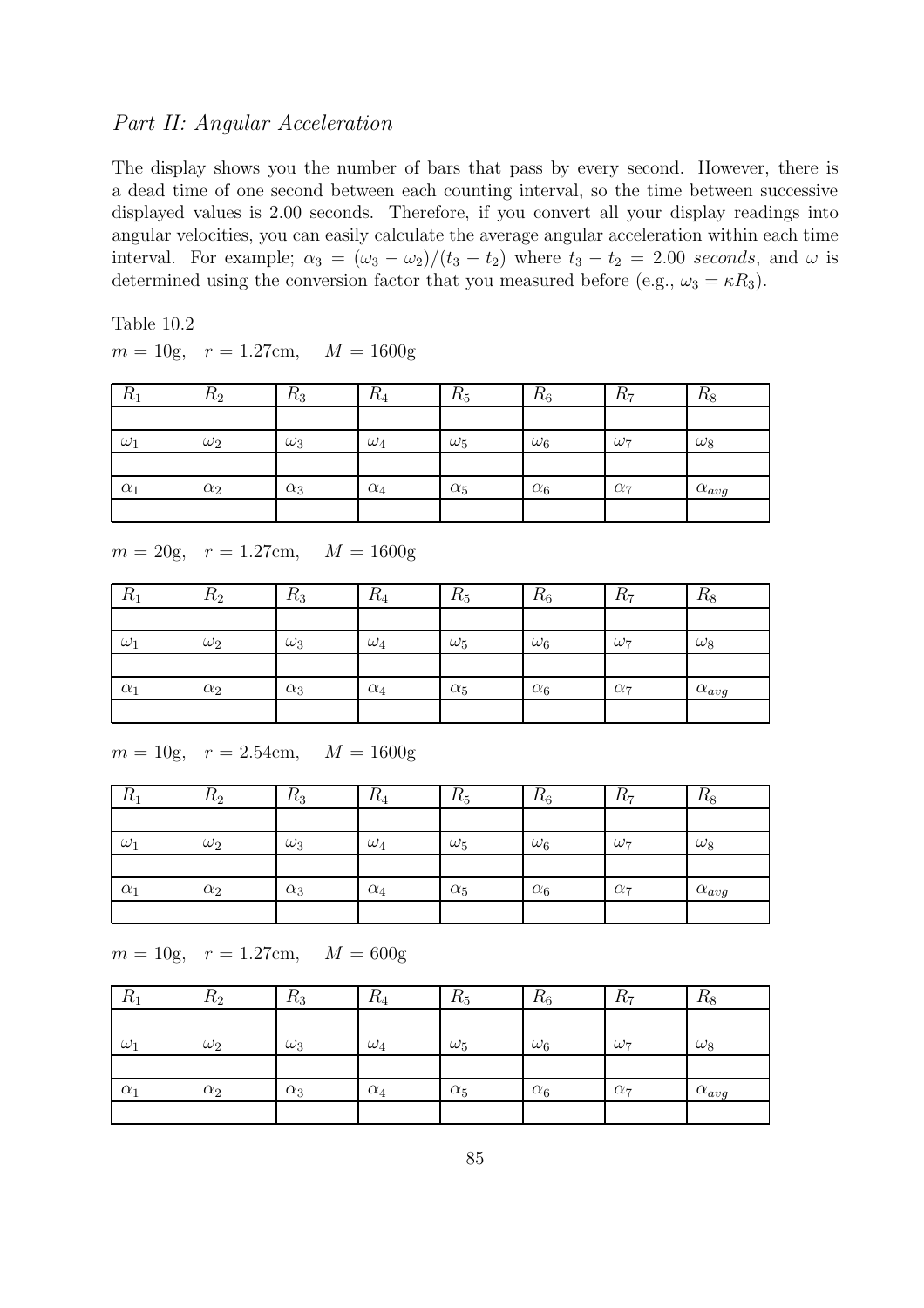#### For each trial of the experiment that you performed:

1. Calculate the angular velocity within each counting interval.

2. Calculate the average angular acceleration within each valid timing interval.

#### For each set of trials in which the experimental conditions were the same:

3. Determine the average of your measured values of  $\alpha$ . Record this value as  $\alpha$  in Table 10.3.

#### For each value of  $\alpha$  that you determine:

- 4. Calculate and record the total moment of inertia  $(I)$  of the accelerated disk(s).
- 5. Calculate and record  $I\alpha$ .
- 6. Calculate the applied torque  $(\tau)$  and record this value in Table 10.3.

7. Calculate the percentage difference between  $\tau$  and  $I\alpha$ .

Table 10.3

|  | $\alpha$ | %diff |
|--|----------|-------|
|  |          |       |
|  |          |       |
|  |          |       |
|  |          |       |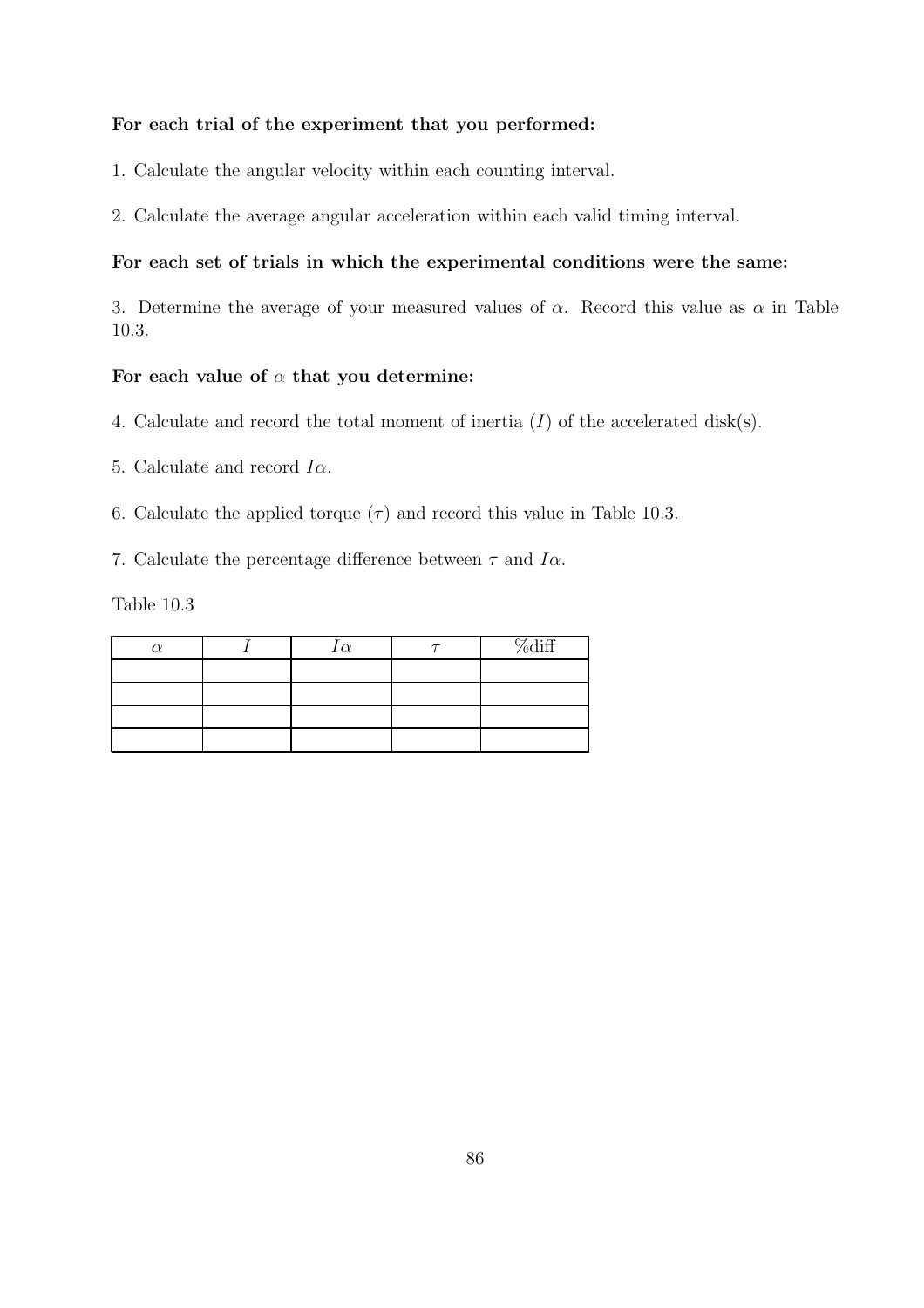### Questions

1. Is it reasonable to assume that your measured values of  $\alpha$  are the same as the instantaneous angular acceleration within each counting interval? Explain your answer. (Hint: Is the angular acceleration constant?)

 $\ddotsc$  $\dddotsc$  $\mathbf{r}$ 

2. Within the limits of accuracy of your measurements, did  $\tau = I\alpha$  for all your experimental run? Discuss any discrepancies.

 $\mathbf{r}$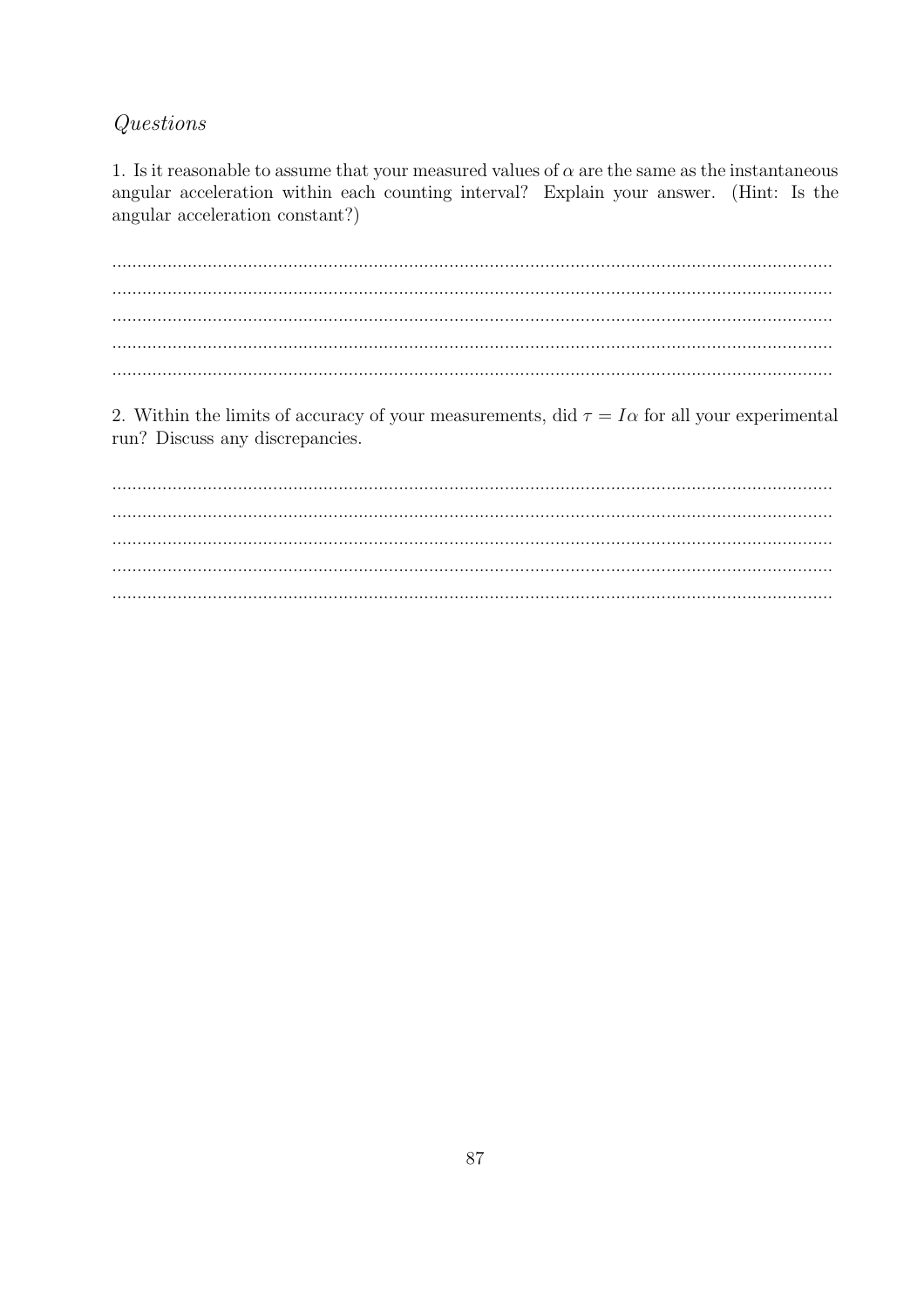#### Part III: Conservation of Angular Momentum

Table 10.4

|                                      |       |  | Mass, $M$   Inner Radius   Outer Radius   Moment of Inertia |
|--------------------------------------|-------|--|-------------------------------------------------------------|
| Bottom steel disk                    | 1600g |  |                                                             |
| Top steel disk                       | 1600g |  |                                                             |
| Top aluminum disk $\vert 600g \vert$ |       |  |                                                             |

1. Using the data you collected in Table 10.4, calculate I, the moment of inertia of each rotating disk,  $I =$ 1 2  $M(r_{inner}^2 + r_{outer}^2)$ . Record your results in the table.

Table 10.5

| $I_{top}$ | $I_{bot}$ | $R_{top}$ | $R_{bot}$ | $R_{final}$ | $\omega_{top}$ | $\omega_{bot}$ | $\omega_{final}$ | $L_{top}$ | $L_{bot}$ | $\mathbf{r}$<br>$L_{final}$ |
|-----------|-----------|-----------|-----------|-------------|----------------|----------------|------------------|-----------|-----------|-----------------------------|
|           |           |           |           |             |                |                |                  |           |           |                             |
|           |           |           |           |             |                |                |                  |           |           |                             |
|           |           |           |           |             |                |                |                  |           |           |                             |
|           |           |           |           |             |                |                |                  |           |           |                             |
|           |           |           |           |             |                |                |                  |           |           |                             |
|           |           |           |           |             |                |                |                  |           |           |                             |
|           |           |           |           |             |                |                |                  |           |           |                             |
|           |           |           |           |             |                |                |                  |           |           |                             |
|           |           |           |           |             |                |                |                  |           |           |                             |

For each run of the experiment that you performed:

2. Calculate the initial angular velocity of each disk  $(w_{top}$  and  $w_{bot})$ .

3. Multiply the calculated angular velocity of each disk by its moment of inertia to determine the initial angular momentum of each disk,  $L_{top} = I_{top} \omega_{top}$ , etc.

4. Calculate the total final angular momentum of the disks,  $L_{final} = (I_{top} + I_{bot})\omega_{final}$ .

5. Calculate the percent difference between the combined initial angular momentums and the combined final angular momentums.